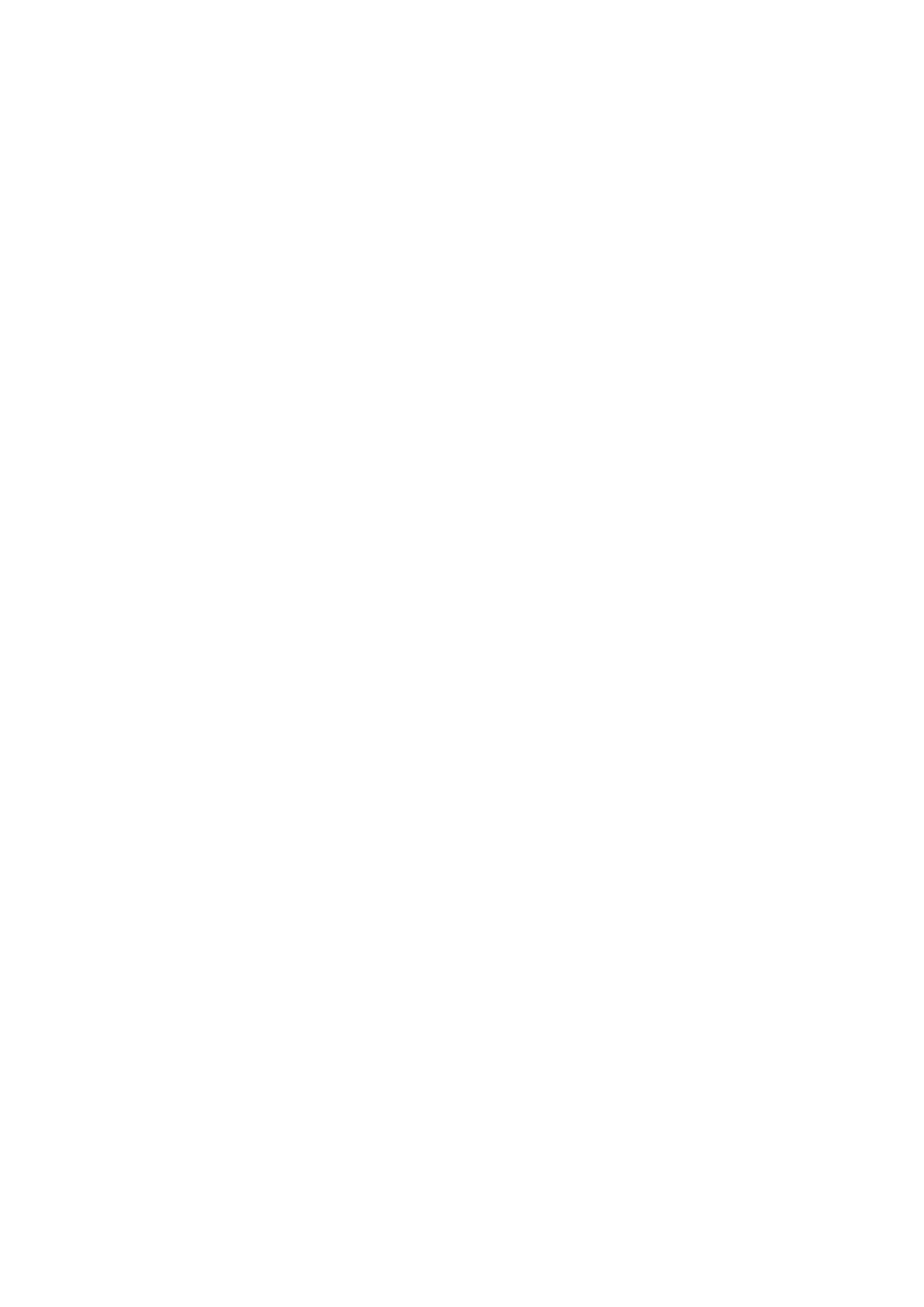## *Abstract*

This document will discuss how handling of TMOS may be simplified. The method discussed is to divide TMOS into modules. Since the size of the modules and the relations between them are important, a method for dividing TMOS into independent modules is proposed and discussed. A method of describing dependencies is also presented. This method allows a system to be resized and reconfigured when new modules are added. The method is intended to describe dependencies to mutual resources in the platform, but it can also handle dependencies to resources in other modules. All dependencies and engineering data are to be described in a 'module description document' that will replace the existing engineering data document. With this new document it is possible to detect problems when two or more modules need to share a resource. It also allows the new module to be tested in an optimal way. Since modular handling can be complicated, additional methods for simplification are introduced, e.g. installation procedures, a new AL concept and a preconfigured platform.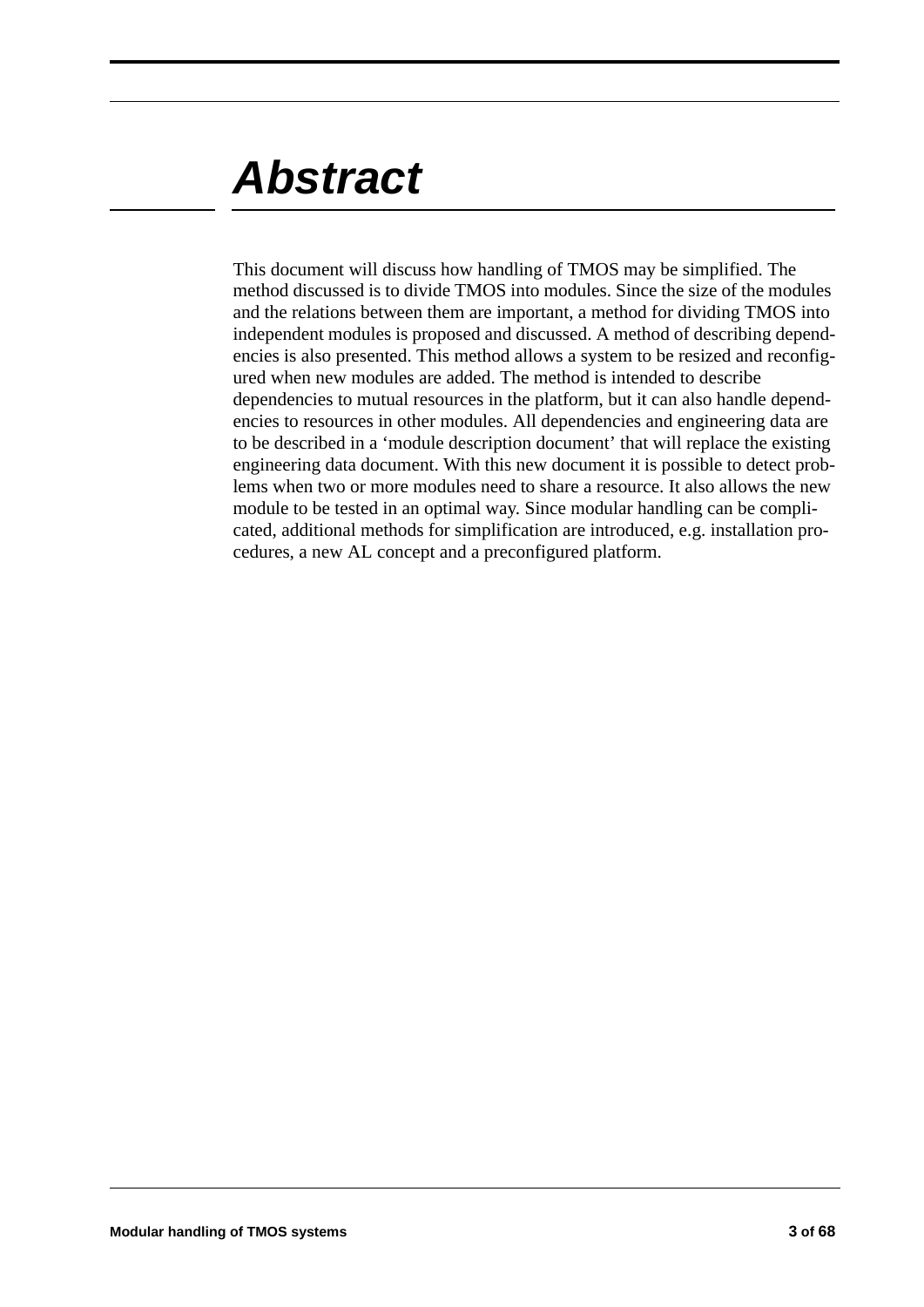## *Contents*

| 1  | Preface<br>Acknowledgements                                                                                                                                                                                                      | 6  | 6                                |
|----|----------------------------------------------------------------------------------------------------------------------------------------------------------------------------------------------------------------------------------|----|----------------------------------|
| 2  | Introduction                                                                                                                                                                                                                     | 7  |                                  |
| 3  | TMOS in a nutshell                                                                                                                                                                                                               | 8  |                                  |
| 4  | The structure of TMOS documents and programs                                                                                                                                                                                     | 9  |                                  |
| 5  | Current system                                                                                                                                                                                                                   | 11 |                                  |
| 6  | Problems with using AL                                                                                                                                                                                                           | 12 |                                  |
| 7  | Advantages of using AL                                                                                                                                                                                                           | 13 |                                  |
| 8  | Introduction to solution<br>Dividing the system into modules<br>All dependencies are described using resources<br>An AL-like concept is introduced to simplify handling                                                          | 14 | 15<br>15<br>16                   |
| 9  | Modules<br>Atomic objects<br>Different ways of creating modules<br>Comparison of the various approaches<br>Creating modules                                                                                                      | 17 | 17<br>19<br>22<br>23             |
| 10 | Advantages of modular thinking<br>Simplified engineering<br>Simplified handling<br>Simplified testing                                                                                                                            | 28 | 28<br>28<br>29                   |
| 11 | Problems with modular thinking                                                                                                                                                                                                   | 30 |                                  |
| 12 | Describing dependencies<br>What is a resource?<br>Size of resources<br>Which resources shall be described?<br>Where shall resources be described?<br>A model for describing resources<br>Pros and cons with describing resources | 32 | 32<br>33<br>33<br>34<br>35<br>36 |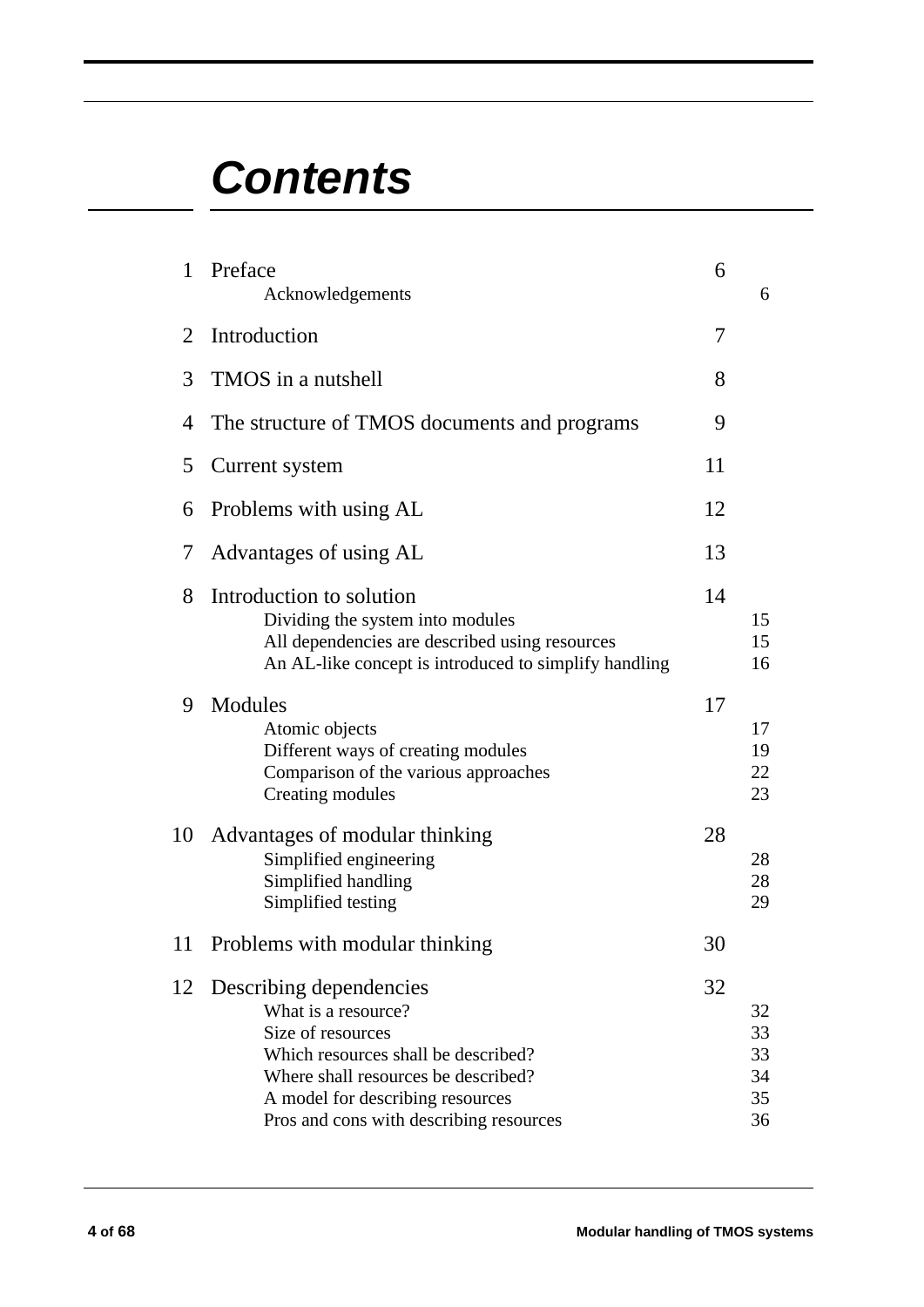|    | 13 Additional simplification<br>Predefined platform<br>Ready-made calculations<br>Preconfigured modules<br>Resource server                                   | 39 | 39<br>41<br>42<br>42       |
|----|--------------------------------------------------------------------------------------------------------------------------------------------------------------|----|----------------------------|
| 14 | Demands and restrictions when using modules<br>Modules<br>Options<br>Platform<br>Installation<br>Documentation                                               | 43 | 43<br>44<br>45<br>45<br>45 |
| 15 | Comparison of modules and AL<br>Adding functionality to an existing system<br>Scaling of systems<br>Configurability<br>Installation                          | 47 | 47<br>47<br>47<br>48       |
|    | 16 A module description document<br>How to use the document                                                                                                  | 49 | 49                         |
| 17 | How to write a module description document<br>Short description<br>Table of dependencies<br>Dependencies<br>Engineering data<br>Available critical resources | 53 | 53<br>53<br>54<br>56<br>57 |
| 18 | Installation                                                                                                                                                 | 59 |                            |
| 19 | How will modules affect documentation?<br>Appl. line composition<br>Appl. unit composition<br>Exec. unit composition<br>Ordering information                 | 61 | 61<br>62<br>62<br>63       |
| 20 | A completely different solution                                                                                                                              | 64 |                            |
| 21 | Conclusions                                                                                                                                                  | 66 |                            |
|    | Appendix A - Example of a Module description document                                                                                                        |    |                            |
|    | Appendix B - Scaling of a TMOS system                                                                                                                        |    |                            |
|    | Appendix $C$ - Diary from the thesis work                                                                                                                    |    |                            |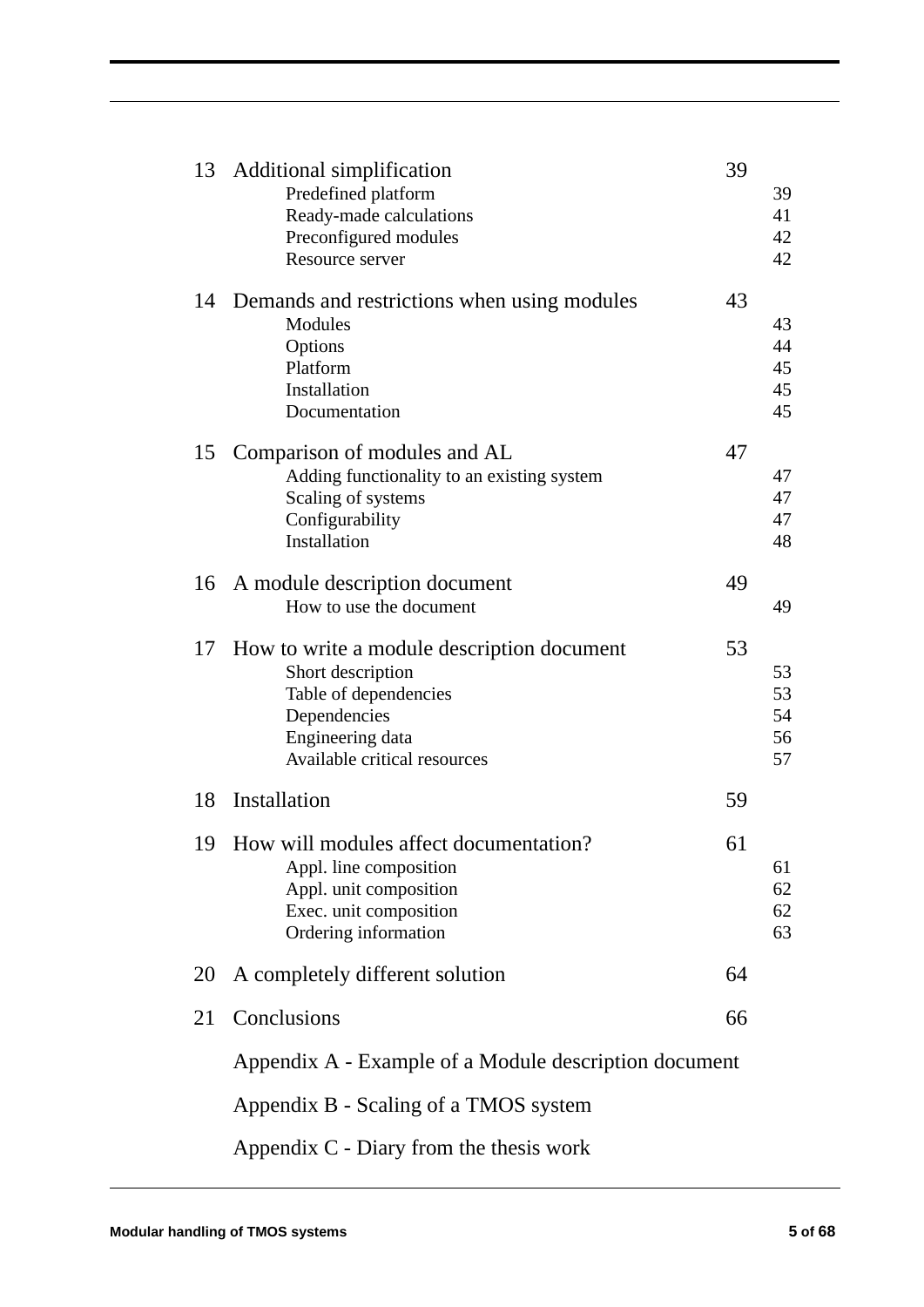## *1 Preface*

This work has been performed as a thesis project, which is a part of the Master of Science program in Computer Science and Engineering at Chalmers University of Technology in Göteborg.

There are two aspects of this work; the academic view of modular handling of large programs and the specific application TMOS at the SD department at EHS. This document is intended for readers both inside and outside Ericsson.

We have gathered the information through reading of appropriate literature and through interviews with people at EHS. The fact that the thesis project has been a part of a real project at EHS makes it challenging and more interesting. We are happy to have had this opportunity to learn about Modular Handling in general and Ericsson in particular.

## *1.1 Acknowledgements*

We would like to thank all the people at EHS in Mölndal who have willingly answered all our questions and given us help all the way, especially our supervisor Niclas Nilsson who has had infinite patience (in between his own meetings) and has given us invaluable support in our work.

We would also like to thank our examiner at Chalmers University of Technology, Björn von Sydow, for his support and good advice.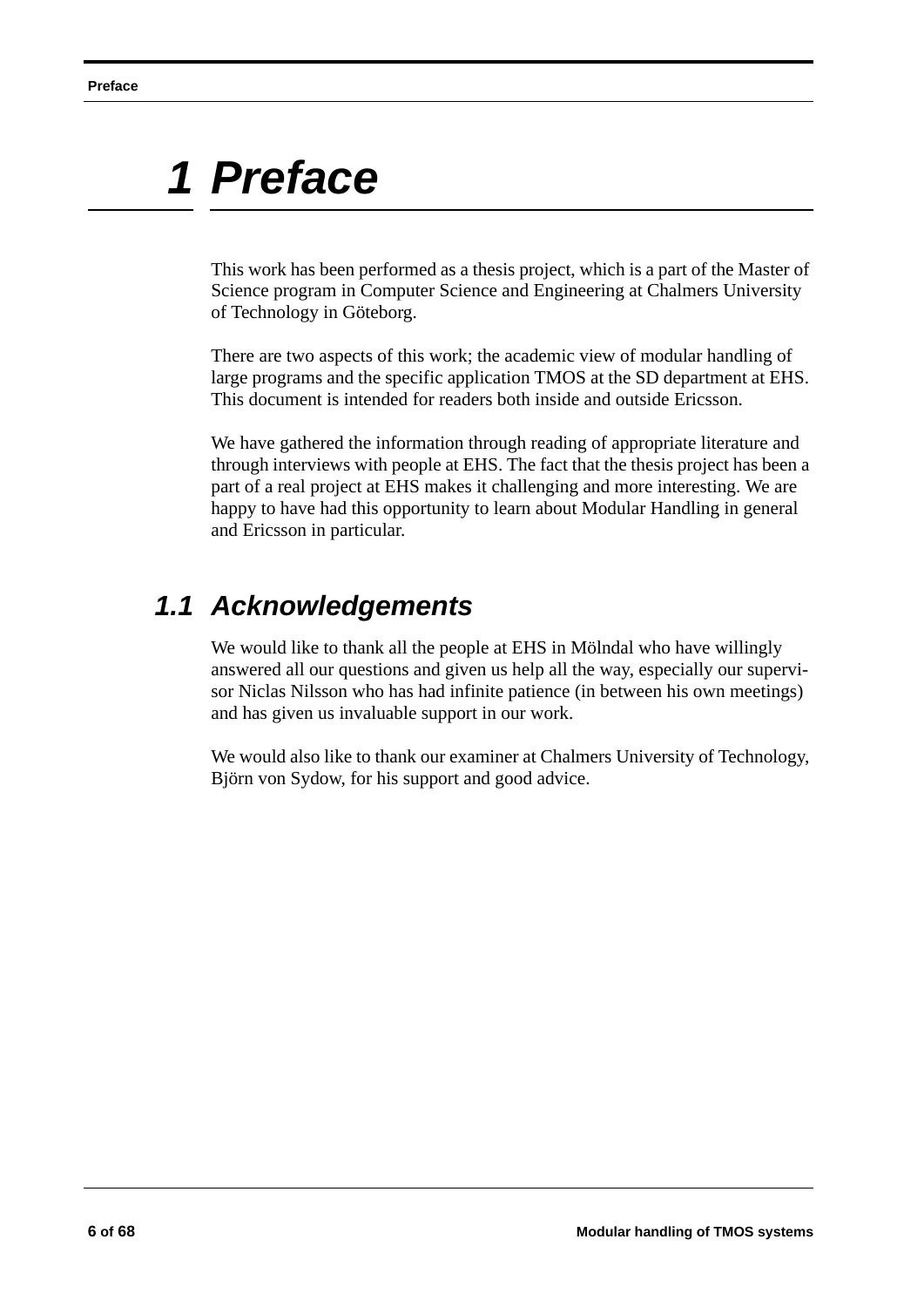## *2 Introduction*

Today there are some problems in the handling of the TMOS product. The time used for handling has increased with each new revision of TMOS. If it shall be possible to handle TMOS in the future something has to be done.

This report describes a model to simplify handling. This is done by dividing the system into large blocks called modules and by describing dependencies using resources. By being careful when defining resources it is possible to achieve a good compromise between the amount of documentation and the amount of problems that can be detected.

This model is able to handle dependencies that result from two modules being dependent on the same resource. However, the model also has enough generality to handle dependencies where one module is dependent on a resource in another module.

To simplify handling even more standard configured systems can be created similar to the AL concept today. The standard systems are more standardized while they allow future expansion. The platform module is preconfigured so that it can be used by most combinations of modules without having to be reconfigured.

All solutions are discussed and motivated. The result is a module description document that is intended to replace the existing engineering data document. This document describes the resources in a module and which resources the module needs in other modules. This document is described in chapters 16 and 17.

This report is written from the viewpoint of the SD department. How modules will affect the work in design and other departments is only vaguely considered. In chapter 19 there is a description of which documents that need to be altered. This will indicate what has to be done in other departments to adapt to modular handling.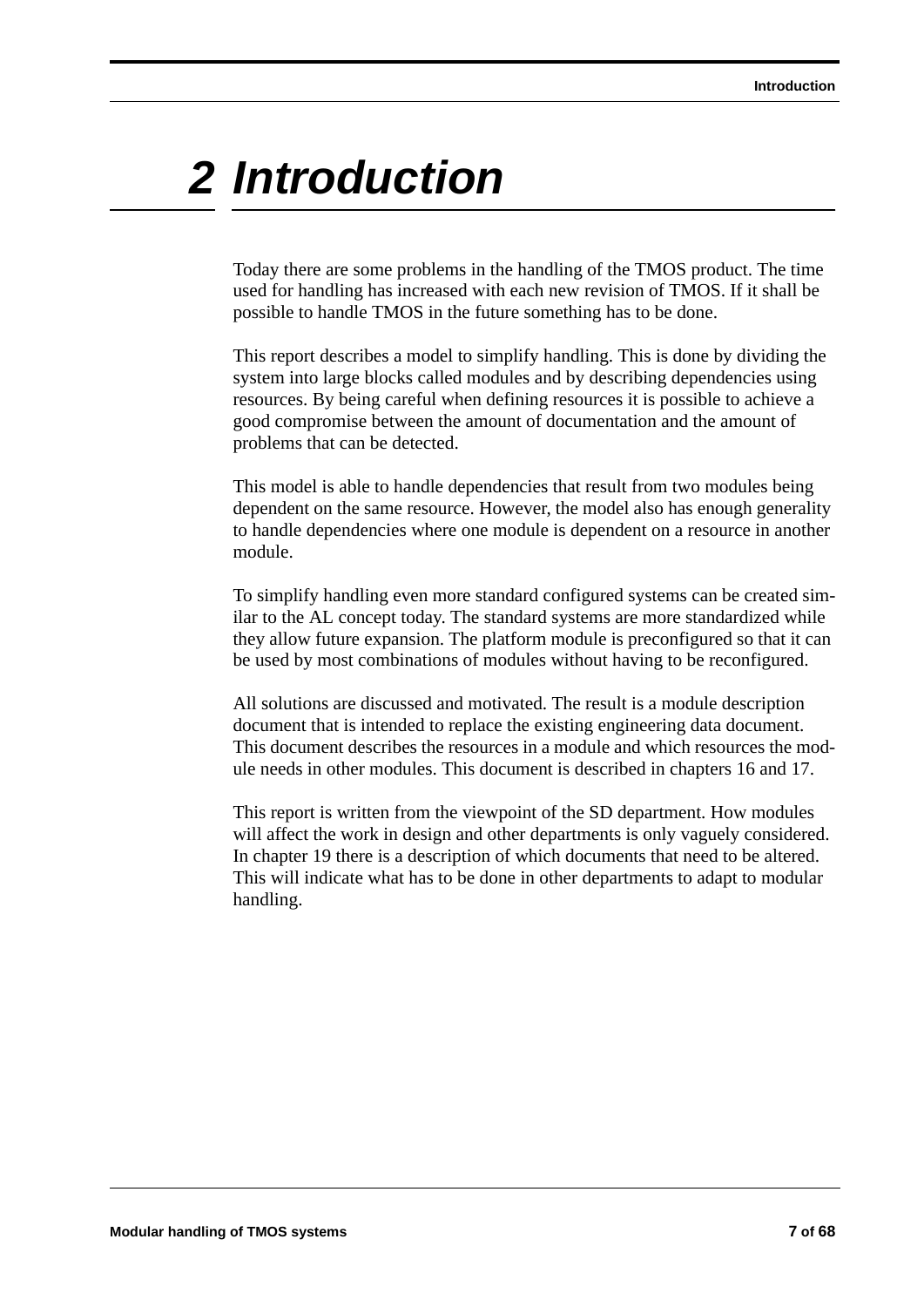# *3 TMOS in a nutshell*

TMOS is a software tool for handling all management and operations support within public telecoms networks. It acts as an 'enabling layer', sitting between the network elements and the network operation and management personnel. The network elements include switches, transmission systems, radio base stations, computers and other network management systems, of practically any type. Since TMOS can interface with every element in the network, the operational and management personnel can perform almost any task within the network.

The central core of TMOS is an object oriented database, which contains information on all the network elements. It provides a model that accurately reflects what is happening in the network. The model is continuously updated, gathering information form the network elements themselves, and implementing commands from the operators.

Today TMOS consists of five large subapplications, each with its own special task.

- XMs basic functions is sending commands, exchange files and supervising alarms to different parts in the network. It is also used to do performance measurements

- SMAS is used to implement and administrate different services within the network. The services could be e.g. letting the telecom switch act as a company switch, or administrating 020- and 071- numbers.

- CMAS is the subapplication that handles cellular mobile telephony.

- FMAS administrates and handles the telecommunication 'highways' in the network. It is used to find bottlenecks in the network and handling the correction of overloaded switches and 'highways'.

- BMAS is used by large telecom customers to handle their internal usage and costs for telecommunications.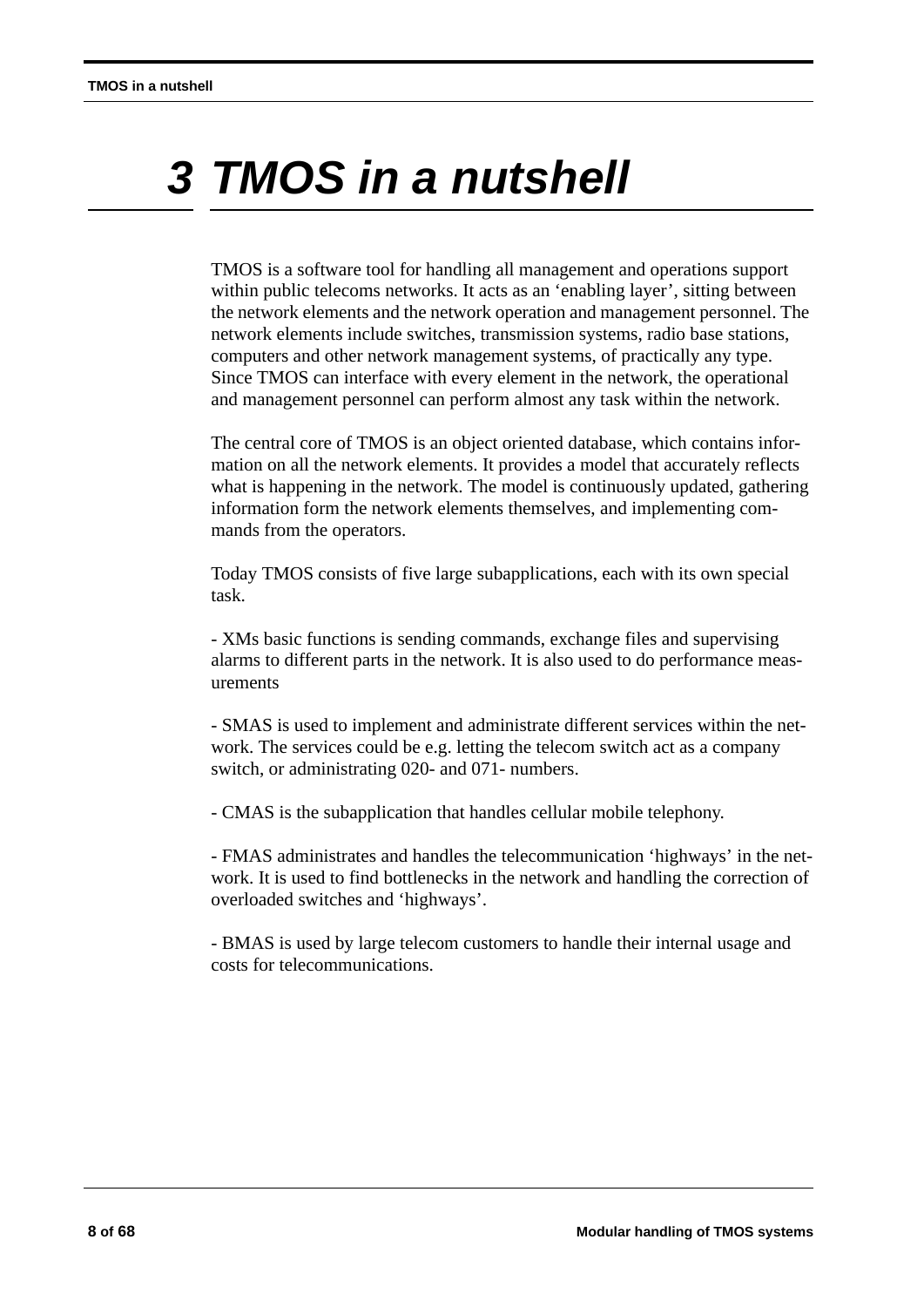# *4 The structure of TMOS documents and programs*

This section will describe the essentials of how TMOS is structured today.

At the top of the TMOS structural tree there is Application Lines (AL). These are complete systems that can be sold to a customer. They consist of several sales objects which is called FABs. Some of the FABs are optional in an AL and the other are mandatory. A FAB is a group of programs that is a stand alone application within the TMOS system. The relations between the FABs are a bit diffuse. There are design rules that says that each FAB has to be independent of other FABs, but these rules are hard to follow since dependencies could appear when two FABs uses the same functions in the platform (TMOS operating system). A FAB consists of one or many CXCs. A CXC is the smallest part that is handled in a TMOS system. Every CXC consist of a number of executable files, scripts and datafiles. It is at CXC level that the most documentation is made. Every CXC has its own documents for installation, engineering and specifications. At FAB level there not that much documentation. The documents at FAB level is mostly marketing and handling documents rather than function descriptions. At AL level there is more documents such as installation documents engineering data documents and user and reference manuals. These documents are derived from the documents at CXC level.

An AL is a general system, so when a customer orders a specific system an application system (AS) derived from the AL. If another customer wants a system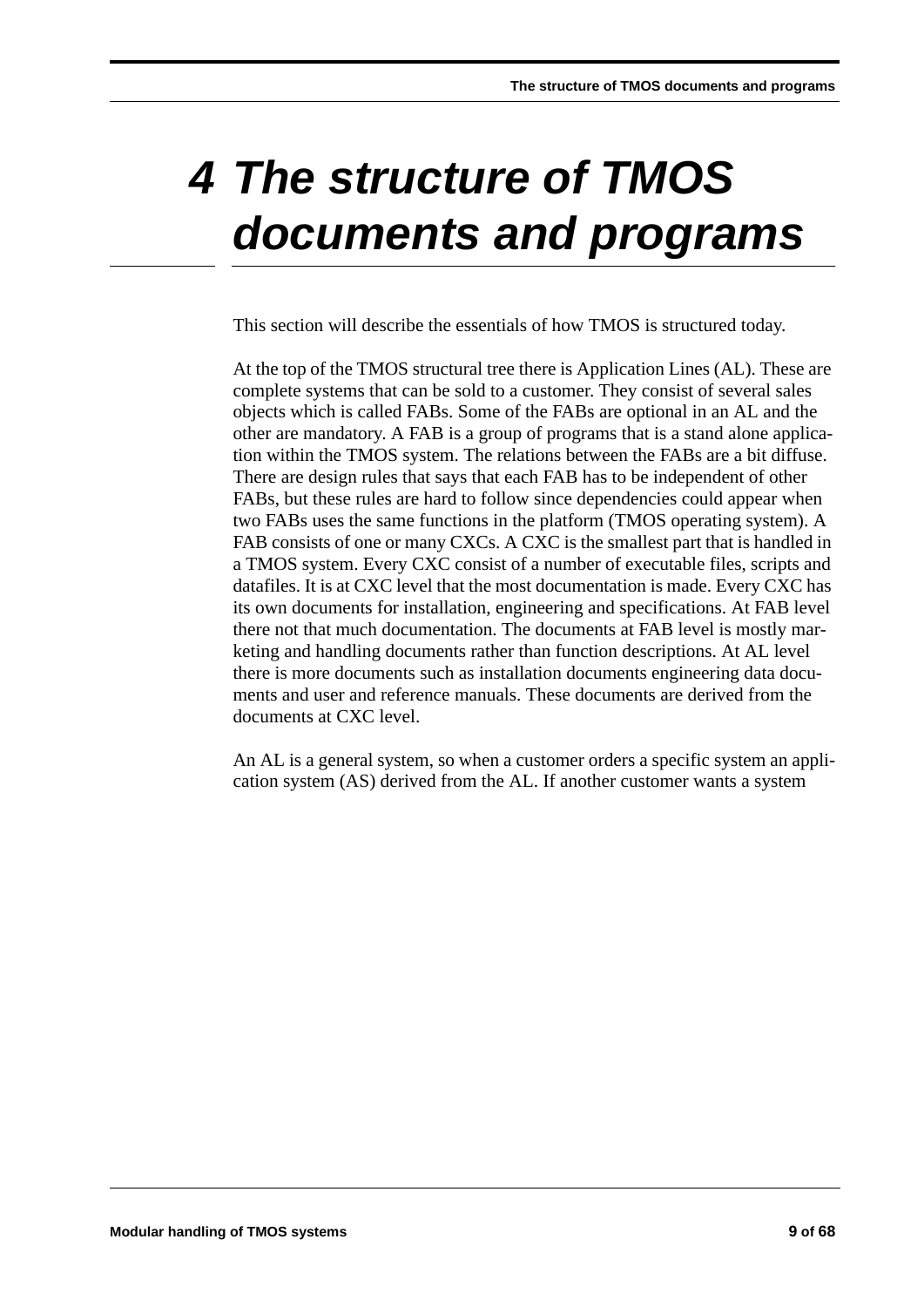

with the same configuration, this AS can be reused. In order to know which AS a specific customer has, a IPB document is generated.

*Figure 1. Structure of TMOS.*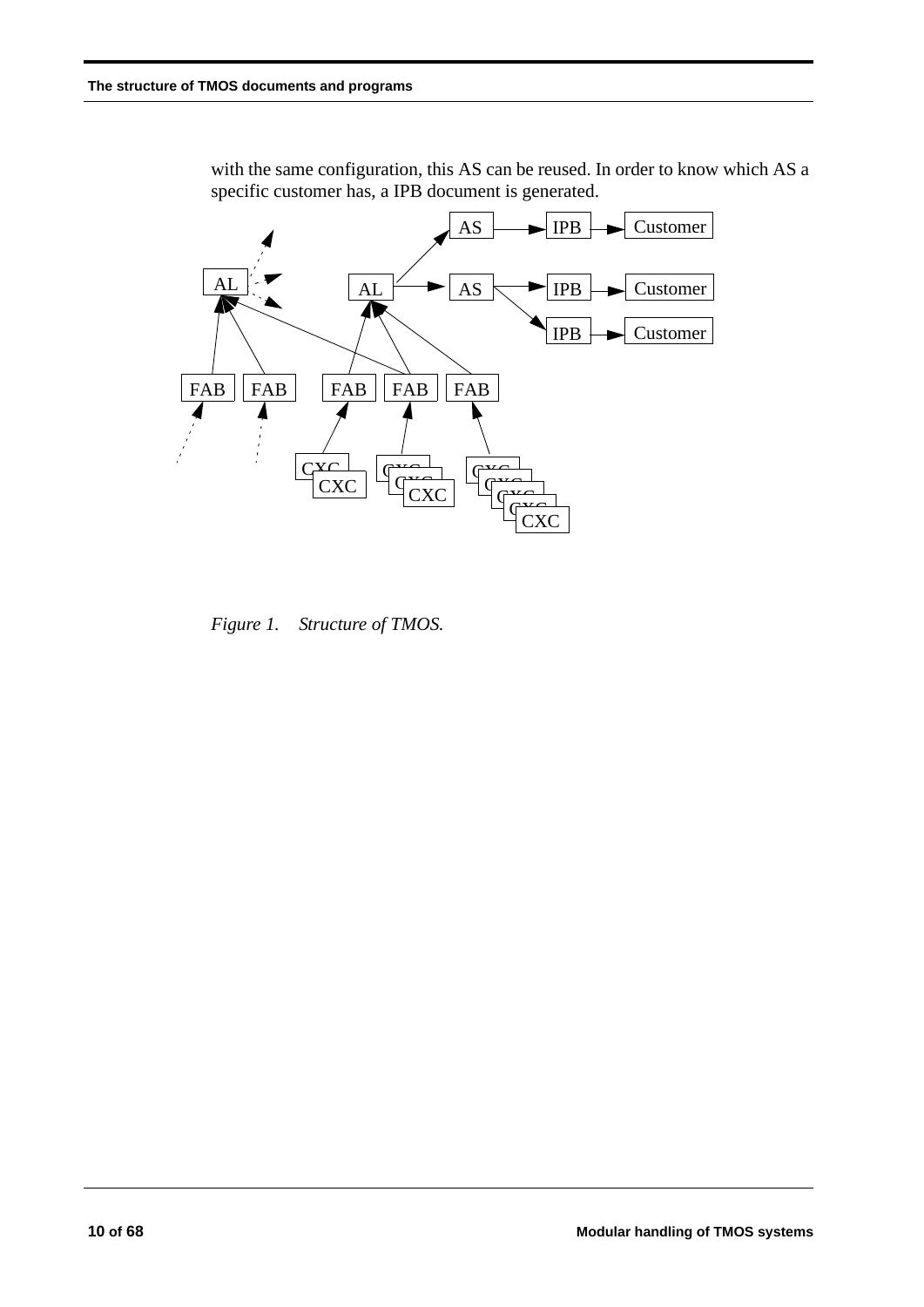## *5 Current system*

The handling of the system is today based on the application line (AL) concept. An application line is a standard product that consists of both mandatory and optional FABs and all the documentation that goes with them. An AL could for example be FMAS, SMAS or any other MAS for either a Sun or HP platform. An application system (AS) is then derived from the AL by selecting the mandatory and optional parts according to the requirements of the customer. The AS consists of software, installation and configuration descriptions, maps, and manuals specific to the customer.

Over the last few years TMOS has grown considerably. This growth has created problems in the handling and installation of the system. Due to the size of the system customers want to be able to buy parts of TMOS applications and exclude other parts that are not necessary for their needs. If the customer buys some mandatory and some optional parts from the same AL, the application can be sold without further testing. If a customer wants to combine functionality from different ALs there is no assurance that this customized application will work. They have to be tested separately, while undocumented relations between FABs renders default parameters invalid.

An AL is created by gathering information on the CXC level and compressing the installation and configuration information into an AL specific engineering data document, a parameter list and a maiden installation document. The time used to generate an application line is growing for each new release of the application. Time-consumption has now reached the limit of what is acceptable. The reason for the time spent in the generation is that information has to be gathered from many different sources since there are almost no documents at the FAB level. Another reason is that parts of the documentation have not been completed by Design at the time of AL generation, so assumptions are made. The creation of an AL is a sequential task, with one part of the AL being created after another. Because the AL is generated by people who are less familiar with the new functions in the application a great deal of time has to be spent on learning details. A lot of work is done by using CXC documentation. These documents are often very detailed and much of the information is irrelevant to the creation of an AL.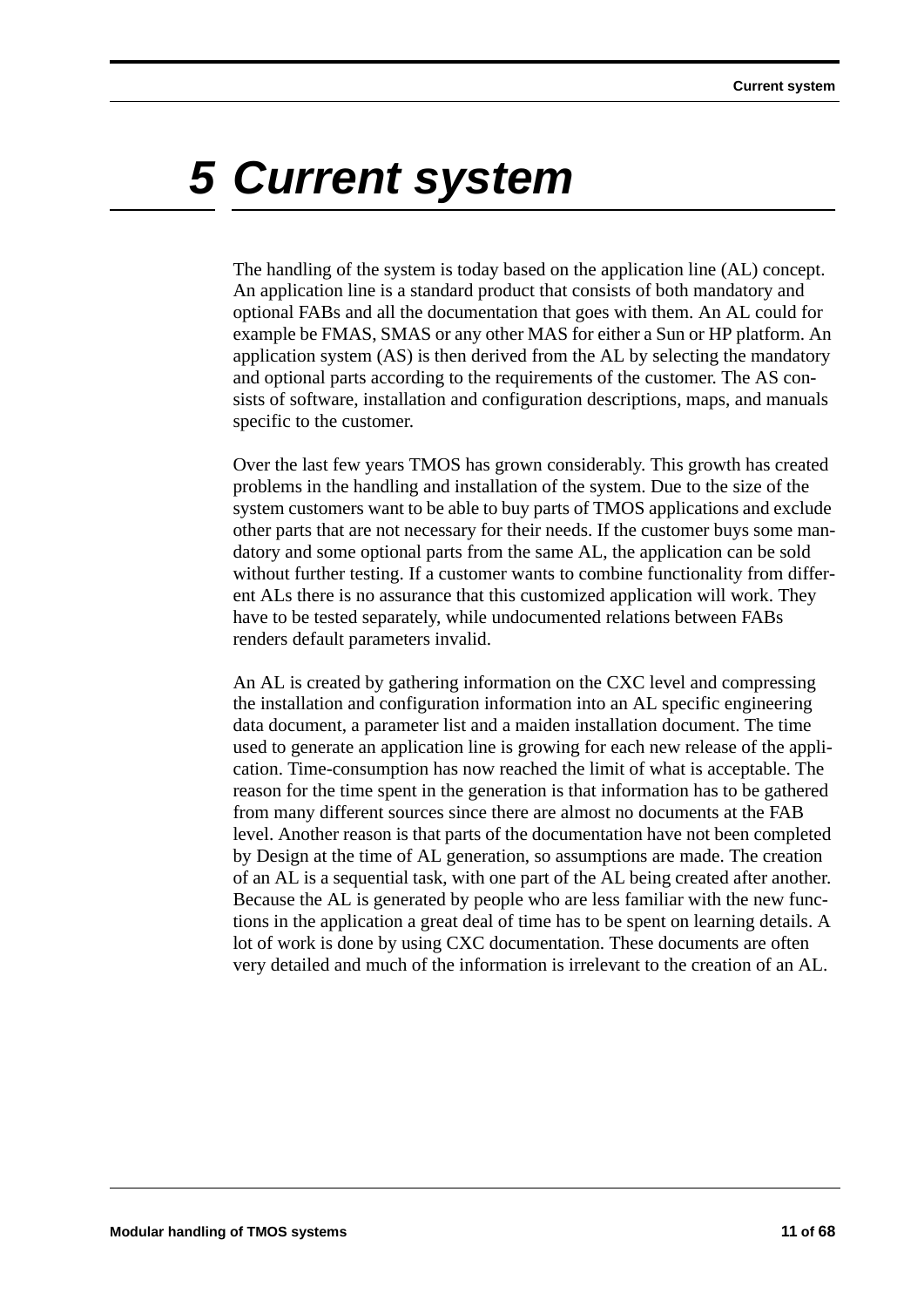# *6 Problems with using AL*

There are problems with handling the TMOS system the way it is done today:

- The AL has to be created centrally and it is hard to distribute work among people. Only when all components are ready can the AL be generated.

-The amount of knowledge needed to generate an AL is considerable. Only the most experienced people are able to do it since they have to have full control of the whole AL. In order to make an AL, one has understand all documents at the CXC level and know which people to ask questions.

- When adding functionality to an existing system, it is necessary to test large parts of the system even if no dependencies exist. This is the case when creating a special AS, due to lack of detailed knowledge of how the system really works. This kind of information is not easily extracted from the mountains of documents provided with TMOS and it is almost impossible to learn every dependency in TMOS by experience.

- If an AS differs from an existing AL, new engineering data and parameter list documents have to be written, for example if an AS consists of parts from two ALs or if a customer wants to exclude mandatory parts. Writing new documents is not a very difficult task, but it takes time and is for the most part unproductive.

-There is no proper documentation on which dependencies exist between different FABs. This makes it difficult to leave out unnecessary FABs when creating an AS. The customer therefore has to pay for functionality that is not wanted and perhaps buy more hardware than needed.

-The installation of an application is also very time-consuming. This is due to a lot of workarounds at installation time, answering a lot of similar questions and editing huge numbers of files just to change parameters, that could just as well be changed automatically. There are several reasons for this, but the main reason is probably lack of time at the release point and poor specification of how an installation script should be written. Installation and handling of CXCs have always had low priority, because one can make workarounds so that the installation "works" anyway and it is nothing that the customer notices.

- Errors are corrected at SD by introducing workarounds. It may happen that error reports are not sent back to the Design departments, and the errors will then remain in the next revision.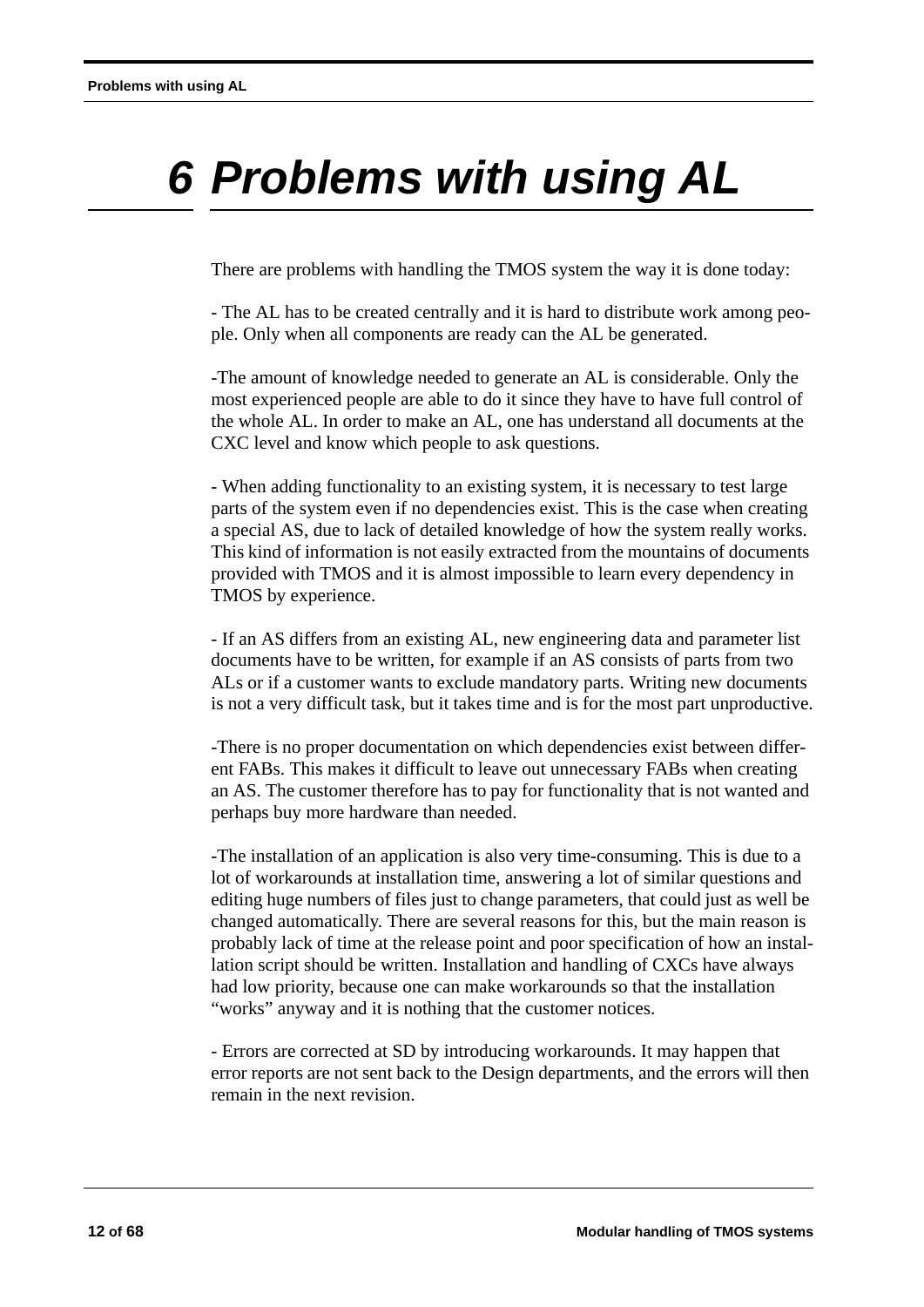# *7 Advantages of using AL*

- It is easy to install and configure systems that can be derived directly from the AL. A system derived from an AL does not have to be tested, since the AL is tested as a unit.

- Since the number of ALs is small, only a relatively small amount of documentation is needed.

- The installation is fairly simple. Only one document has to be used in order to make the installation.

- SD can make workarounds. That way, error corrections can be made quickly without the need to go through the Design departments.

- It is easy to have one person who is responsible for the whole AL. That person then has control of a complete system.

- An AL can be customized so that it suits the requirements of the customer. Each FAB can be given a unique configuration so that no extra capacity is used, and the customer does not then have to purchase more hardware than he needs.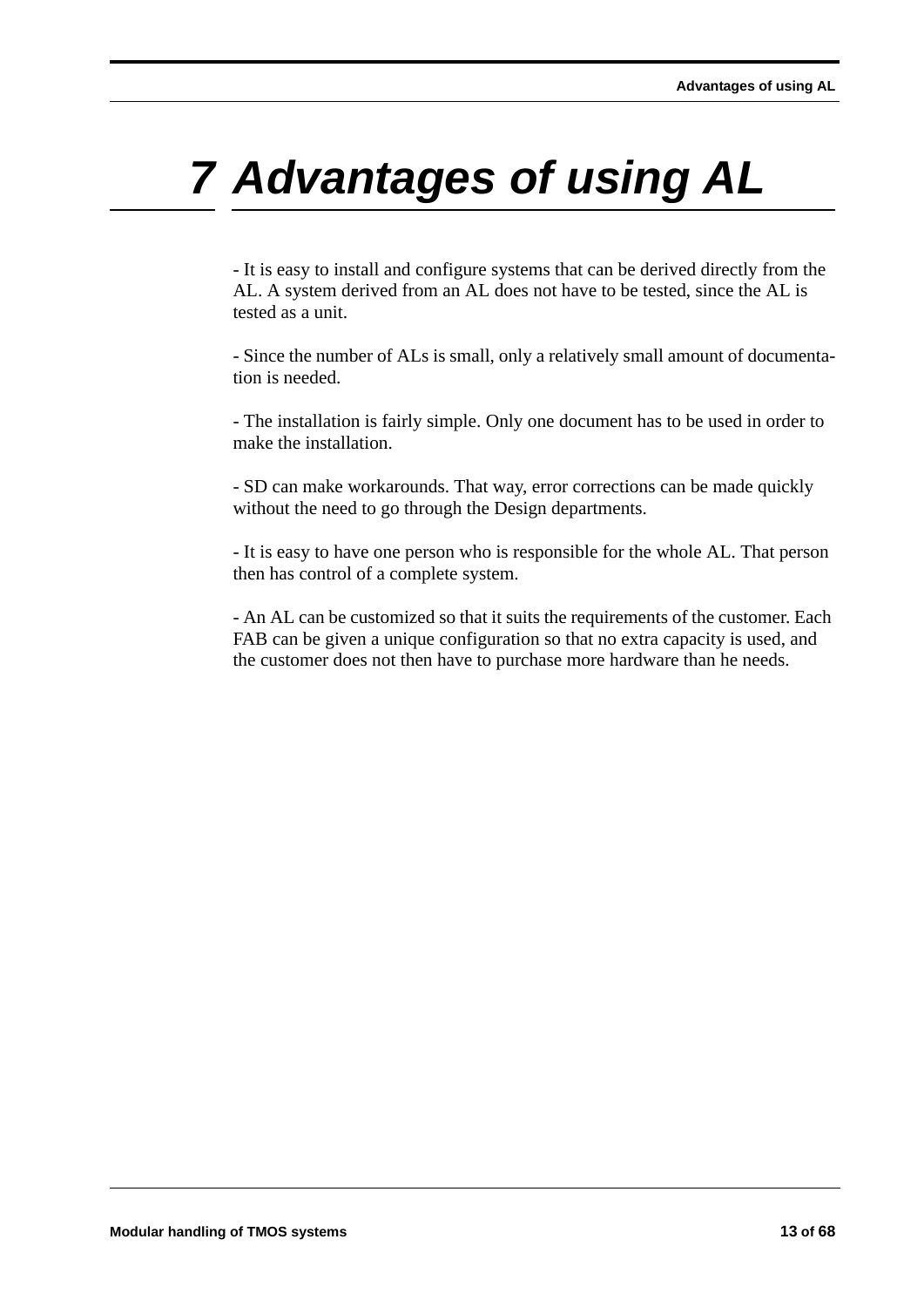# *8 Introduction to solution*

In order to solve the handling problems, fundamental changes have to be made in the way that the TMOS system is handled today. There will of course be consequences that need to be considered.

The concept of creating an AL has to be changed. The SD department should not have to create documentation for the products that they install. Their time should be spent installing systems, not writing documentation for products already made. That means that the responsibility for documenting the application has to be moved to the Design departments. This will be more efficient because the people who write the programs have a more detailed knowledge of the inner working of the programs and should thus be able to create the documentation faster and more accurately than is the case today. This means that the people who perform the installation do not need to have so much detailed knowledge. But this will also require the installation procedure to be designed so that a TMOS system can be installed without detailed knowledge.

Today the various parts of TMOS are entangled in a way that is hard to overview. This is illustrated in figure 2. In order to ease handling problems the system has to be split into a few clearly defined parts. This is illustrated in figure 3.

| FAB<br>$\mathbf{1}$ | FAB<br>FAB |  | FAB |
|---------------------|------------|--|-----|
| FAB                 |            |  | FAB |
| Platform            |            |  |     |

*Figure 2. The TMOS system today*

Keeping the possibility of configuring the system according to the requirements of the customer is important.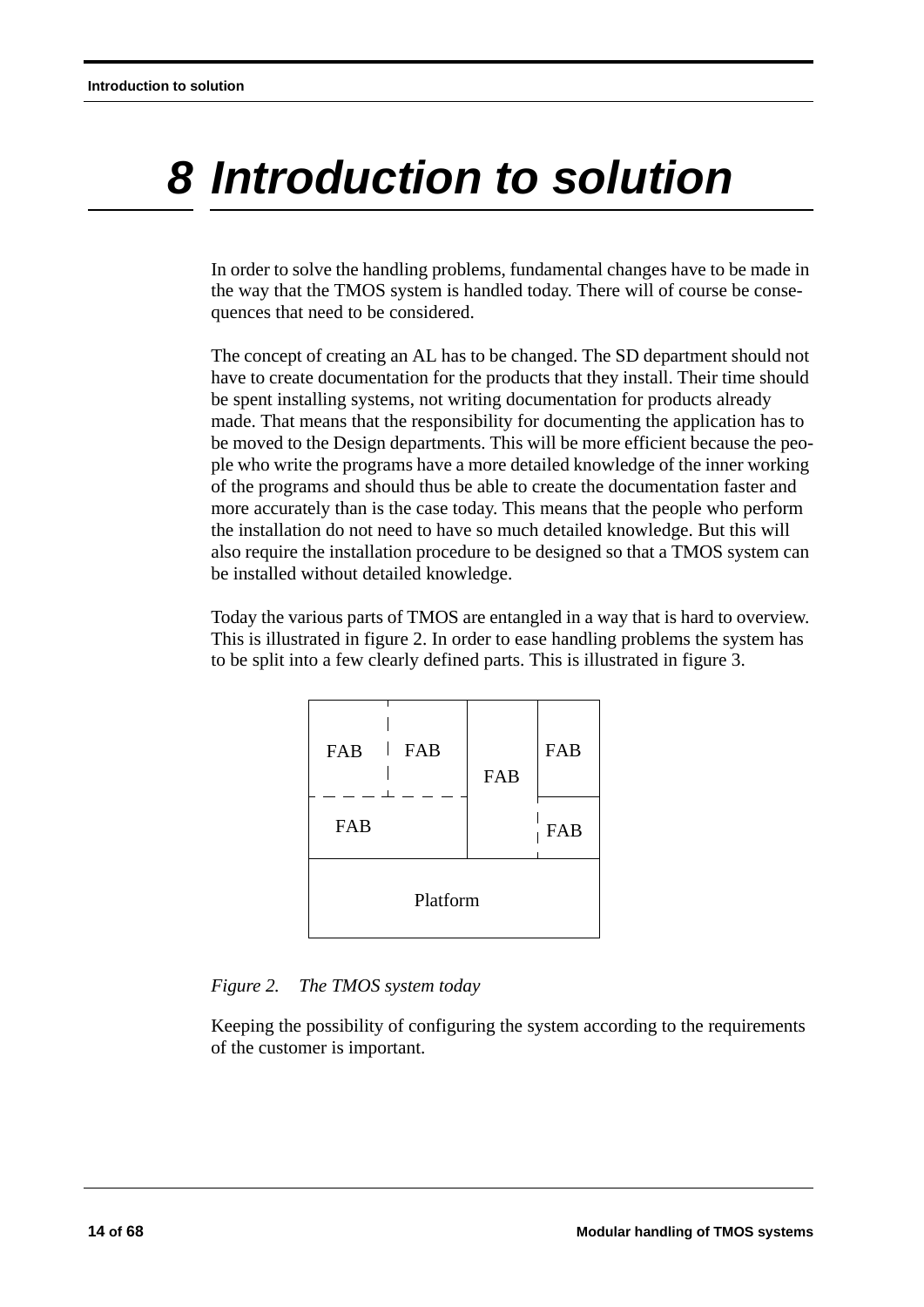## *8.1 Dividing the system into modules*

In order to decentralize the task of documentation a system has to be split into smaller parts, modules. By doing this, information on how the system fits together and which parts that match each other is lost. In order to be able to put the modules back into a system again the interface between the modules has to be described thoroughly.

It is important to be able to configure the system according to the requirements of the customer. Fortunately, the modules provide a good way of keeping this feature. If the modules can be installed separately, this can provide a good mechanism for customizing the system. Another benefit from being able to install modules separately is that the installation of each module can be done by different individuals. The amount of knowledge that each individual has to have can therefore be reduced. If new functionality is to be added that is put in a separate module. That way there is no need to redesign modules.

The platform concept helps in the creation of modules because it provides services that many modules need. The platform should be the 'operating system' for TMOS that provides all the services that the modules need. If the design of the platform is good the modules can be made more independent. The platform itself can be viewed as a special module. The platform should preferably not contain any optional parts that other modules use. An illustration of how a system may look tomorrow can be found in figure 3.

| Module   | Module | Module | Module |  |
|----------|--------|--------|--------|--|
| Platform |        |        |        |  |

*Figure 3. The TMOS system tomorrow*

## *8.2 All dependencies are described using resources*

All modules are dependent on the platform module and a few modules depend on other modules. This means that there has to be a mechanism for describing such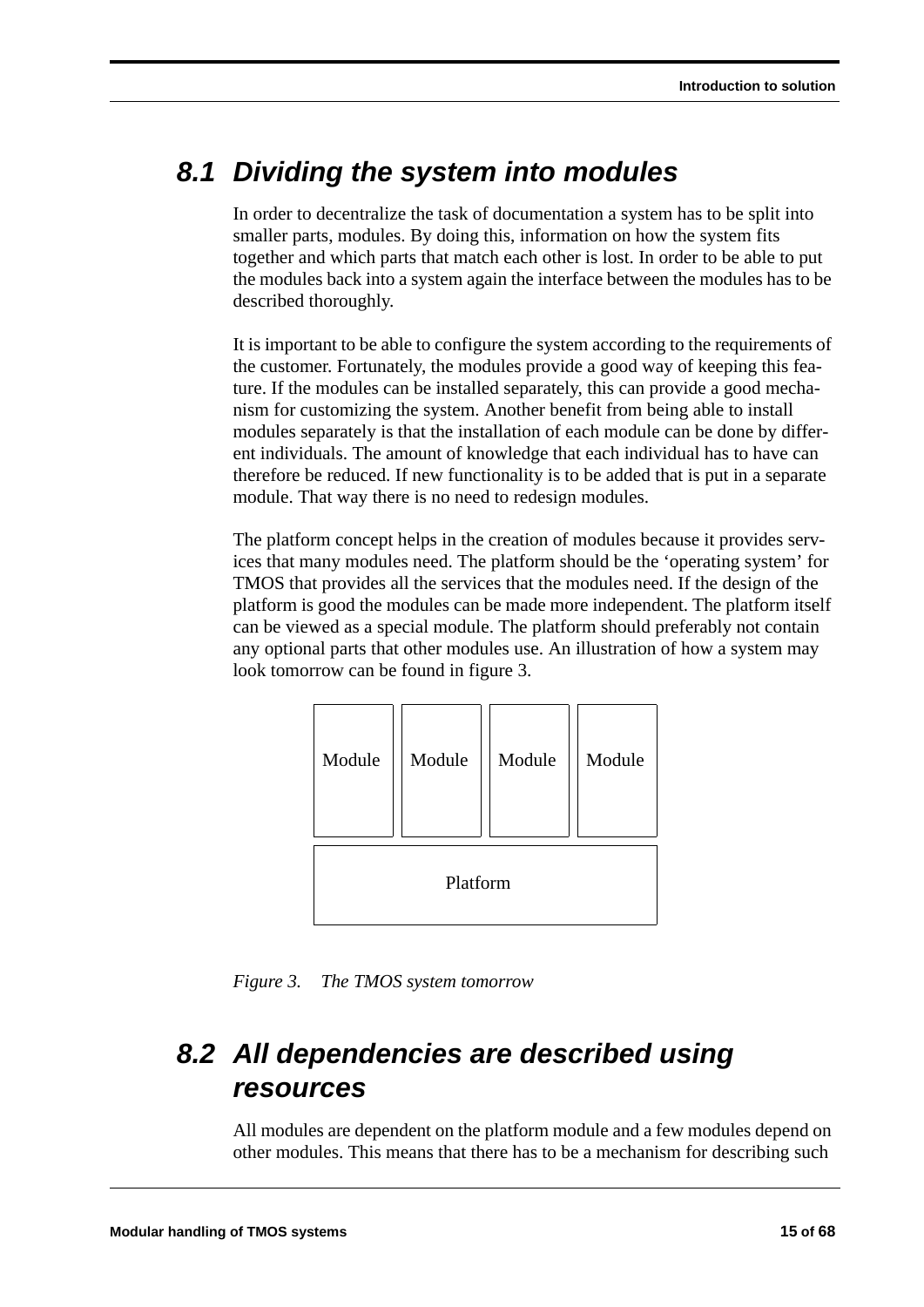dependencies and handling any problems that may arise. To do this it is necessary to describe everything that a module needs to function correctly that is not present in the module, e.g. databases, CPU, disk storage and server processes. All such things are called resources. If this is done for every module and every little resource that a module needs is described, it would make detection of all problems possible, at least in theory.

Of course it is easy to realize that if all resources were to be described there would be enormous amounts of documentation. Fortunately, there are a couple of things that can be done to reduce the amount of documentation that has to be created and still be able to detect most problems that may occur. This can be done by not describing the resources that obviously have to be present in the system. Another way to reduce documentation is to ease the demand for an exhaustive description of all resources. Only a few resources can cause problems by being underdimensioned and it is only these that need to be completely described. A simplified description can be made for all the other resources.

All information that is needed about the resources is collected and put together with a description of a module and the information that is normally included in the engineering data documents today. This document then replaces the engineering data document. This document, a parameter list and an installation document will be the documents that are used when configuring and installing modules. The document should contain information on dependencies and resources and descriptions of how to reconfigure and rescale the resources when other modules require it.

## *8.3 An AL-like concept is introduced to simplify handling*

By introducing a new concept on top of the modular thinking the workload will decrease even more. Since a group of modules are normally handled together it is possible to do all the calculations for them once and for all. The result of all the calculations is a parameter list. This parameter list can then be used again when the same modules are to be installed together. This is similar to the ALs used today but with two differences. There is very little documentation at the AL level, just a parameter list, and it is still as easy to add a module to a system as if all the modules were handled separately.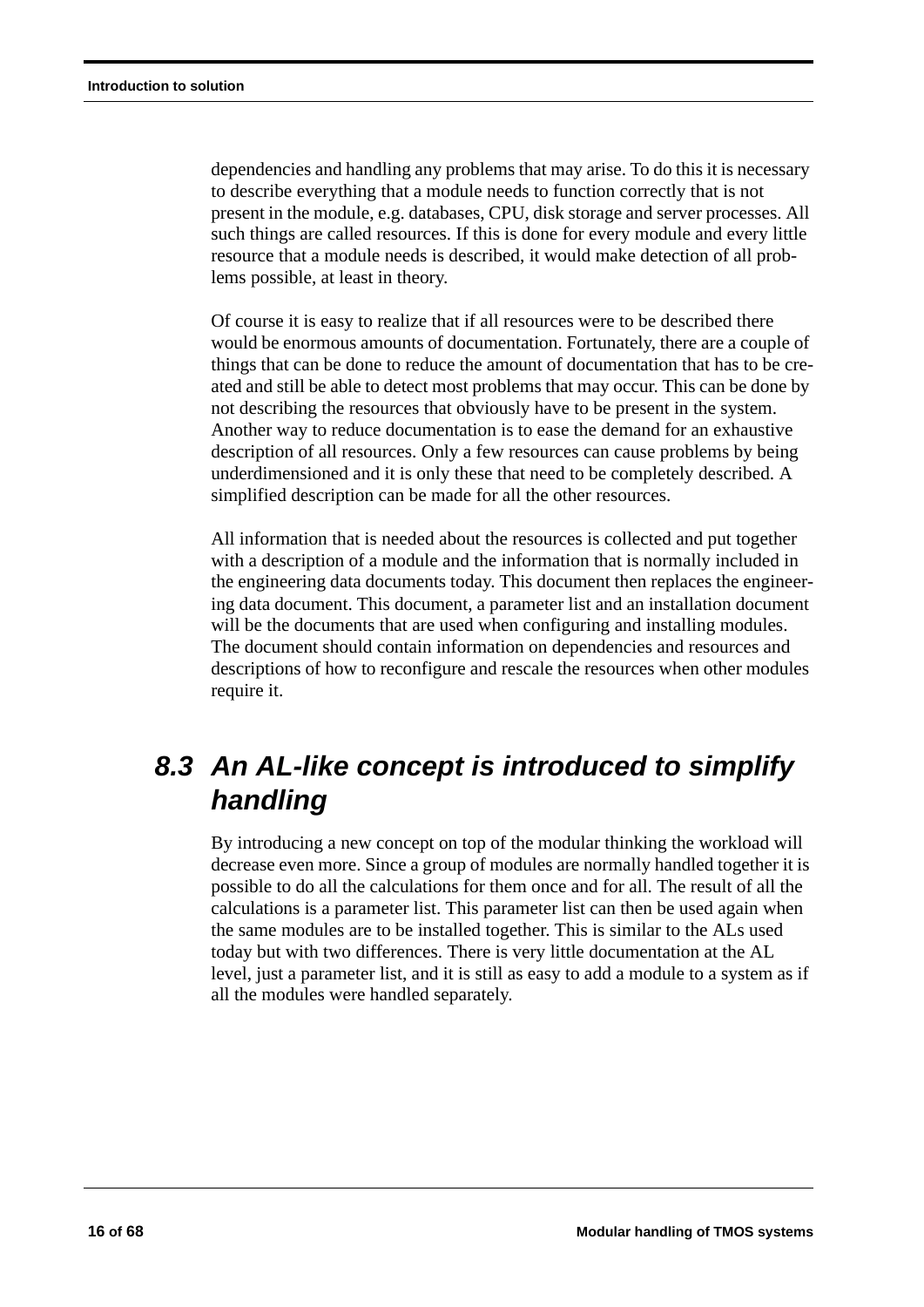## *9 Modules*

With the use of modules, handling of the TMOS system can be greatly simplified. The size of the module is, however, crucial to maximum simplification.

There are many factors that influence and are influenced by the size of a module. Since there are many issues that need to be addressed and since some issues have conflicting demands a trade-off has to be made. To acquire a more thorough understanding of the trade-off that has been made in this solution, the factors that influence size will be explained more closely.

## *9.1 Atomic objects*

In order to simplify this discussion the concept of the atomic object has to be introduced. Note that an atomic object does not necessarily have to be a module. An atomic object is an object that can not be divided into smaller parts. A number of parameters and other configuration information are associated with each object. There is a way to find information on how an atomic object interacts with its environment. This information describes which resources are used, which other objects this object needs in order to function/install correctly and so on.

Consider a TMOS system that consists of a number of atomic objects. Of course the size of the atomic objects is related to their number in a TMOS system. The larger the objects the fewer there are. Note that an atomic object is not identical to a module. Modules will be introduced later.

When deciding the optimum size of an atomic object there are many factors that need to be taken into consideration. These will be examined a little more closely.

### *9.1.1 Configurability*

The size of the atomic object influences the amount of customer configuration that can be done. If a TMOS application consists of many atomic objects many objects can be made optional, and thus allowing the customer great freedom of choice. Large atomic objects result in few objects in a complete system, which means less freedom of choice. Of course, objects that are necessary for the correct operation of the system can not be taken away. Another important fact to notice is that customers tend to choose functions that are related to each other.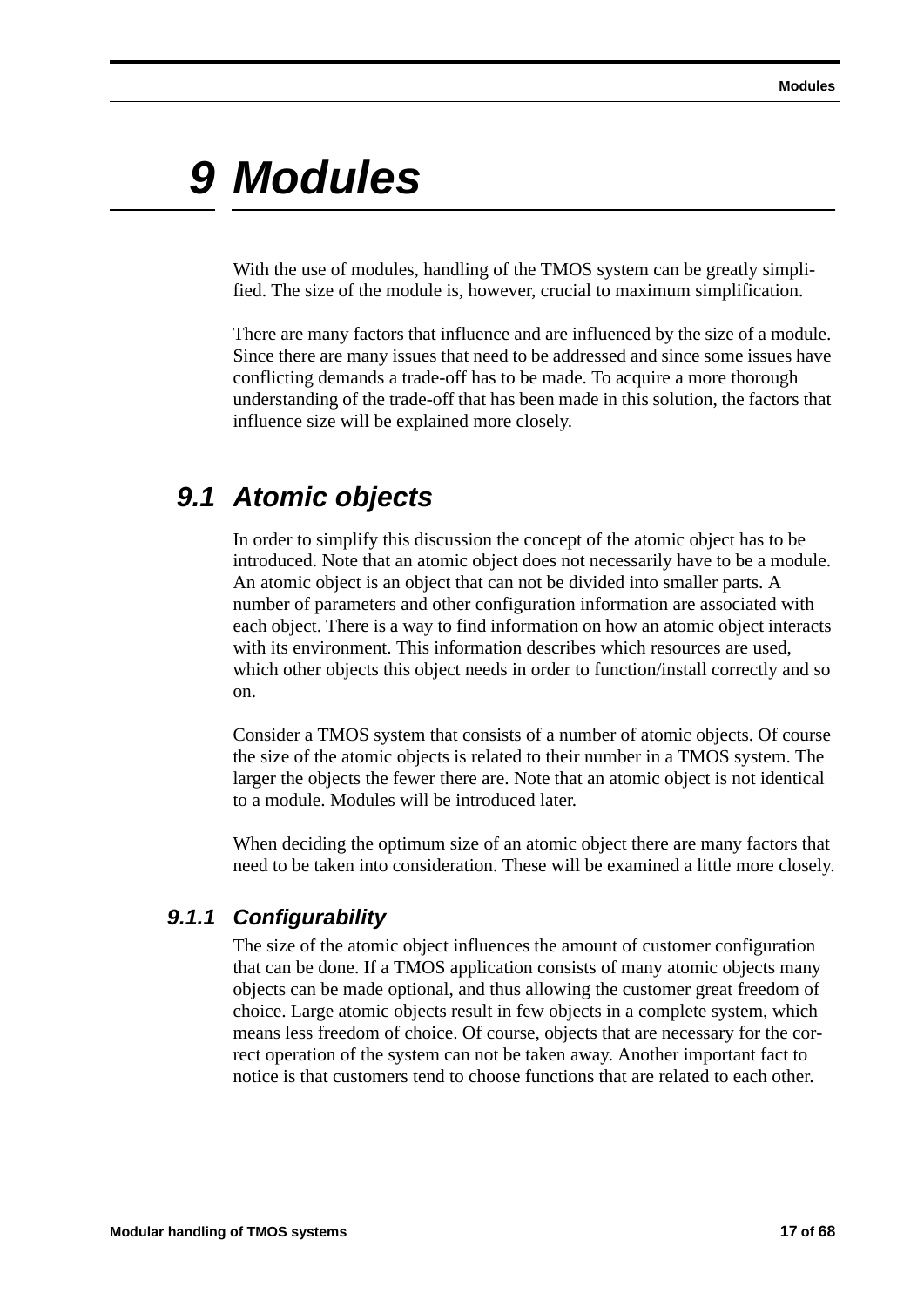#### *9.1.2 Number of dependencies and amount of documentation*

It is the dependencies between atomic objects that need to be documented. Since the total number of dependencies in a system increases with the number of objects the amount of documentation that is needed grows with the number of atomic objects. It is thus important to reduce the number of objects to minimize the amount of documentation.

### *9.1.3 Cost of handling*

The amount of work and the cost that is associated with an atomic object are roughly the same for all sizes of objects. Included in handling costs are those costs associated with creating and maintaining tapes, writing documentation and so on. It must be possible to handle objects independently, otherwise they would not have been atomic objects, i.e. if two objects are always handled together, installed together and so on, they are really one atomic object. Separate handling implies that each object has to be configured independently. It is thus desirable to have as few objects as possible in a TMOS system.

#### *9.1.4 Development*

The parallelism in the development of a whole system increases as the number of atomic objects in a system grows. Development can be carried out on all the objects at the same time. There is a limit to the amount of parallelism that can be achieved though, since atomic objects could be dependent upon each other.

#### *9.1.5 Revisions*

The handling of different revisions of atomic objects is a complex issue. If objects are large, there is a lot of work associated with the creation of a new revision. A problem with small objects is that each atomic object may have several dependencies to other objects which may call for updating of several objects at the same time. If objects are stable and do not change much, it does not matter if an object is large since new versions are seldom created.

The same arguments that apply to handling in general can also be applied to handling of different revisions and thus the cost of handling revisions increases as the number of atomic objects in a system grow.

### *9.1.6 Comprehensibility*

The understanding of the system increases as the number of objects in a TMOS system decreases. It is easier to get a general overview of the system if there are a few objects to keep track of, at least if the objects are logically connected, although with large objects the details of how things work is lost. The thing to keep in mind is that with large objects it is easier to get an overview of the system, but details must be sought elsewhere.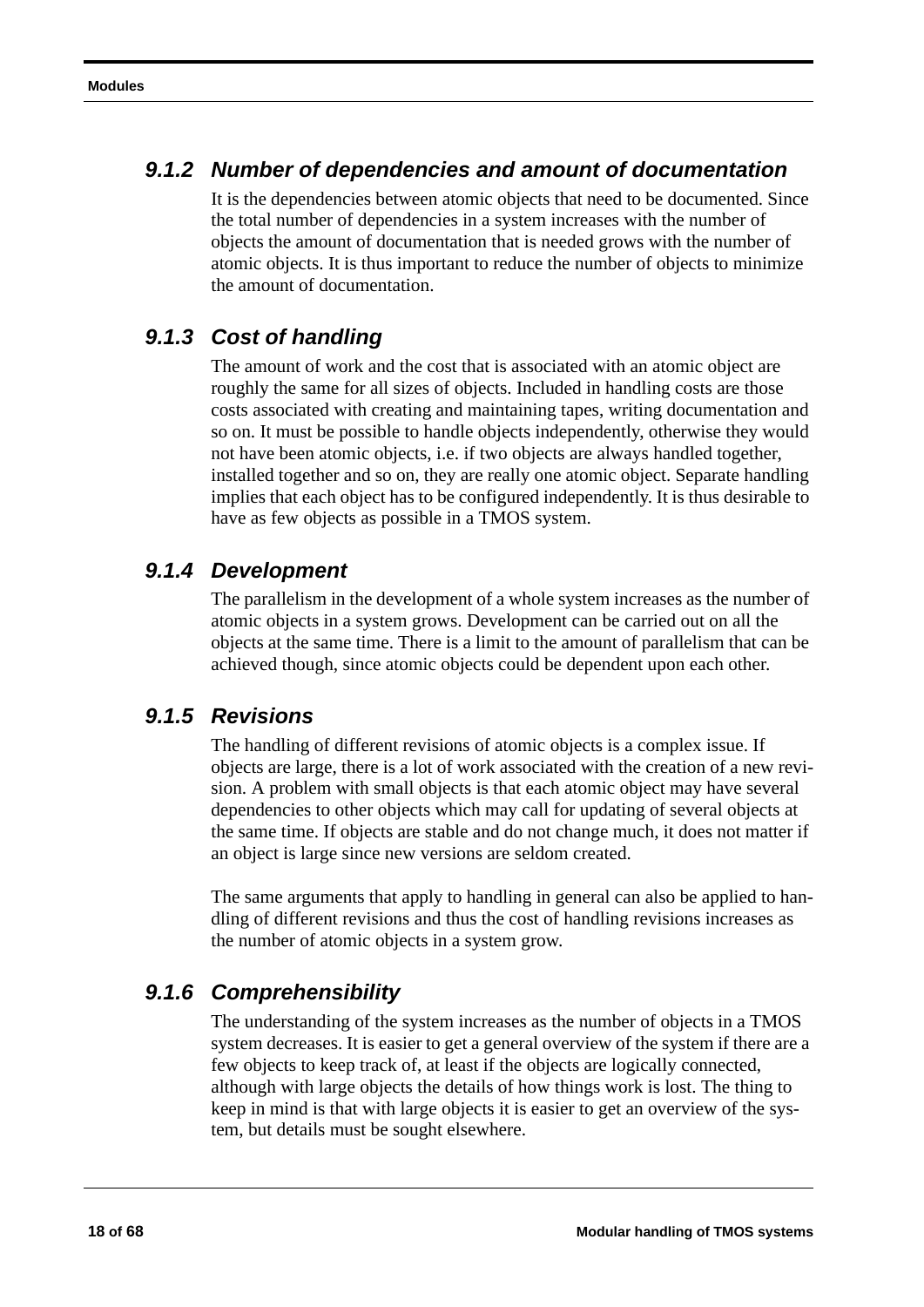| Parameter                                                          | Small objects | Large objects |
|--------------------------------------------------------------------|---------------|---------------|
| Configurability                                                    | High          | Low           |
| Total number of dependencies in a<br>system                        | High          | Low           |
| Amount of documentation                                            | Much          | Less          |
| Cost of handling                                                   | High          | Low           |
| Available parallelism in development                               | Much          | Less          |
| Amount of work when creating a<br>new revision / correcting errors | Low           | High          |
| Comprehensibility of system                                        | Low           | High          |

The table in figure 4 summarizes the different factors that must be taken into consideration when deciding the size of the individual atomic objects.

*Figure 4. The size of the atomic object affects many parameters*

## *9.2 Different ways of creating modules*

Now the module concept is introduced. A module is a part of a system. There is an interface description associated with each module, describing which dependencies a module has to its environment.

There are many ways of dividing a TMOS system into modules. Four different approaches will be presented here:

#### *9.2.1 Small modules without options*

One approach is to let a module be about as large as an FAB is today, and let all the modules be atomic objects. Handling of the modules in this solution, however, involves a great amount of work and a very high cost. The problem is not the complexity in handling each individual module, but the large amount of modules that need to be handled. If handling of the modules can be simplified and the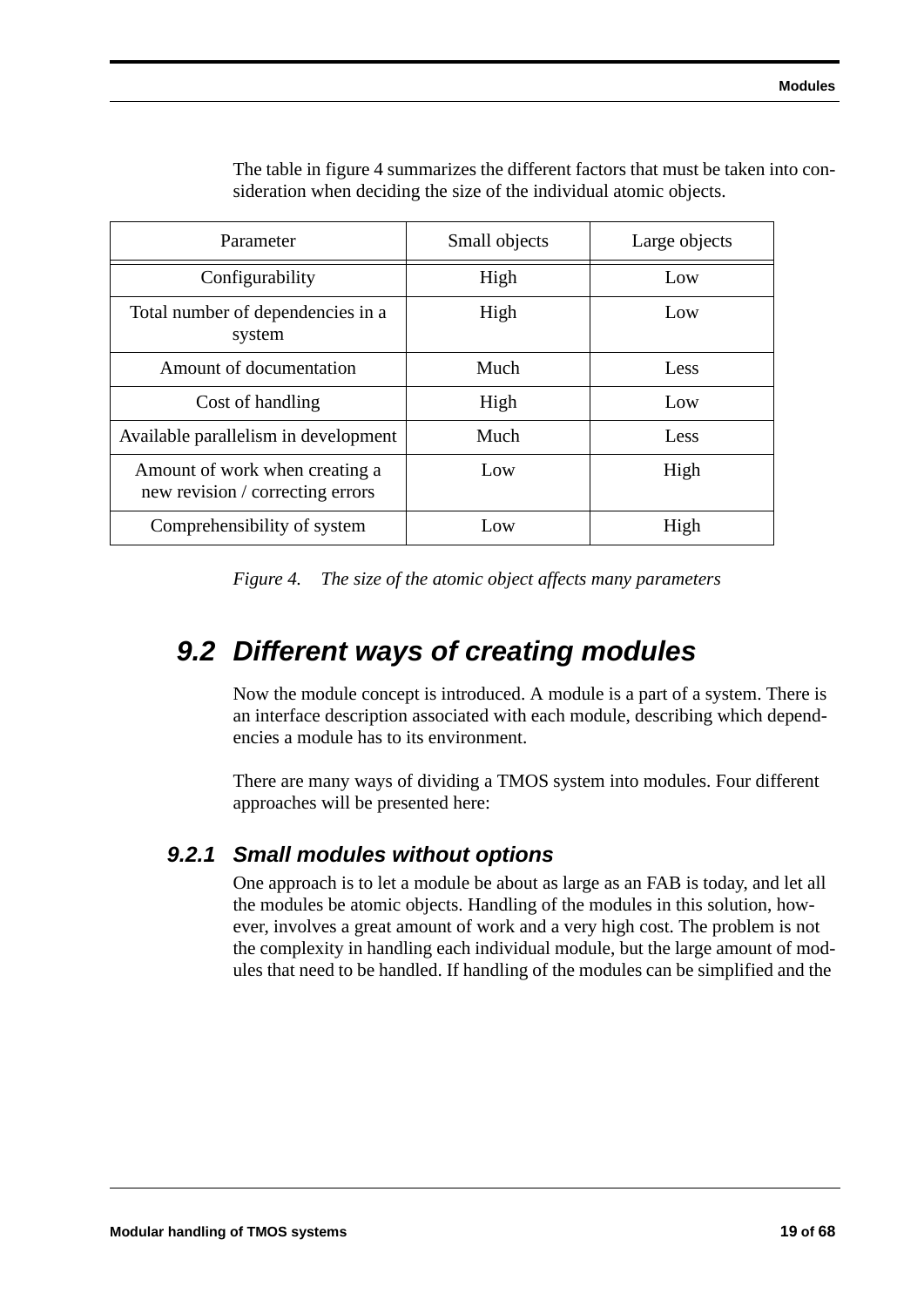

associated cost can be greatly reduced, choosing small atomic objects can be a way of solving the problem.



#### *9.2.2 Large modules without options*

Another solution is to let the modules and the atomic objects be large, possibly the size of five to ten FABs. The problem with this approach is that the configurability of such a solution is low. In fact it would be lower than for an AL today. There are also problems associated with development and testing. Although a solution that yields low handling costs, it is not a feasible solution to the problem since it does not provide enough configurability.



*Figure 6. A system with large modules that are the same as atomic objects*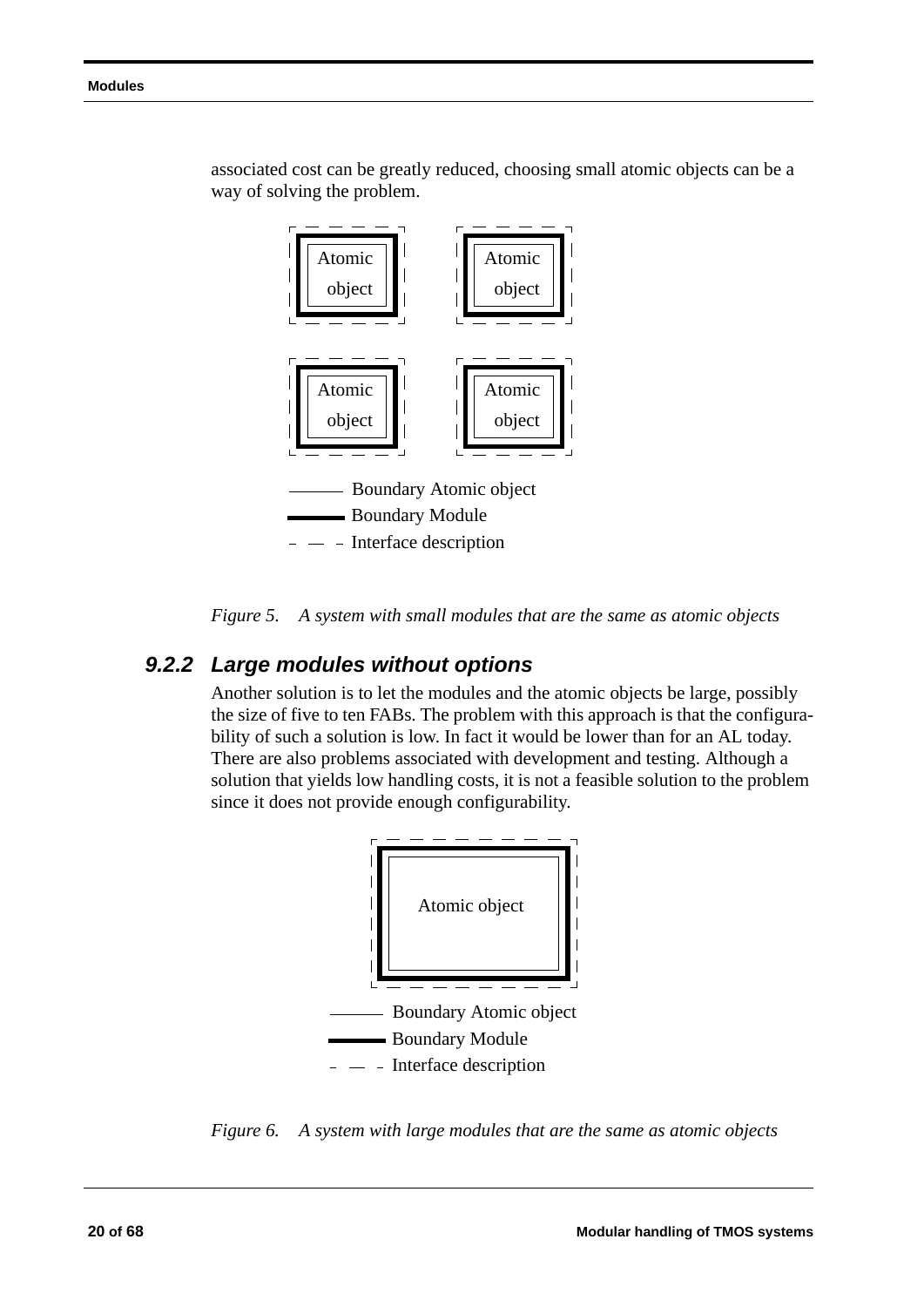#### *9.2.3 Large modules with options*

Yet another solution is to keep the modules fairly large but let the atomic objects be small. The atomic object here is approximately the same as an FAB. The module then consists of many FABs of which a few are optional. This is a solution that keeps the number of modules that have to be handled small and thus keeps the cost of handling down, while still allowing customers to make some options in their system. A problem that is introduced with this solution is that the modules can no longer be regarded as black boxes. This increases the complexity of the description of the individual module, illustrated in figure 7. Instead of describing dependencies upon other modules, dependencies between FABs have to be described. Resource requirements can not be described in a simple way for the module. Instead resource requirements have to be described depending on which FABs are present and so on. The nice thing about this solution is that it keeps the number of modules in a system small. The trouble is that the complexity in describing each module is increased a lot. An example of a large module with options would be an AL with FABs as atomic objects. This is not a great example though, since modules should be smaller than ALs.



*Figure 7. The interface description changes depending on if options are installed or not*

### *9.2.4 Large modules with constant interface description*

The fourth solution is to keep the module large, but the atomic objects small and let a few of the atomic objects be optional. An atomic object is approximately the same as a FAB. The only resource requirements described are those for a complete module with all options installed. This is illustrated in figure 8. With this solution the description of the module can be kept relatively simple. There are only a few things that need to be described at the FAB level. Most things can still be described at the module level. The drawback is that more resources, e.g. disk,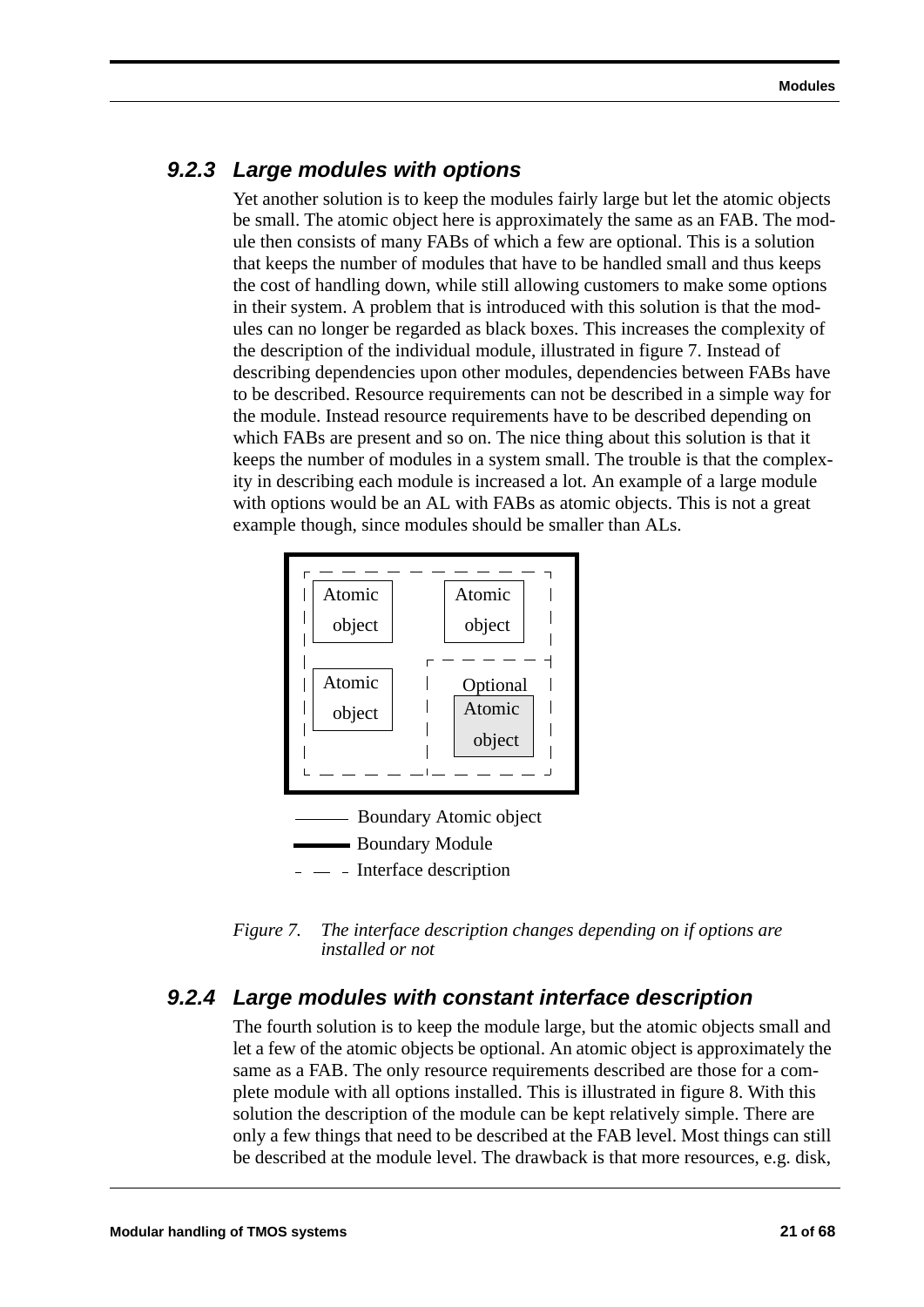CPU power etc. than are really needed are reserved for the module. But this might not be a serious drawback since customers may want to add options to the modules that they already have and then all resources needed will be present. It is suggested that third party products are not made optional, since Ericsson has to pay for the license for this software even if the customer has not chosen the option. If an option uses hardware, it is of course necessary to be able to install the module without this hardware present at the time of installation.



*Figure 8. A module with options with constant interface description*

### *9.3 Comparison of the various approaches*

The first solution has the advantage that it offers a simple approach and that the handling of each module is much simpler than in the other solutions. The drawback is the number of modules that a system will consist of. The cost of handling and engineering will be too high. Engineering for a system will be as complicated as creating an AL today.

The second solution features low costs of handling and engineering. The drawback is that it offers few possibilities to customize a system. There would be only one or two options in a complete system, i.e. less freedom of choice than in an XM system today.

The third solution features few modules, which indicates that low costs of handling can be achieved. The drawback is that there are many details within the module that need to be described for example there will be a number of different dependencies that need to be described for all the FABs present in a module, how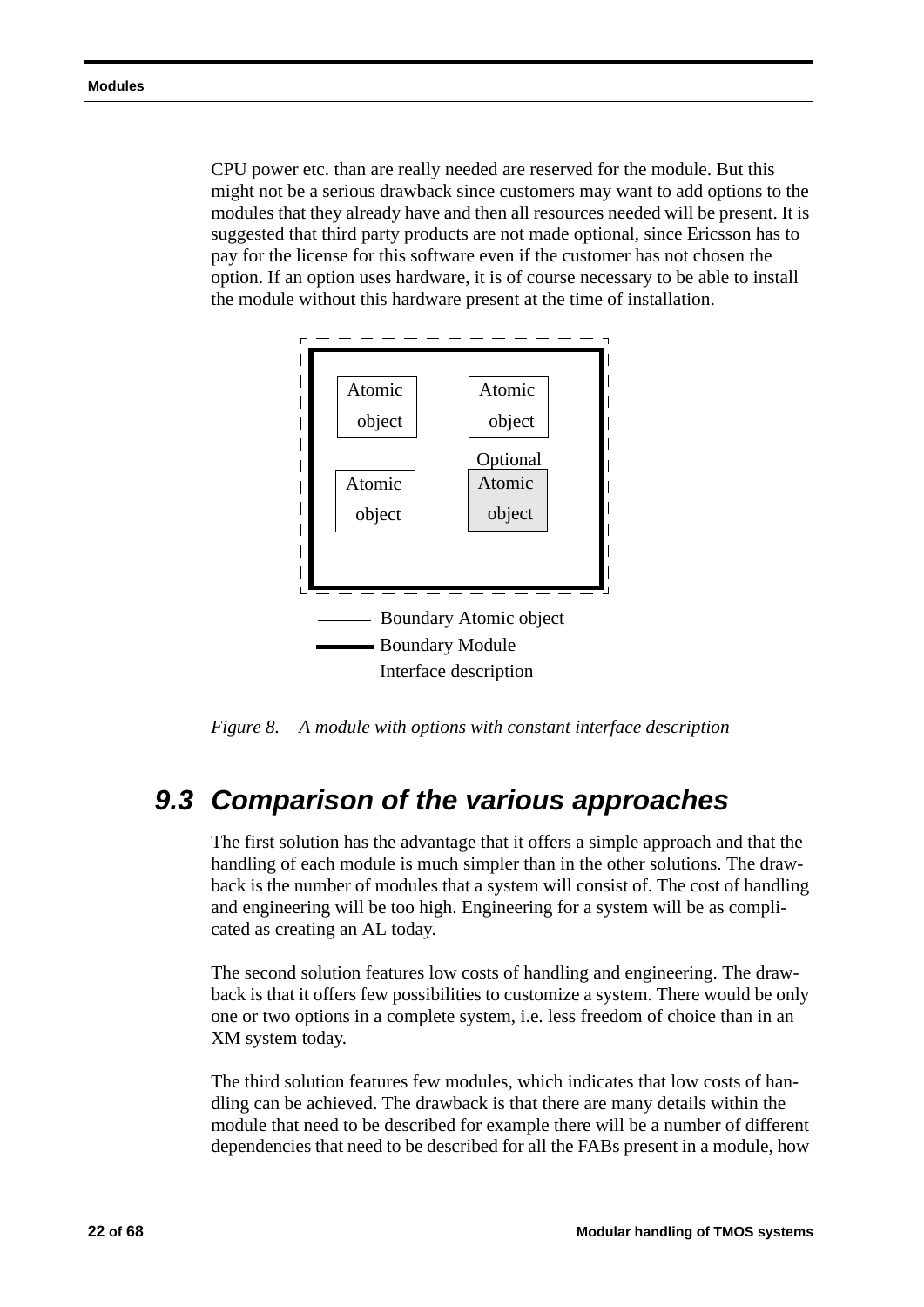much storage each individual FAB uses and so on. There is not much difference between the first and the third solution when considering the amount of handling and engineering required.

The fourth solution promises simplified handling and thus low costs. The drawback is that more resources than are actually needed are allocated for the module. However, it does seem the most viable solution, since it offers a way of handling the system without excessive cost. It is therefore given a more thorough description.

## *9.4 Creating modules*

Creating modules is a complicated task since there are so many different factors that must be taken into consideration. All these factors need to be weighed against each other in order to create modules that can be handled at minimum cost.

#### *9.4.1 Size of modules*

There are many factors that influence the size of a module. Some factors result in low handling cost if there are a few modules in a system. Others give low handling cost if there are few FABs in each module.

Today a typical system contains some twenty FABs. If many FABs are included in each module there will be fewer modules in a system of any given size than if there are few FABs included in each module.

Figure 9 illustrates how the different factors influence handling cost. It is important to note that the figure is based on educated guesswork. There is no guarantee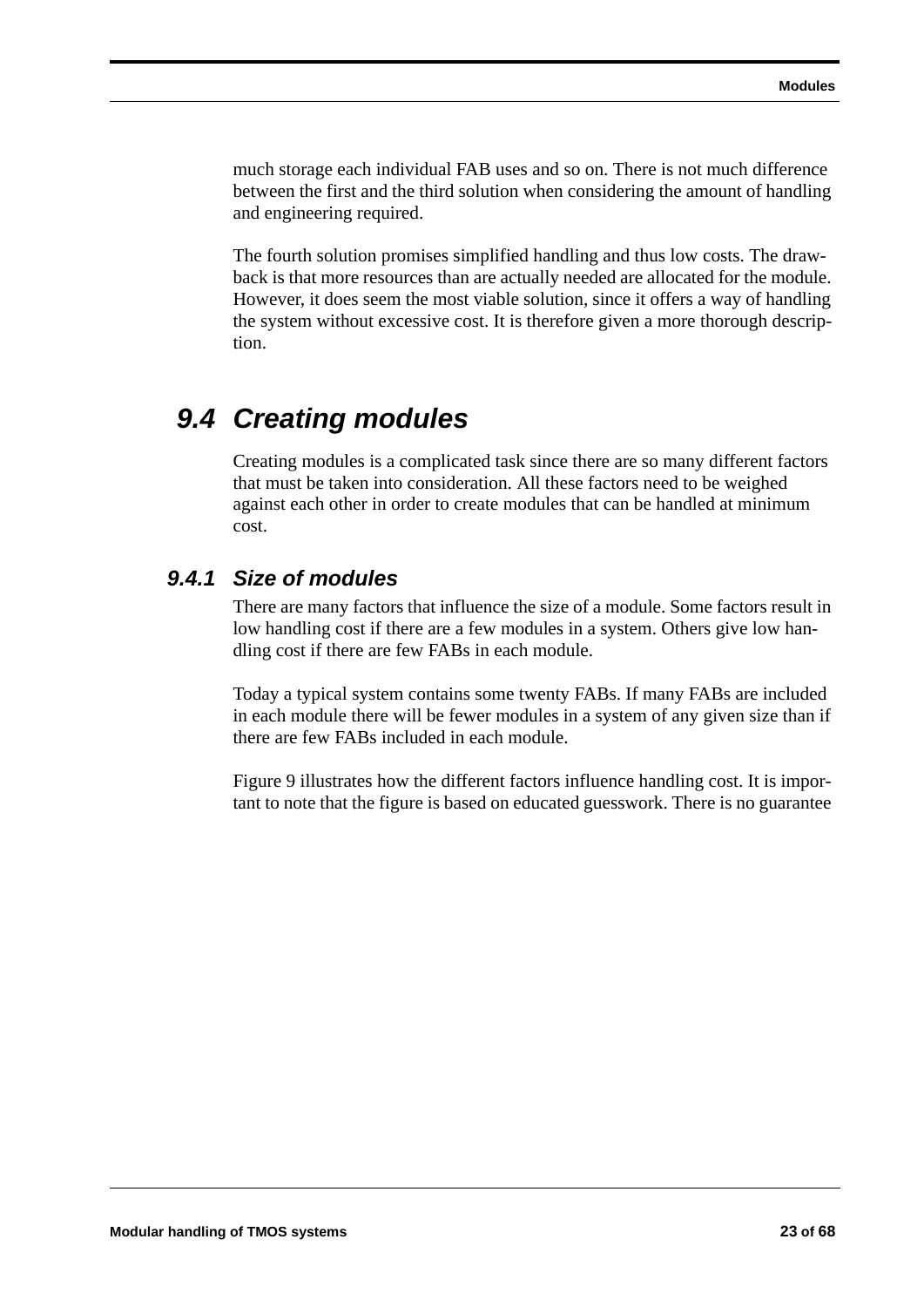

that the figure is correct, but it should at least give an idea of how a correct size of a module might be chosen.

#### *Figure 9. Influence of various factors on the size of modules*

The figure indicates that three to seven FABs might be a good choice to make up a module. This would result in four to six modules in a system. In the future there might be even more modules in a system.

The best size for each module must, however, be decided on a per module basis by weighing the various factors against each other.

#### *9.4.1.1 R - Revisioning*

If more FABs are put in a module, revisioning and error correction will become slower and more complicated. Up to three FABs can be handled conveniently but after that the work required for a revision and the time it takes increase rapidly. It is important to note that a module that is stable and does not require frequent revisioning can be larger than a module that is revised often. This is because even if a revision requires a lot of work it does not happen often.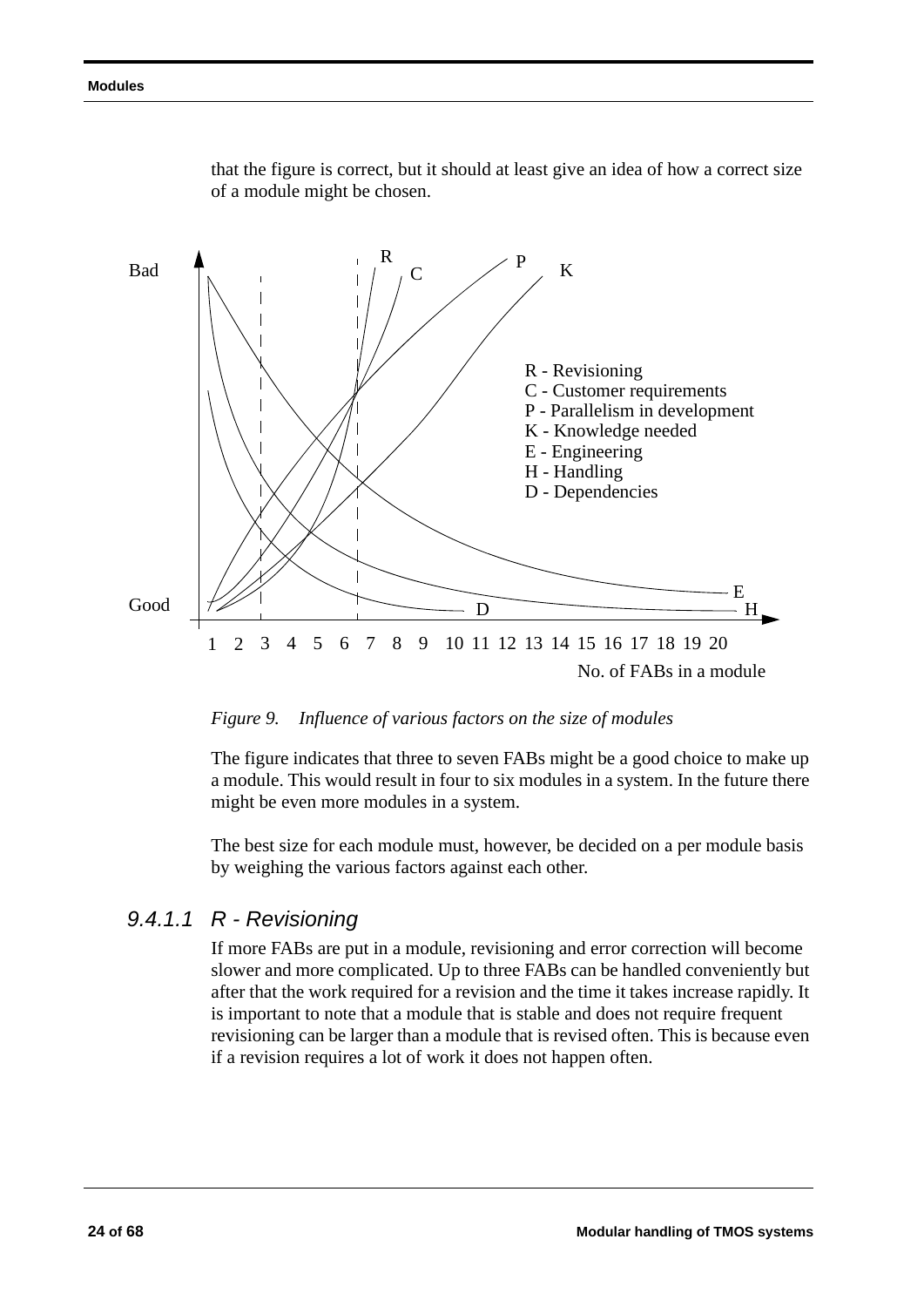### *9.4.1.2 C -Customer requirements*

The modules should support the different requirements of the various customers. No customer should have to buy more functionality than he wants. With few FABs in each module this condition can be met. If a few more FABs are included in each module it is still possible to meet this condition if the FABs are carefully selected so that they are logically connected. Using options also aids in meeting the requirements of the customer. At around six or seven FABs it is no longer possible to sell only the functionality that a customer wants but he also has to purchase functions he does not need.

#### *9.4.1.3 P - Parallelism available in the development process*

The amount of parallelism that is available in the development process is directly related to the number of modules in a system. Thus, if there are many FABs in each module there are few modules and so there is not much parallelism available.

### *9.4.1.4 K - Knowledge needed*

The knowledge that an individual creating a module has to have increases as the number of FABs in each module increases. There is a limit to what is reasonable, but around ten FABs is considered the maximum. Today a complete system of about twenty FABs is the limit and thus about half of that seems like a reasonable amount.

#### *9.4.1.5 E - Engineering*

The engineering of a system gets more complicated as the number of modules in a system increases. It is therefore desirable to have as few modules as possible. About six or seven modules is about the maximum that can be handled when doing the engineering. If there are more modules it will be difficult to get the general overview of the system that is needed.

### *9.4.1.6 H - Handling*

The cost of handling is directly related to the number of modules. The cost of writing documents, maintaining tapes and so on is almost constant for a module and not affected by the number of FABs in the module.

#### *9.4.1.7 D - Dependencies*

It is desirable to avoid dependencies between modules. All dependencies between FABs should be contained within the module. In XM it is sufficient to group three to four FABs together in each to entirely avoid dependencies between modules.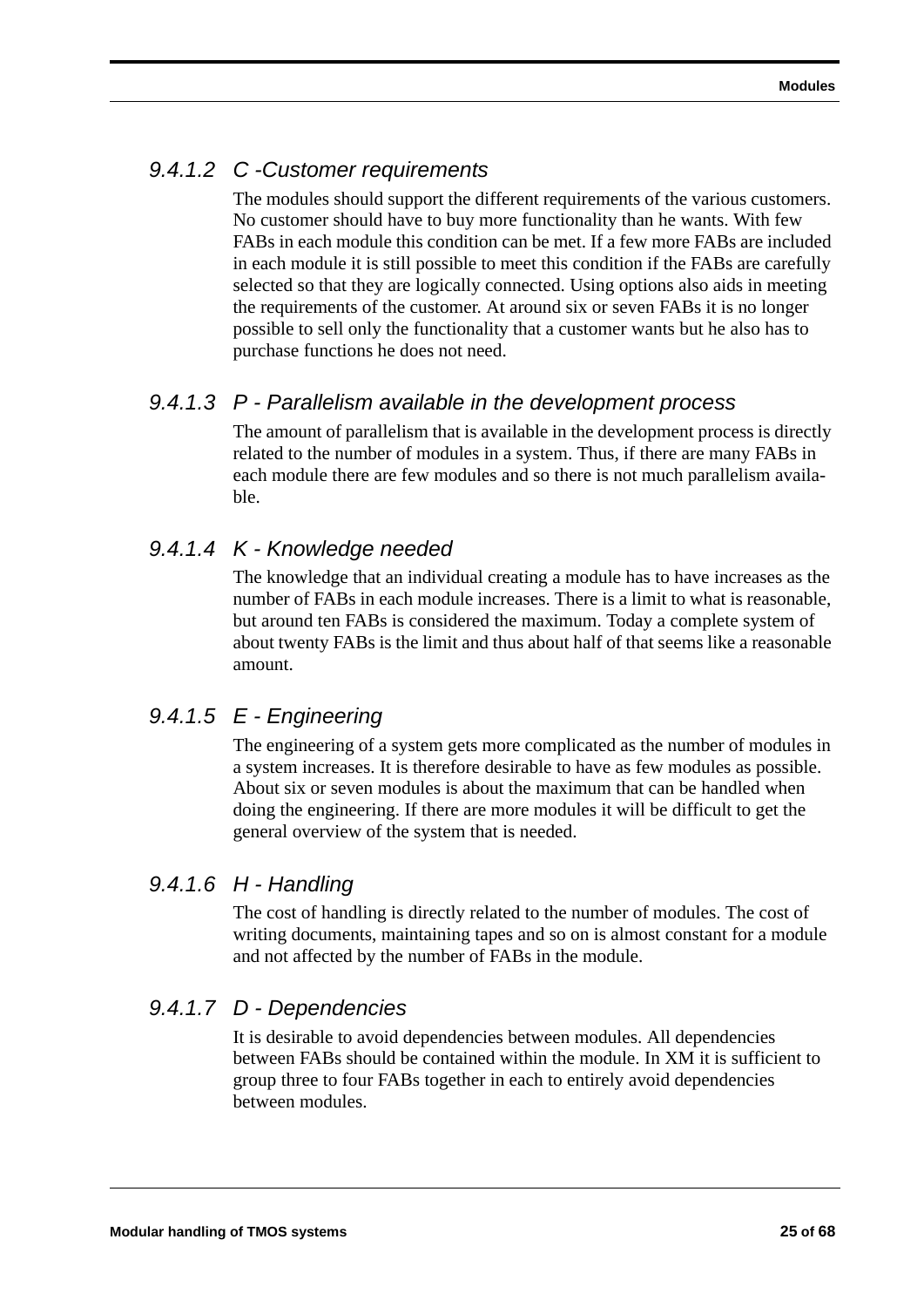#### *9.4.2 Licenses and options*

The best way of handling options is to distribute them on the same tape as the rest of the module and then use licensing procedures.This will keep the cost of handling options down. All parameters are described, even those that belong to options not installed. When a customer wants to add an option the only thing that has to be done is to 'unlock' the option with a license code and the option will be operationable.

Pricing will also be simplified by using licensing procedures since handling modules will be less dependent on customer requirements. Today customers are forced to buy functionality that they do not want just because that functionality can not be 'locked'. The question is how much Ericsson can charge for these functions. With licensing procedures these delicate questions could be avoided.

When creating a module the number of options in the module should be kept to a minimum. This will reduce complexity since complexity grows with the number of options. The need for a large number of options may indicate that the module is incorrectly designed. If there is a large number of options in a module and those options are not installed, there will be much unused capacity in the system since the requirements of a module do not change whether an option is installed or not.

Third party software should not be optional in a module. Even if a customer decides to leave the optional third party software out it still has to be installed, although locked, together with the rest of the module. This means that Ericsson still has to pay for the licence. Hardware should not be optional either. If an option requires special hardware and the option must be in a special module it must still be possible to install all software even if the hardware is not present. Unlocking that option may still be a little difficult. In addition to unlocking the option the hardware has to be installed and it is possible that the module needs to be somewhat reconfigured.

The best way to handle optional third party software and optional hardware is to put them in a module of their own and make them mandatory. This way most problems are avoided at the cost of an additional module.

Options in a module may not be dependent on other modules. Consider the following case. In module A there is an optional part that is dependent on module B. One customer does not want that option in module A, but in order to be able to install module A he still has to have module B. The customer is therefore forced to buy a module that he does not use. By not allowing options in modules to be dependent on other modules these problems are avoided.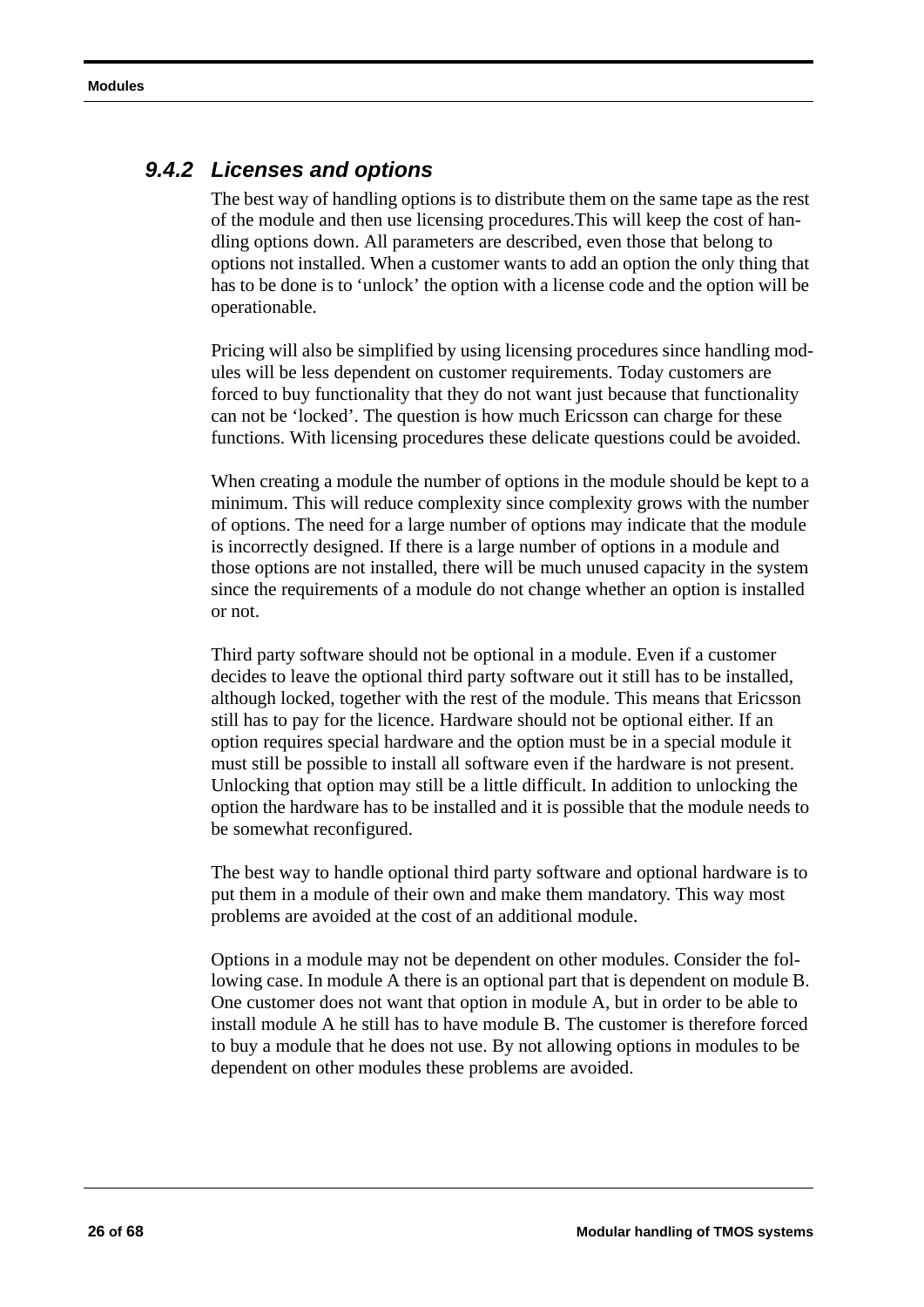#### *9.4.3 Other things to consider when creating modules*

The most vital thing to consider when creating modules is that the components in the module must be logically connected. This must have greater priority than the actual size of a module. There is no upper limit for the size of a module as long as it is still possible to handle the module and most customers require all the mandatory parts in the module, e.g. the platform.

It is important to avoid dependencies on other modules (other than the platform). Avoiding horizontal dependencies will give a hint as to which FABs are logically connected and will also reduce the amount of description that is needed for the module.

The dependencies that need to be described on the FAB level are dependencies between the different FABs in different modules. The dependencies are such that one FAB will not function or will function incorrectly if another FAB is not present in the system. This type of dependency is very rare, but if for some reason they need to exist there must be a way of describing them.

To simplify handling the modules are equipped with a default configuration that Design has worked out. This means that many modules can be installed without needing to configure it.

If many customers only want a part of the mandatory part of a module, that module may be split into two modules. The reason that a customer wants only a part of a module is often that there exists a logical gap in the module.

If a module is stable, i.e. if it is not revised often, and the module contains functions that the customer always purchases together, the module can be larger. An example would be the platform, which all customers need.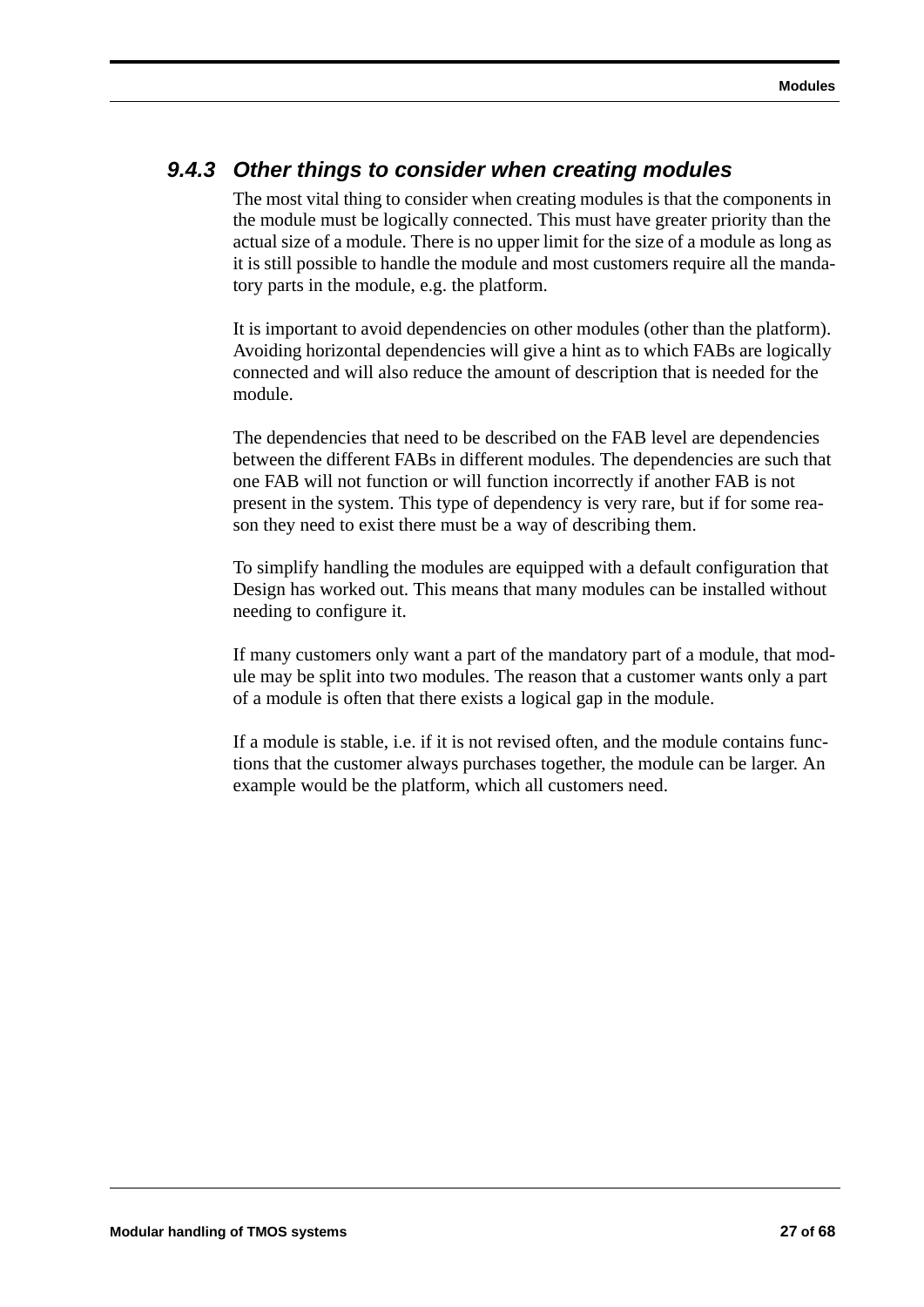# *10 Advantages of modular thinking*

One of the reasons for modular handling is that it makes it possible to handle each module independently of the other modules, allowing one person to be totally responsible for each module. This person can have full economic control of the module and therefore charge the right price for it. If the sales of the module drop this will be obvious to this person and action can be taken, e.g. better marketing, modifications or simply stop selling the module. There are several other benefits of modular handling, and these are described in the following sections.

## *10.1 Simplified engineering*

- There is no need to search in many places to get hold of required information in most cases. Today, when information is found at the CXC level it is often too detailed. The time and knowledge needed to generate a customer specific system is therefore reduced.

- If there is a description of dependencies to other modules, combinations of different modules can be installed in a reliable manner. With a dependency description it is possible to foresee where problems may occur, e.g. two modules use the same database or two modules send drag & drop objects to each other.

- Today an AL is already engineered, enabling standard systems to be created fairly easily. It is when a system that can not be derived from an AL has to be created that a lot of work has to be done. Modules require a little more work every time a system is to be created, but this is outweighed by the fact that there are no special cases that require large amounts of work.

- A well defined module makes configuration much easier. If one or more modules are added to an existing system it is easier to rescale and reconfigure the system, since every module has its own well specified requirements on the system. There is no need to guess or test.

## *10.2 Simplified handling*

- The need to rewrite engineering data documents for specially advanced customers is reduced, since no extra FABs which can alter the engineering data can be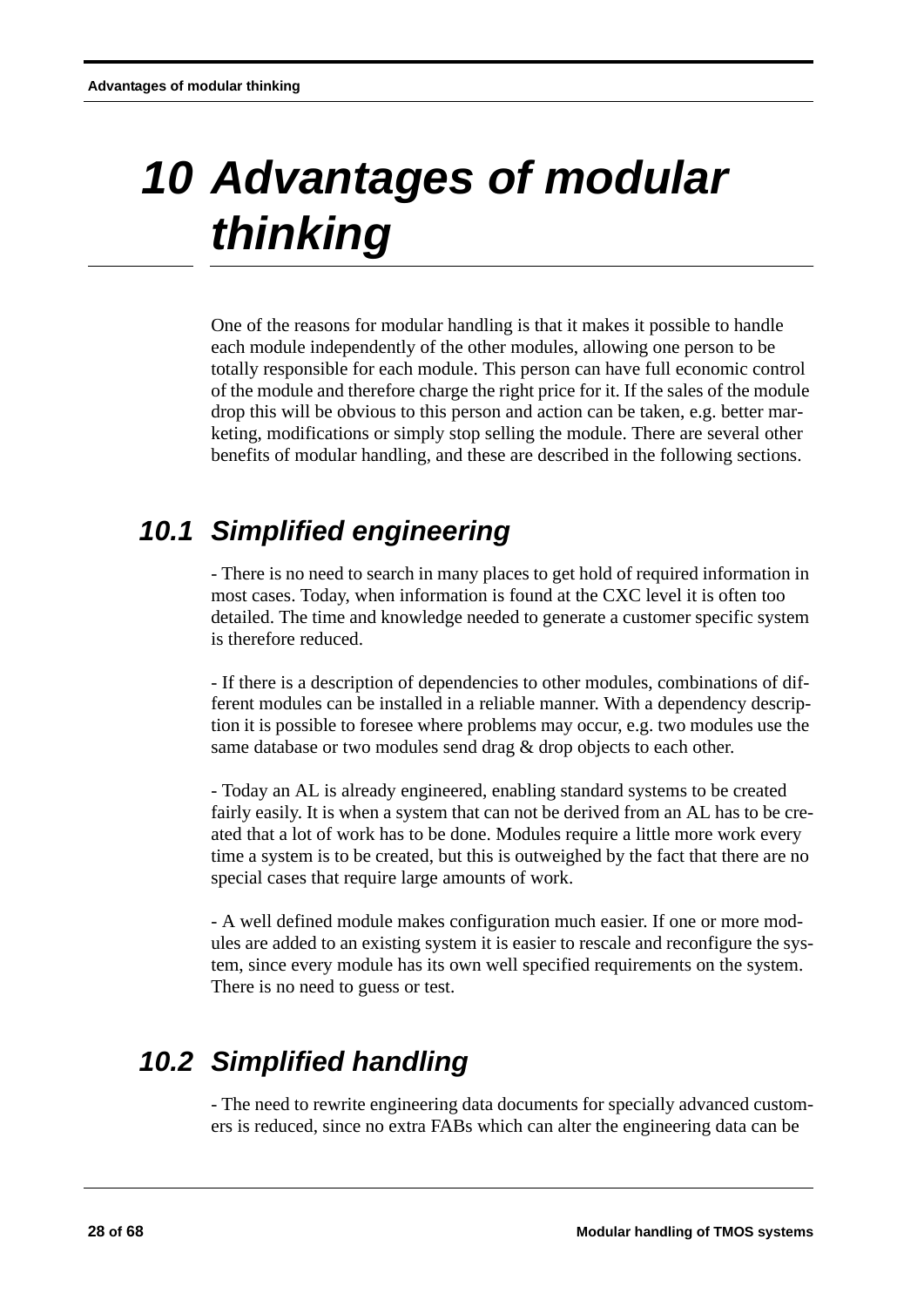included in a module. If new hardware configurations are used it might of course be necessary to rewrite the engineering data for the module.

- Using licensing procedures the pricing of the system will be less connected with the handling of the system. This will make handling price profiles easier since the handling needs to be considered less. The problem with charging for functionality that the customer does not need is avoided.

- The flexibility of the system will increase, since the system can be customized according to the customer's needs.

- It is possible to decentralize knowledge so that a few people are experts on one module each. This is not possible today because one has to know a lot about all FABs to be able to understand how they are related.

- It is also easier to get an overview of the system when it consists of several well defined 'black boxes'. At least if the 'black boxes' consist of logically connected functions.

- A revision of an application, i.e. error correction, can be done on a separate module instead of as today on a whole AL. Each module can live its own life independent of the other modules. Some modules change frequently while others seldom change. That way the time from an error report to the correction of the error on site is reduced because it is only the module that requires a new revision, not the whole AL.

- Modular handling aids in structuring TMOS. By requiring that modules be logically connected and by enforcing a way of describing interfaces odd dependencies will be detected and it will then possible to change the design so that these dependencies are eliminated.

## *10.3 Simplified testing*

- The need to make comprehensive tests when adding new functionality to an existing system is reduced since it is sufficient to test only the parts that are dependent on the new module that contains the new functionality.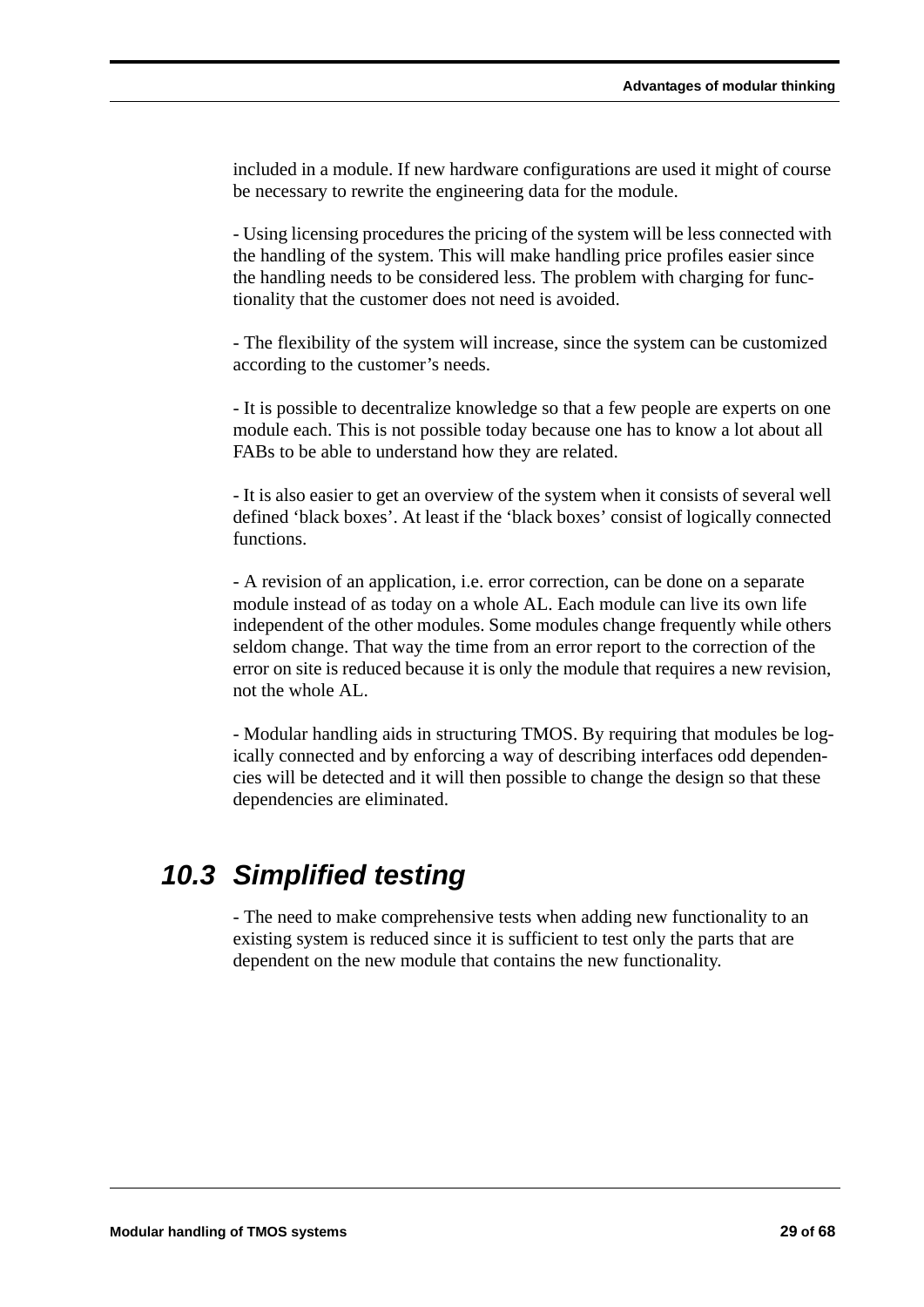## *11 Problems with modular thinking*

There are some drawbacks in using modules in the TMOS system if no extensions are made to how modules are used. The problems are:

- The first installation of a system, i.e. maiden installation, has to be done in the same manner as upgrades of the system. First by installing the platform and then adding one module at the time. The reason for this is that no superior documents exist describing how to handle a complete system.

- In some cases it will probably be necessary to have access to all module description documents for the previously installed modules, as some of the load estimations of resources may need parameters from all installed modules that use the resource. It is suggested to make the configuration formulas and guidelines so that parameters from other modules are not needed, but this is probably hard to do. Since every module has its own set of documents which sometimes have to be used, it will probably be a small problem to handle them especially at a maiden installation.

- Another problem is that the module description document is supposed to be written by the Design departments, who do not have a good overview of the system since all FABs are not developed in the same place. It would be necessary to have a person who is responsible for each module and who has a wider knowledge of the system. He should arrange for all the different parts of the module description document to be written by the people who know the subjects best and then put them together into a description document of the module, i.e. an extended engineering data document.

- A great many man hours need to be spent on developing all the formulas and guidelines for estimating the load on resources. Today very few resources have this kind of description. It is probably very hard to calculate the load on a resource especially if the results should be in terms of delta values, i.e. how much a parameter has to be increased, and not an absolute value. This is in order to be able to ignore all previously installed modules that use the same resource.

- One problem is that models are needed for estimating load on and performance of resources. If calculation shows that a resource is adequate there is no need to test that it is. These models are used instead of tests. The problem occurs if the models are erroneous. This could lead to errors that would have been found with tests.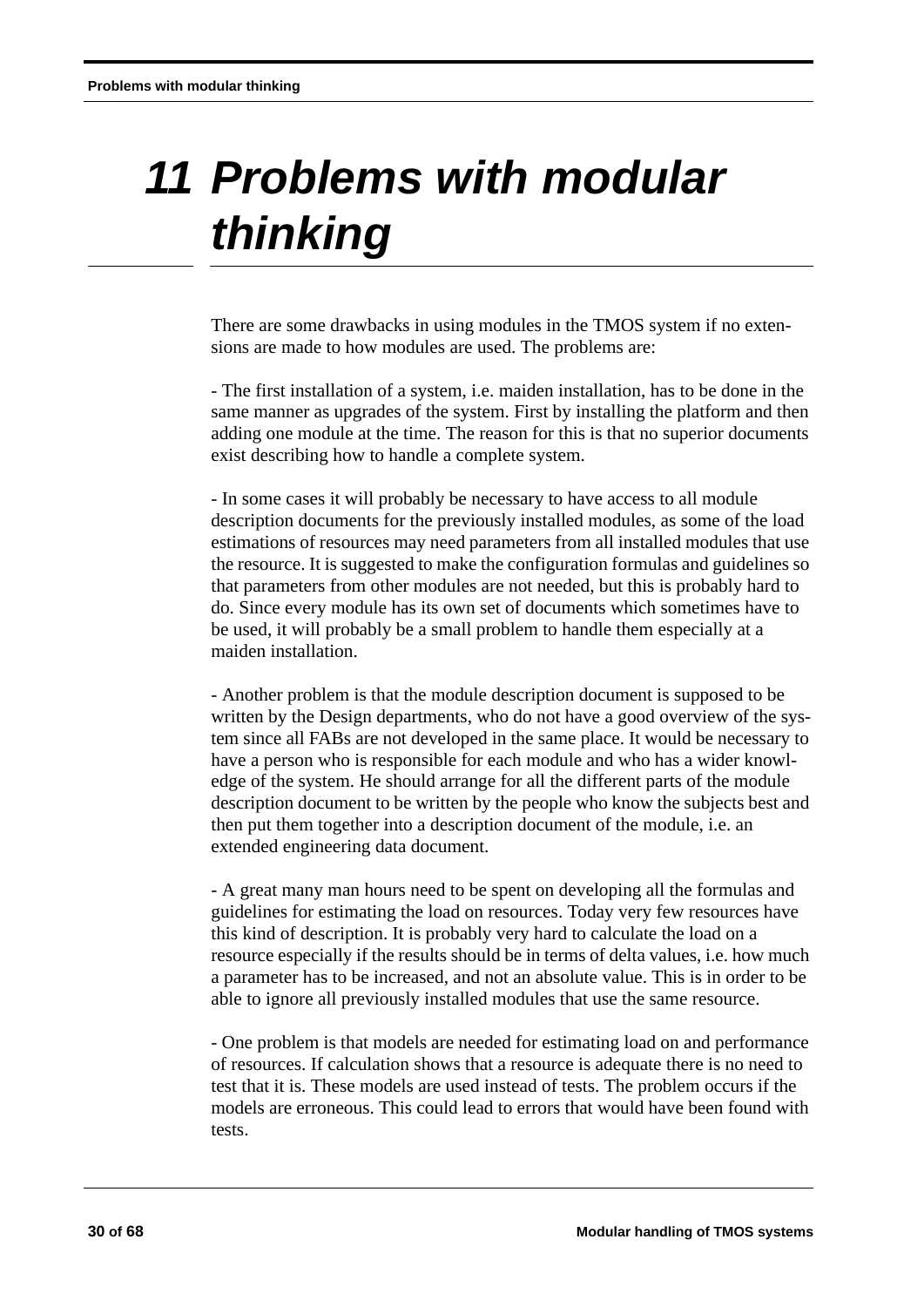- One of the goals when introducing the module concept into the TMOS system was to eliminate the need for functionality tests when adding a new module to a system. To be 100% sure that one module does not affect another, every little dependency has to be thoroughly described and every available resource has to be defined. The amount of work this would demand is not in proportion to the gains. It is therefore necessary to choose which resources to describe. This introduces problems since it is difficult to create the rules for which resources that have to be described. This in turn opens up the possibility of making an error when describing resources by accidentally leaving out important information. The result is that it is not possible to be 100% sure that modules will work together, but one can be sure enough if the important dependencies are described.

Chapter 13 describes some ways of easing these drawbacks.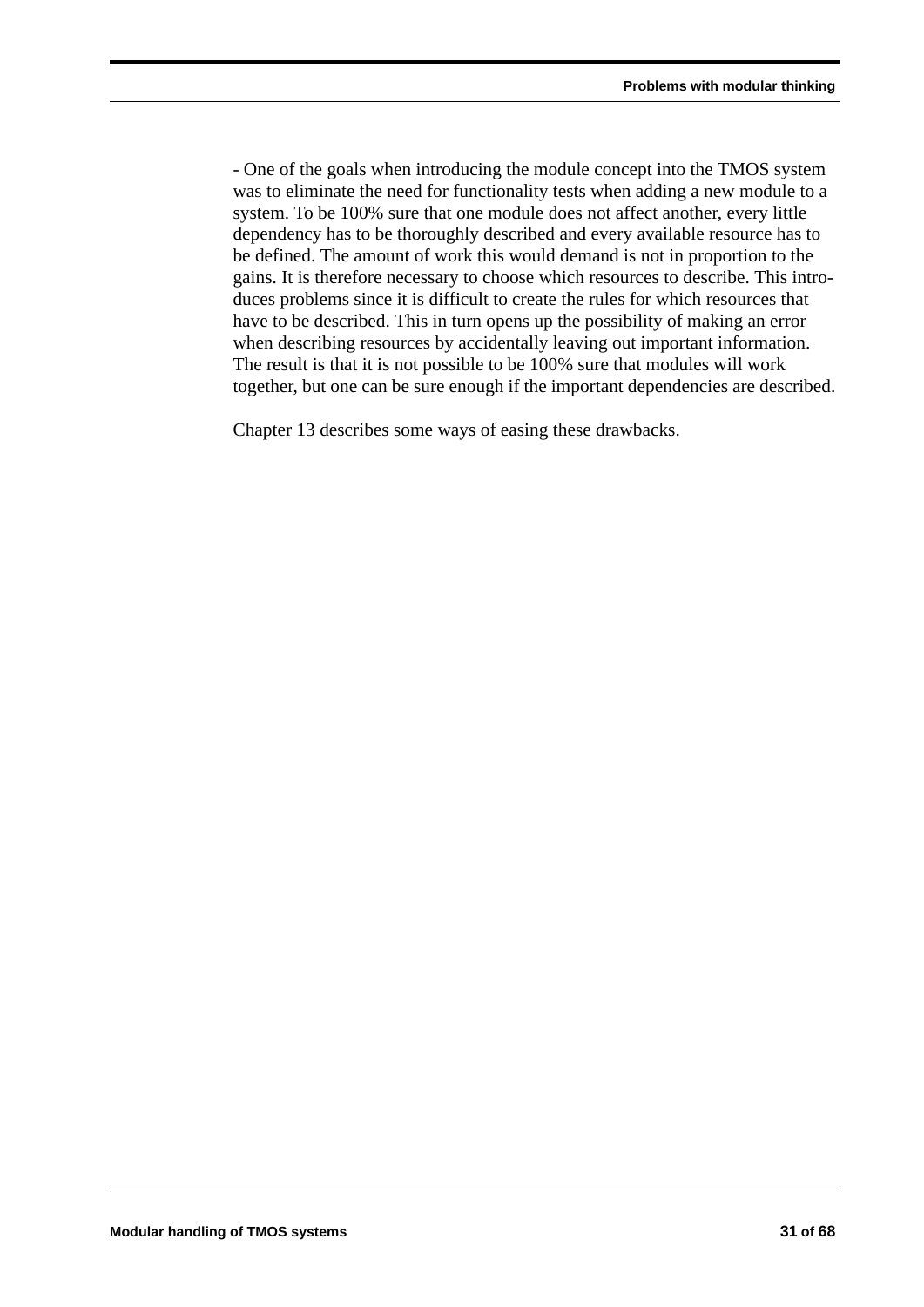# *12 Describing dependencies*

In order to know which parts of a system are affected by a module there has to be a way of describing how a module affects its environment. This is in order to know if the module will work in the environment and if the module uses some resources a lot. These commonly used resources might have to be resized to increase the capacity of the resource.

A dependency between modules is introduced when one module has a resource that another module wants to use. Since the concept of resources will be used in the following discussion a basic definition is given and then details in the definition of resources will be discussed. A generic resource is shown in figure 10.

## *12.1 What is a resource?*

- A resource is something in one module that another module might need. A resource can be hardware, such as disk, communication channels and memory or intangible things such as port numbers. Databases and services provided by servers are also resources. Hardware resources belong to the platform module. In the description of a module there is a part describing the resources it uses:





- A description is associated with each resource. This describes what the resource is and a model for dimensioning the resource is also included.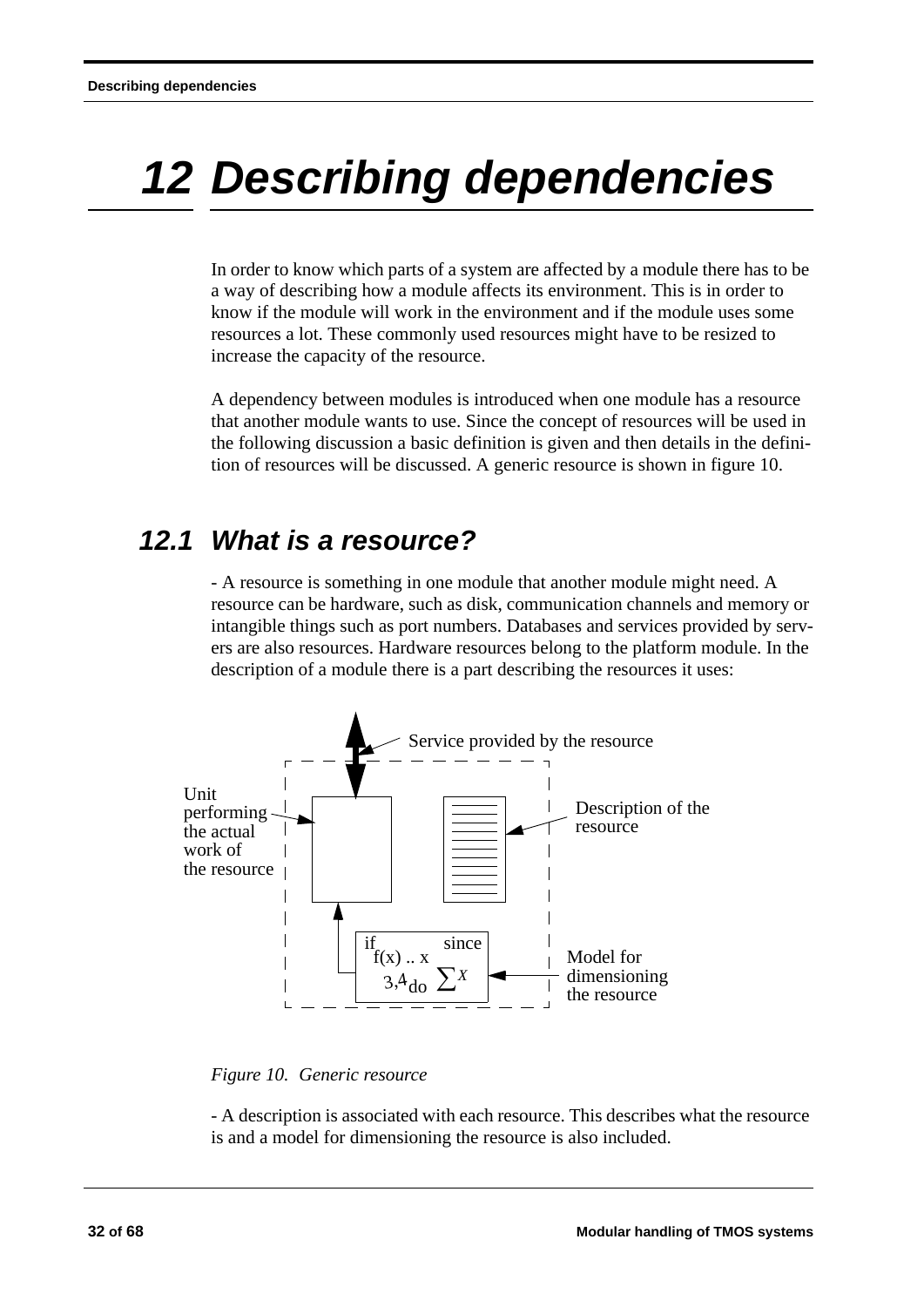- All problems with interconnecting modules are related to resources. Since a resource is something in one module that another module needs, all interconnections between modules can be looked upon as a module needing resources in other modules. Then, if all interconnections between modules are related to resources all problems with the interconnections are also related to resources. Since two objects that do not share anything can not affect each other no conflicts can arise. It is when two objects share something that a conflict may arise. If that something that they share is defined as a resource, that conflict may be detected and also solved.

### *12.2 Size of resources*

One problem is deciding the size of a resource, and a problem which is related is what a resource is. A few examples might help to clarify what size is. For example, the information model is a large resource, while a port number is a small resource. Size is not to be confused with the performance of a resource. The size of a resource has to be a trade-off between the exactness of the description and the amount of documentation to describe all resources in a TMOS system. If the resources are large, there will be few resources in a system and thus the amount of documentation will be reduced, although the exactness of the description will also be reduced. Fortunately, the size of the various resources can vary in a system such that a better compromise between the size an exactness can be achieved. Those resources that need exactness in the description can be small and the other resources can be larger, thus reducing the amount of documentation. The description of dependencies is intended to detect and resolve all conflicts between modules and because of this the following can be concluded about the size of resources: 'The size of a resource should be such that it is as large as possible while being exact enough to resolve all conflicts that may arise.' Anticipating all conflicts that may arise is not easy and it can not be done completely, but by looking at known problems and following predefined guidelines a relatively good approximation can be made. It is important to note that although the resource concept may be difficult to handle, in theory it provides a complete method for detecting all conflicts.

## *12.3 Which resources shall be described?*

If all resources are described there will be a great deal of documentation. It is therefore important to reduce the amount of documentation in order to reduce cost. It is important to note, however, that if all resources are not described all possible conflicts will not be detected. But if the description of the resources that are related to highly unlikely conflicts are left out, a good trade-off between cost and completeness can be achieved. However, conflicts that result from some resources not being documented can be hard to track down.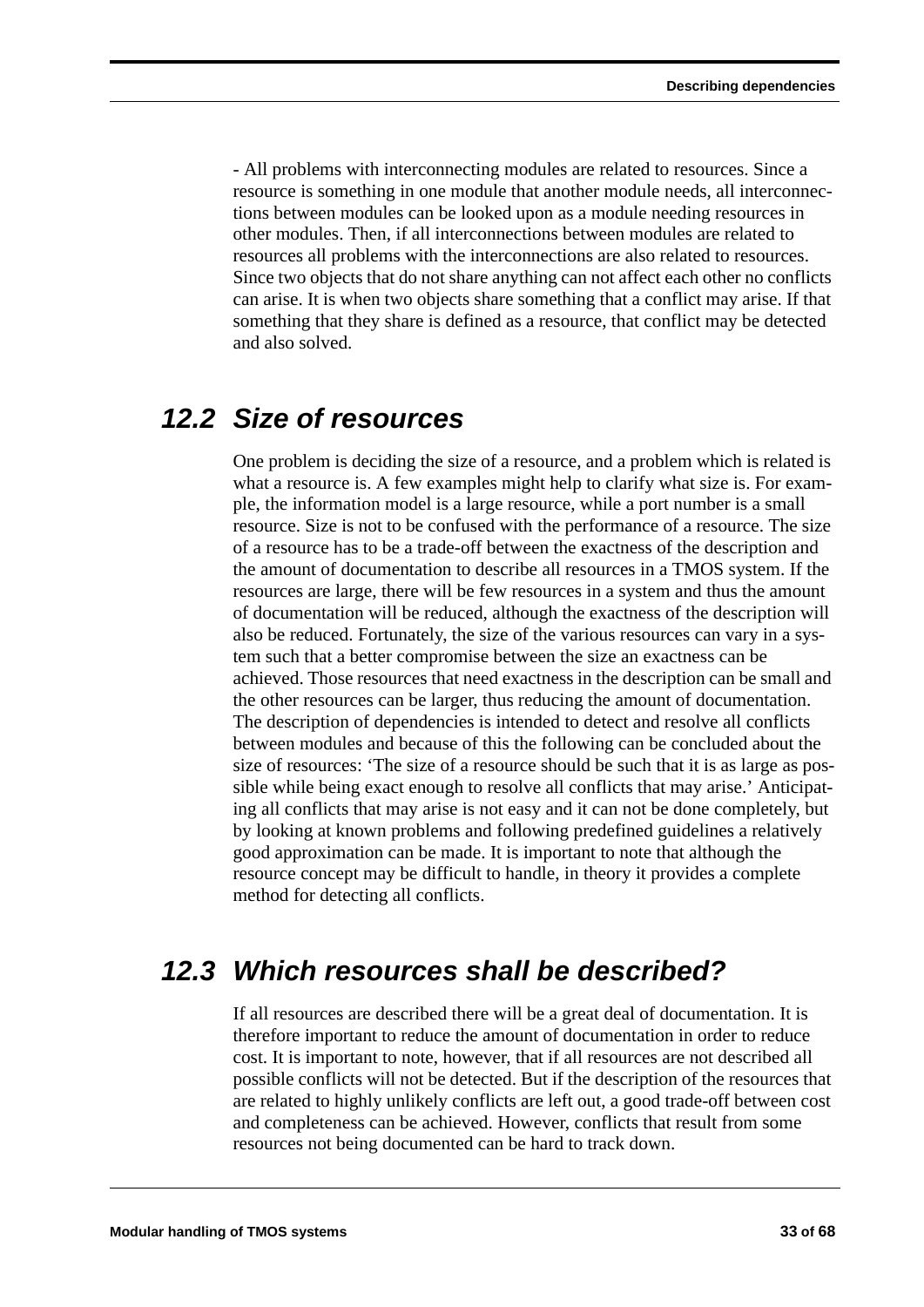Another thing to note is that when the amount of documentation is reduced, the rules for how to document things become more complex. It is relatively easy to have a rule requiring the documentation of everything. When only some things have to be documented, rules for what shall be documented have to be added. It is important that the rules for describing dependencies be clear and unambiguous. If they are not, there will be misunderstandings that will result in errors. Unfortunately, there is no known way of stating such rules, but it is nonetheless important to try to be as clear as possible.

One important observation that can be made is that it is only when a resource is scarce for some reason that the quantity has to be known. It is for instance interesting to know that a database uses 20 Mb on a device if the device can only hold 100 Mb. It is not interesting to know how much space that database uses if the device has an infinite amount of storage. Of course, nothing in a computer is infinite but some resources are almost limitless while others present real limits. The resources that are limiting are called bottlenecks. The important thing to note is that it is only dependencies on bottlenecks that need to be described with quantity. Of course, determining which resources are bottlenecks might present a serious problem. It may be hard for an assistant programmer to determine which resources really are bottlenecks. It will probably require experienced personnel and measurements to find the bottlenecks. Fortunately, if a few extra resources are added for safety's sake, the only penalty will be additional documentation.

Even if it is not necessary to describe quantities for resources that are not scarce the resources still have to be there. This would call for a description of all resources that a module uses. But there are many resources that can be thought of as obvious, such as network elements, communication boards (HSI board) and PMS and those obvious resources can be left out. Note that resources that are bottlenecks still need to be described even if they are obvious. Determining what is an obvious resource may be really difficult since what is obvious to one person may not be obvious to another. One way of solving this problem may be to create a list of all the obvious resources that exist e.g. network elements, PMS and so on. If such a list is not created people will have to decide for themselves what is obvious and this will lead to errors. One way to define the obvious resources is to say that all resources that the platform provides are obvious.

## *12.4 Where shall resources be described?*

Another problem is related to where the description of the resource shall be kept. There are two different approaches that can be used. The information can be put in the module that uses a resource or in the module that provides the resource.

Keeping the information together with the module that uses the resource results in a minimum of describing, since only those resources that are actually used are described. Although this might seem like a good approach at first, this method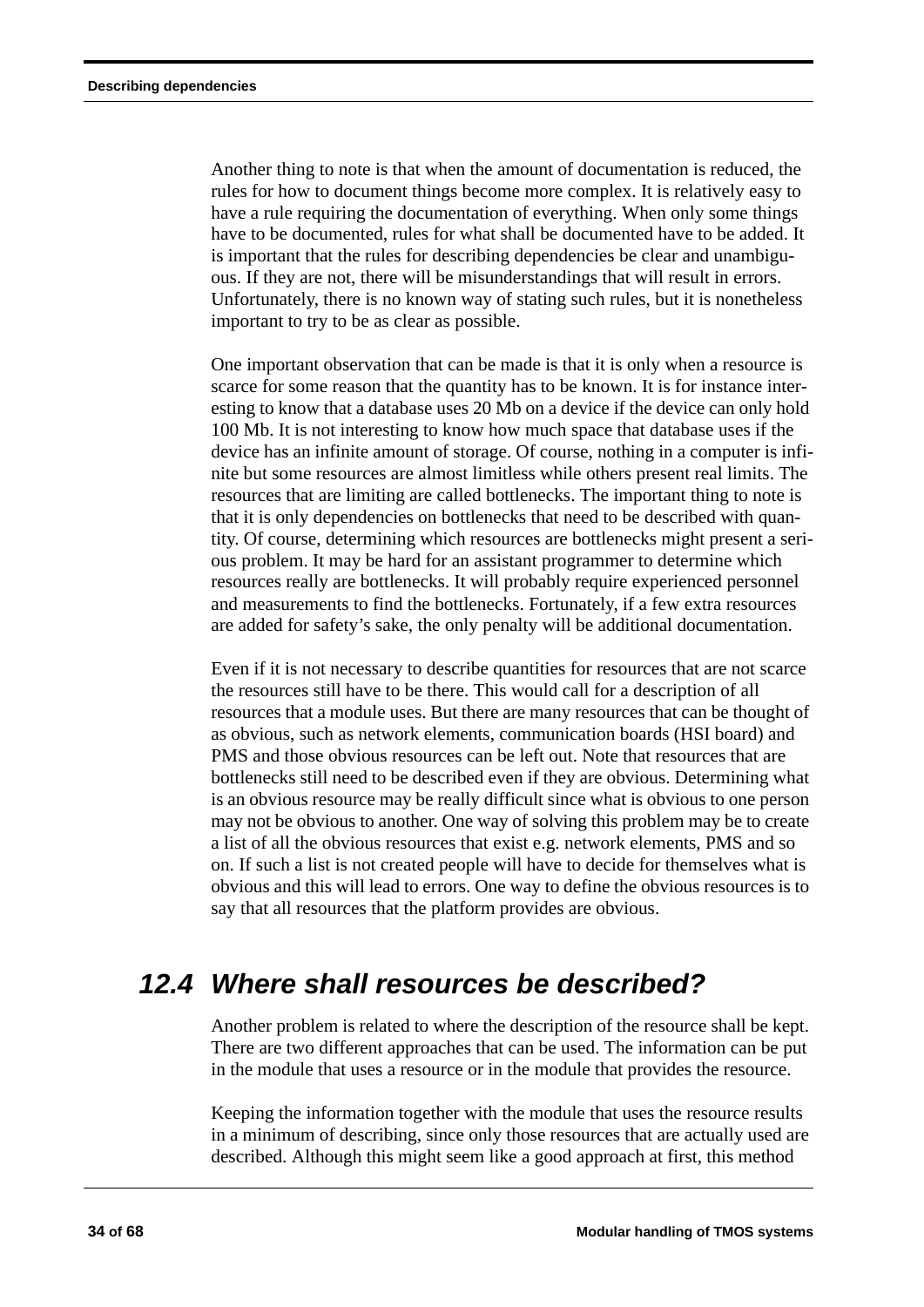has several drawbacks. There will inevitably be multiple descriptions of the same resource scattered in the various modules. This will create problems with keeping the descriptions consistent and since the same description is found in many places the amount of documentation will grow.

The other way is to keep the description of a resource together with the module that provides the resource. The drawback here is that there is a chance that resources that are not used are described anyway and this will create more documentation than necessary. Most resources are defined because they are needed so this might not be a big problem. The advantage with this way of describing is that each resource is only described once and thus the problems with keeping multiple descriptions consistent disappears. This is also consistent with the object-oriented thinking, a way of reasoning that has been widely accepted.

## *12.5 A model for describing resources*

There are many ways of combining these demands into a method of describing dependencies among modules. One combination is given here and that combination is discussed in more detail. Other combinations are of course possible, but this is believed to offer the best trade-off between cost, ease of handling and the number of conflicts that can be successfully detected.



#### *Figure 11. Model for describing dependencies*

The resources that are scarce, or might present a bottleneck, are described in the module that provides the resource, module C in figure 11. In this description a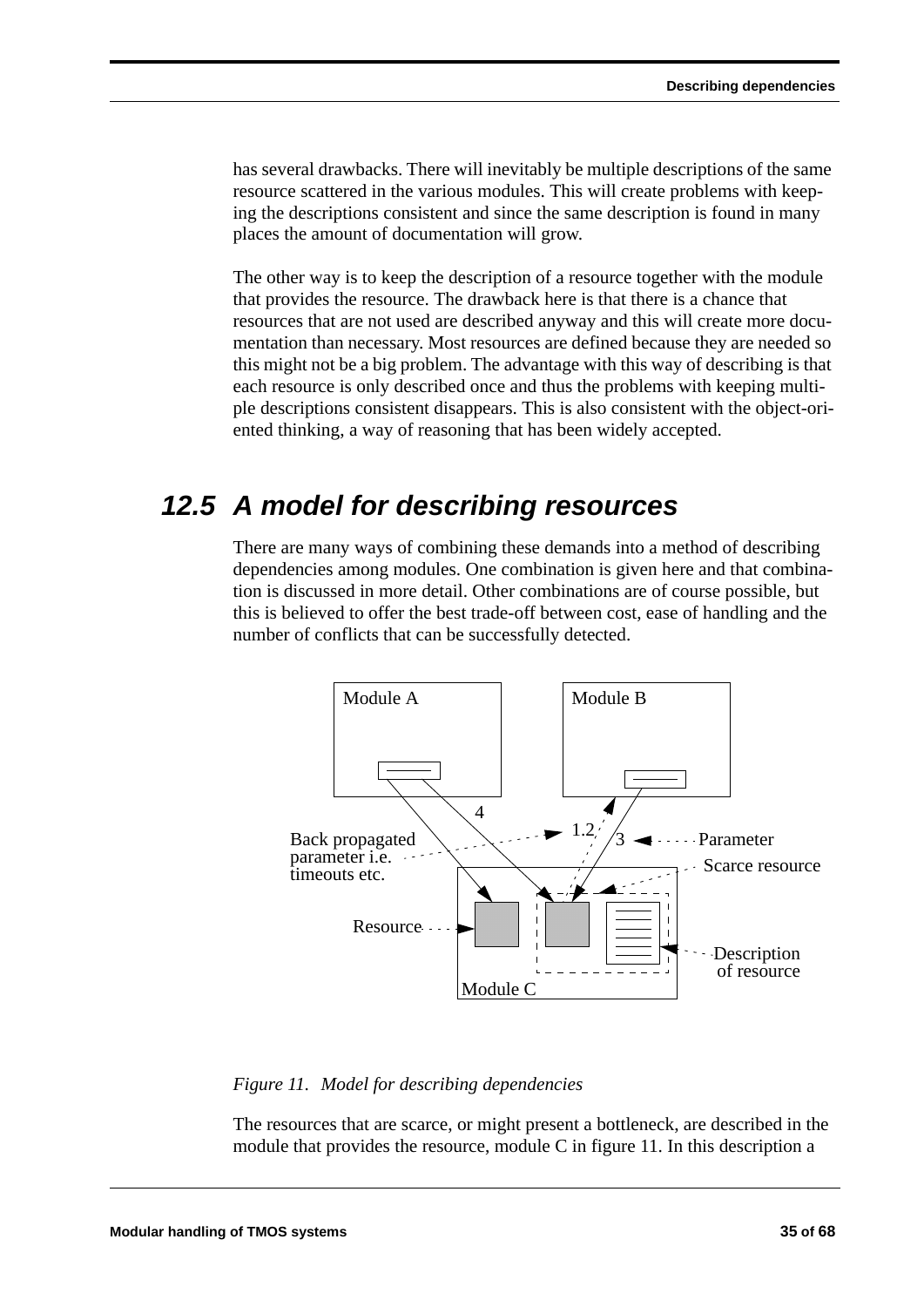model for dimensioning the resource is included. Input parameters to this model are provided by the modules needing the resource, modules A and B.

In the description of a how to dimension a resource there is also a description on how to expand the resource if more performance from that resource is needed. The reconfiguration of a resource must be very simple. In most cases it should be enough to change only one parameter to reconfigure a resource.

Dependencies on resources that are not bottlenecks are described in a simplified form. This information is used when testing the module in the new environment. In the modules that use a resource (module A) the fact that they do so is stated. This information is needed in order to determine which modules are needed in a system. There is no description in the module that provides the resource (module C). This way it is possible to handle the use of such things that the creator of the module did not anticipate from the beginning.

Dependencies on obvious resources are not documented anywhere, which considerably reduces the amount of documentation. Obvious resources that are bottlenecks and dependencies on those resources still need to be described.

It is possible that some parameters, e.g. time-out values from a resource need to be back propagated to a module, the parameter from module C to B in figure 11. This should, however, be avoided whenever possible.

In some cases, a resource is accessed via another resource. This is the case when modules subscribe to events. The event is sent to the platform by one module and then distributed to all the subscribing modules. In these cases it is of course not the distribution-process in the platform that is the actual resource (if the process is not a bottleneck). Information of how many events, orders or messages that are sent to the platform is to be described. If it is possible to subscribe on the information, names of the subscriptions should be included. In this way it is possible to match the subscriptions in the dependency description.

All modules are equipped with a standard configuration so that there are only a few parameters that need to be changed when the module is to be installed.

## *12.6 Pros and cons with describing resources*

The benefit of this approach is that the amount of documentation is kept to a minimum. The only extra (not useful) descriptions that might occur are those describing resources that are not used by anyone. This may not be a serious problem since most resources are created because they are needed by someone.

By describing the dependencies it is also possible to determine which modules or parts of modules that need to be tested when changes are made to a module.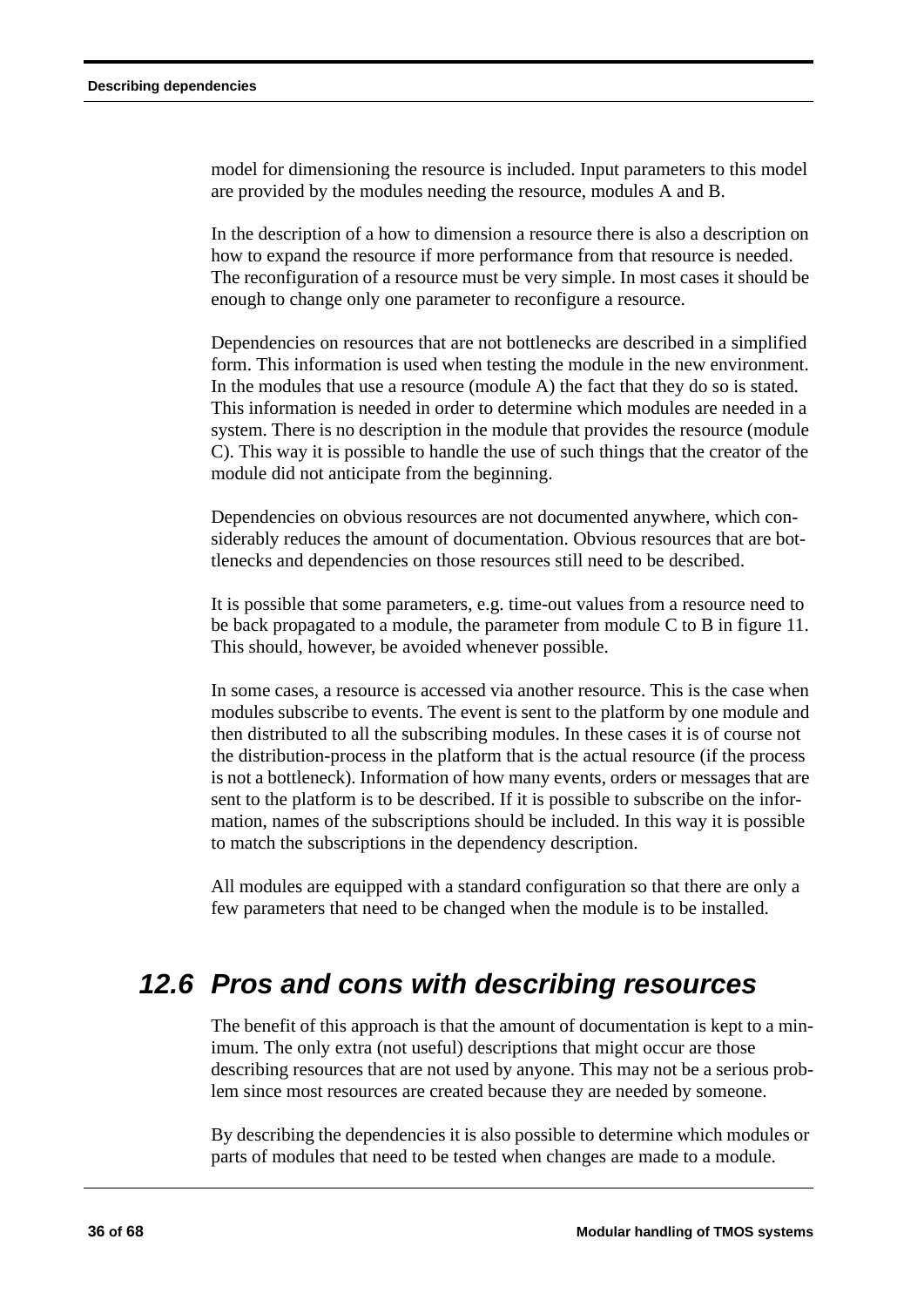There will be no need to test the whole system just because one module has changed.

It will be difficult to keep track of all the resources since a resource can be defined by using it. Although this is a drawback, this is outweighed by the fact that there is no need to administer all resources in the TMOS system. It does not affect the model if all resources are defined and registered centrally.

#### *12.6.1 Describing performance with formulas*

To be able to know if a resource is to be reconfigured it is necessary to predict the load on and capacity of the resource. This is one of the big problems with modular handling. Is is perhaps possible to make some kind of computer related constants that can be used in formulas. If there is no such constant, it is hard to estimate how much of a resource's capacity a dependant module is using. Another way is to give examples of different hardware configurations and how the resource's capacity relates to them.

#### *12.6.2 Problems when adding a new module*

One problem arises when a new module is to be added to a system. This is illustrated in figure 12. The system consists of the platform, module A and module B. Module C is to be added.



#### *Figure 12. Adding a new module to a system*

The problem occurs if module C uses the same resource as A and B. In this case the document describing module A, B, and C has to be gone through to find the parameters that are needed to dimension the resource in the platform. This is an unwanted effect and there are two things that can be done to get around it.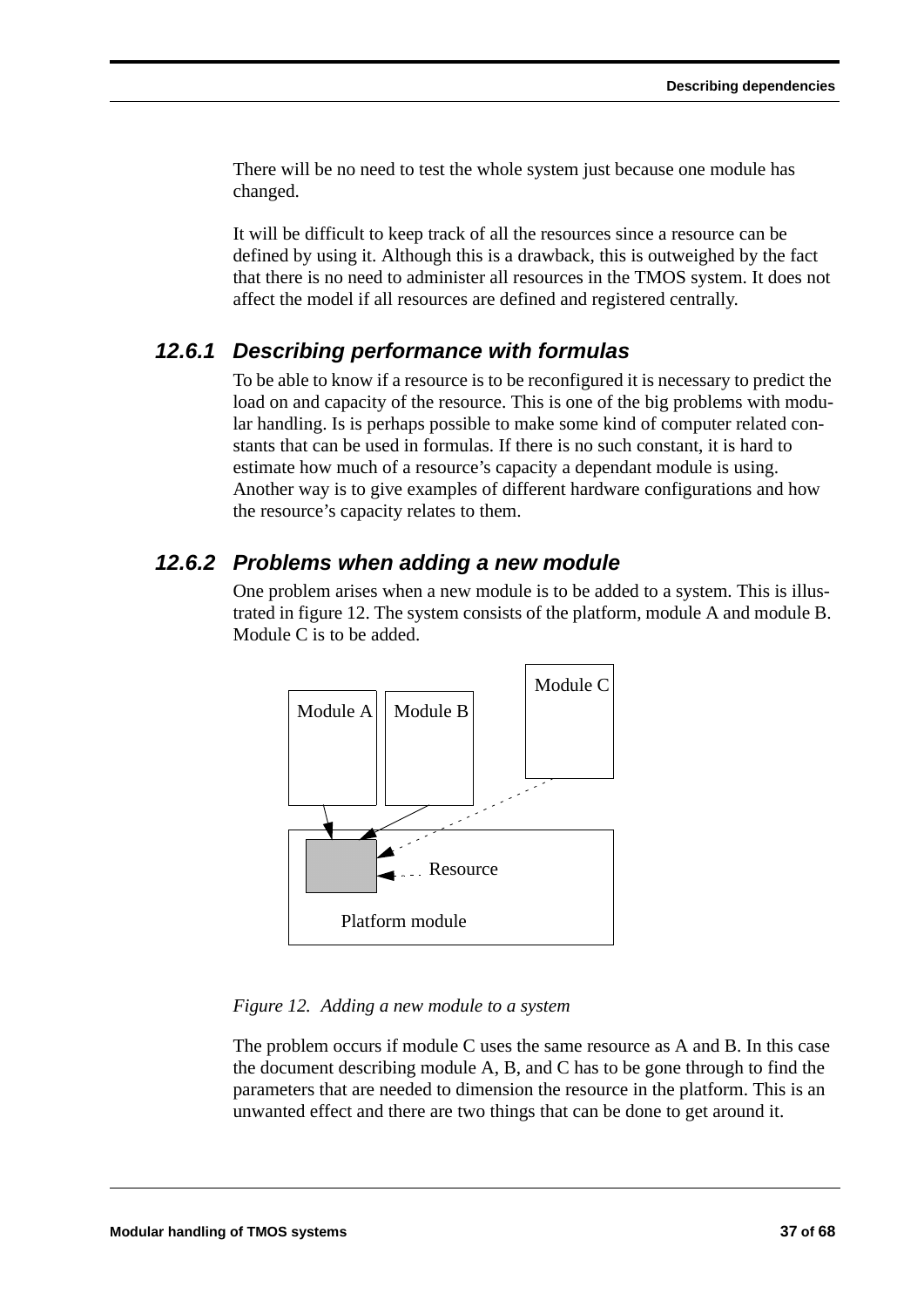The first thing is to have a procedure to determine how much of the resource is already used. For example, to determine how much space that is used on a disk UNIX is "asked". Such procedures can be created for all resources eliminating the need to check all documents.

The other thing that can be done is to document how much of a resource is used. This documentation can be created either manually with "pen and paper" or automatically by some kind of resource information database in the system.

Both of these solutions require that it is possible to redimension the resource only by knowing how much is already used and the parameters from the new module. If none of these two approaches are implemented or if the results need to be back propagated the only thing left is to go through all the documentation. In order to ease this task the documentation has to be as standardized as possible so that the same information can be found at the same place in all documents. The number of parameters that has to be changed when adding a new module must be kept to a minimum, e.g. changing the size of a database should be done by changing a number in only one place in the system.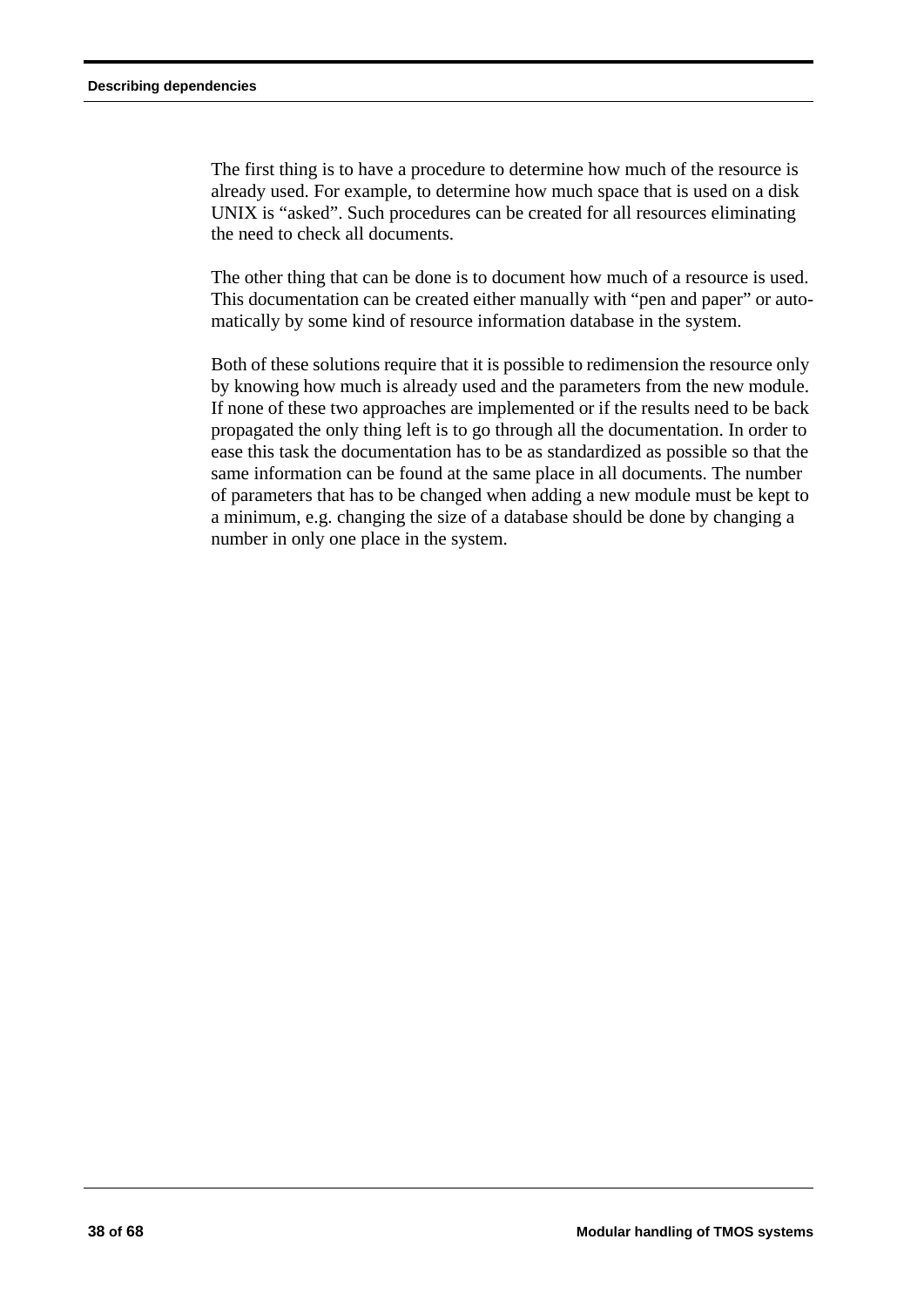# *13 Additional simplification*

The concept with modules and resources is sufficiently powerful to allow handling of TMOS in the future, but handling might still be a little cumbersome. Two additions are therefore made that simplify handling even more.

# *13.1 Predefined platform*

Even if the platform is like any other module it still has a few characteristics that make it unique. These characteristics can be used to simplify the handling of the system.

- Most resources are located in the platform.

- All modules are dependent on the platform. There will thus be a platform in every system.

- Many resources in the platform are interfaces. Another program is often needed to make use of that resource.

#### *13.1.1 Using the platform to define obvious resources*

Since the platform is present in every system and many resources are located in the platform it is possible to let the platform define the obvious resources, considerably reducing the documentation describing dependencies.

Dependencies on options in the platform must still be described since there is no guarantee that the option will be present. It is therefore vital to keep the number of options in the platform as small as possible.

Many options need another program to take advantage that option, e.g. interfaces. If the option is made mandatory in the platform this does not matter. The program using the option can be sold at a higher price.

### *13.1.2 Preconfigured platform*

The platform is special since all other modules depend on it and thus the platform is present in every system. By having a preconfigured platform defined for each THP the installation can be greatly simplified.

If the installation were to be done strictly abiding by the modular concept, there would be many unnecessary steps. In order to illustrate this, suppose that a sys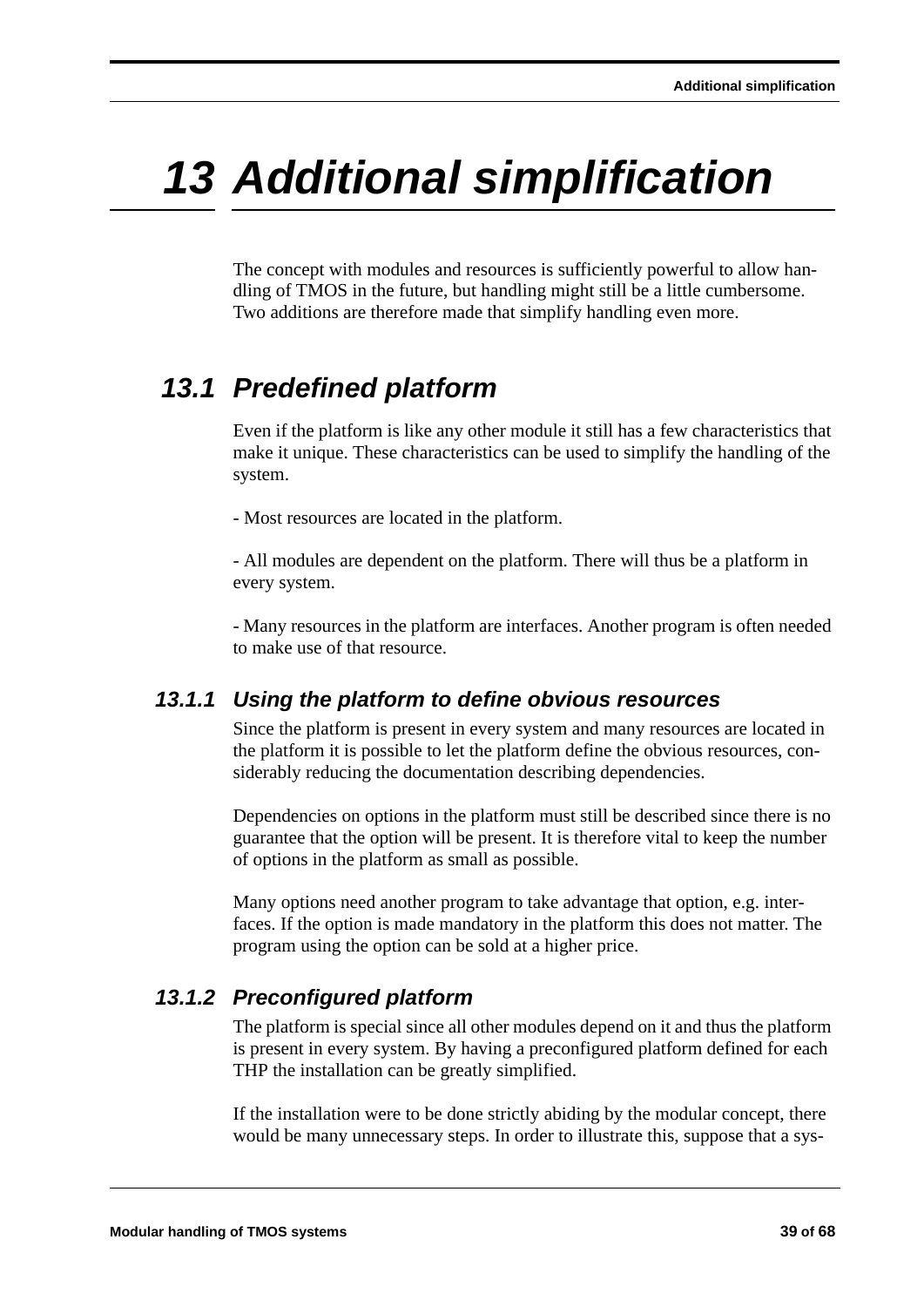tem with three modules A, B, and C, and a platform are going to be installed, see figure 13. The following steps would then have to be performed:



*Figure 13. An example system*

- 1. Install the platform module. Note that all bottlenecks in the platform do not have any capacity now.
- 2. Use the documentation for module A to see which dependencies that module has on the environment, and calculate the new configuration for the resources that the module uses.
- 3. Reconfigure the resources in the platform to accommodate the new module.
- 4. Install module A.
- 5. Use the documentation for module B (and possibly module A) to find out which resources that module B uses and recalculate those resources.
- 6. Reconfigure the resources that module B uses.
- 7. Install module B
- 8. Repeat steps 5 through 7 for module C.

One way of easing the procedure is to have the platform preconfigured, i.e. many of the resources are already dimensioned so that the resources in the platform can accommodate a number of modules before the resources need to be reconfigured.

Another simplification that can be done is to do all the calculations before any modules are installed. That way one can do all the calculations at home and then go to a site to install all the modules. The installation procedure would now be as follows:

> 1. Use the documentation for modules A, B, and C to find out which dependencies they have on the platform and on each other. Calculate the parameters for the resources both in the platform and in the modules.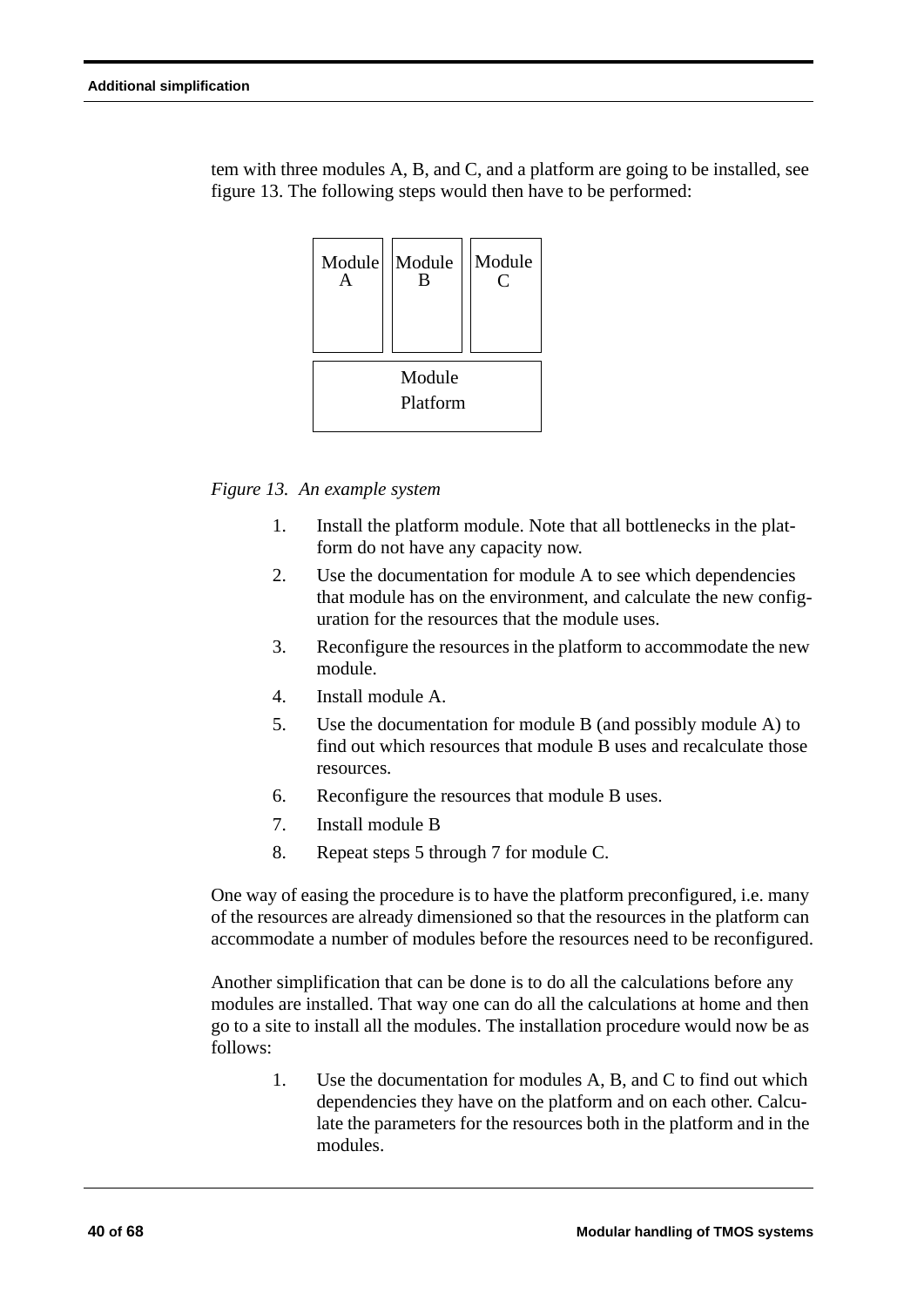- 2. Check if the resources in the platform can accommodate the modules. If the resources in the preconfigured platform are dimensioned properly the platform will accommodate most combinations of modules.
- 3. Install the platform. In most cases no configuration will have to be done. If the modules did not fit, the platform must be reconfigured.
- 4. Install modules A, B and C. Note that special dependencies between modules may prevent the modules from being able to be installed in parallel.
- 5. If the modules were dependent on each other configure the resources in the modules.

## *13.2 Ready-made calculations*

With a preconfigured platform the step of reconfiguring the resources in the platform does not have to be performed in most cases, but there is still a need to do all the calculations in order to determine if it is safe to install the modules. But this step can be circumvented in many cases too. Figure 14 illustrates the normal actions to create a system.



*Figure 14. Procedure to create a system*

If the parameter list is kept the next time the same combination of modules is to be installed, the same parameter list can be used again. This is similar to the AL concept that is used today, but with one big difference, namely that it is still possible to determine if it is possible to add another module to such a system and how adding a module is done.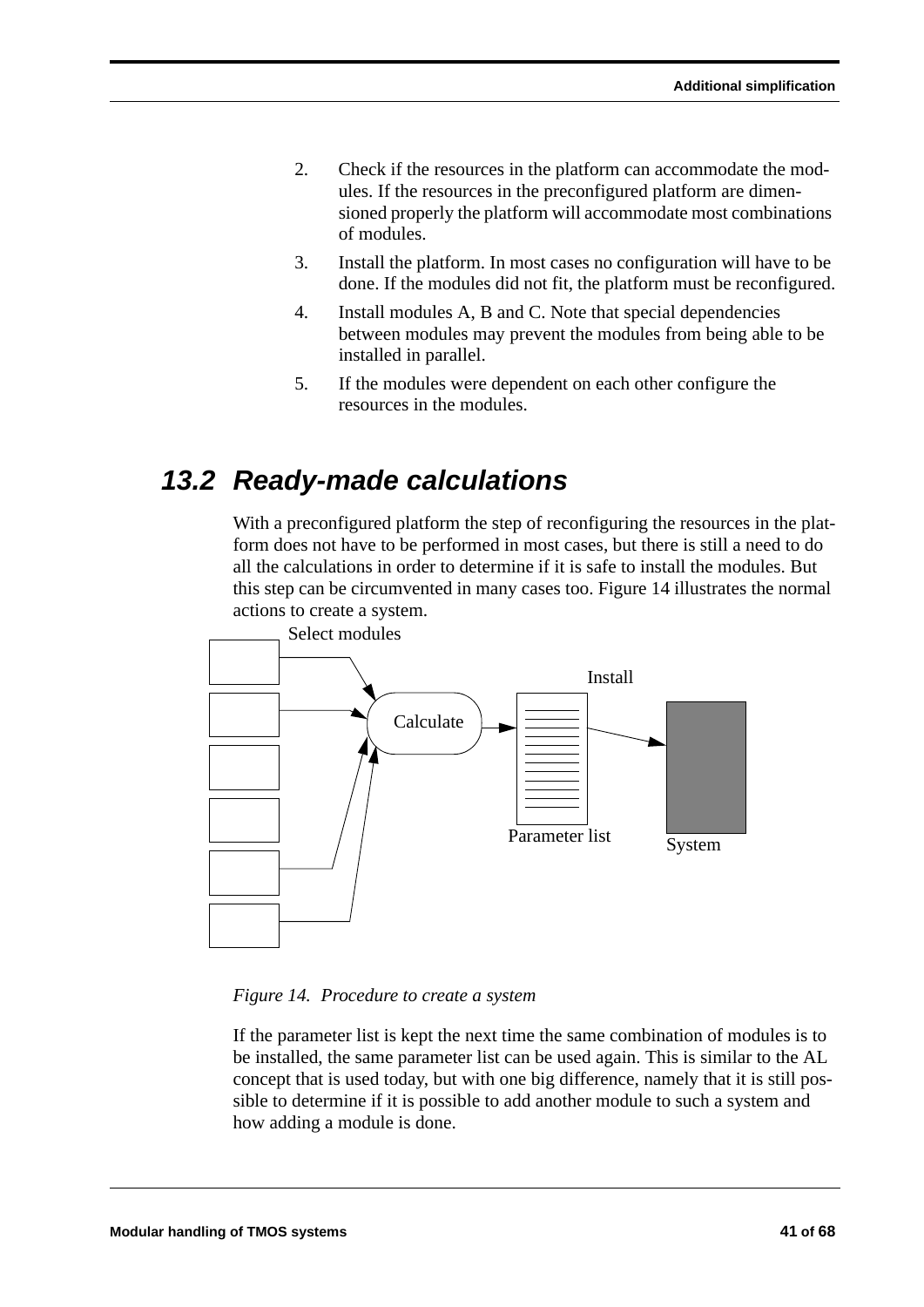All documentation is still at module level. The only documentation that has to be present on the new AL level is the parameter list, a description of which combination of modules and THP that list belongs to.

Of course it would be necessary to redo some or possibly even all calculations when a module is revised, but if the modules do not change frequently it will be possible to reuse the calculations to quite a high degree.

Another problem is that many combinations of modules exist together with different options in modules. But since all modules are configured as if all options were present, the number of combinations will not be so large. For the same reason there will be some flexibility allowed within each AL.

This new AL does not allow customizing of applications in any way. If a customer wants a larger or a smaller system, e.g. database sizes, a new AL has to be created. This AL can then be used by other customers that have similar needs.

# *13.3 Preconfigured modules*

When modules are to be installed there are a number of parameters that have to be set, but many parameters are usually the same. If the modules had a standard configuration there would only be a need to change a few parameters when the module is installed.

Parameters that are internal in the module and therefore not needed outside of the module, are set by the creator of the module. These parameters can not be changed at all, because there is no need to change them. This eliminates the errors caused by accidentally changing parameters that should not have been changed.

### *13.4 Resource server*

A second step in simplifying the handling of the system might be to create an automatic tool that keeps track of all the resources in a system. The modules or the system administrator can use the tool to see if there are enough resources available in the system if another module is to be installed. When a module is installed it will tell this tool (resource server) how many resources it uses and the resource server will then update its data.

This tool could possibly be used standalone as a tool for the people doing engineering and installation. It could also be used by sales staff who would be able to tell the customer in a few seconds if he can install another module in his system or if he has to upgrade his hardware also.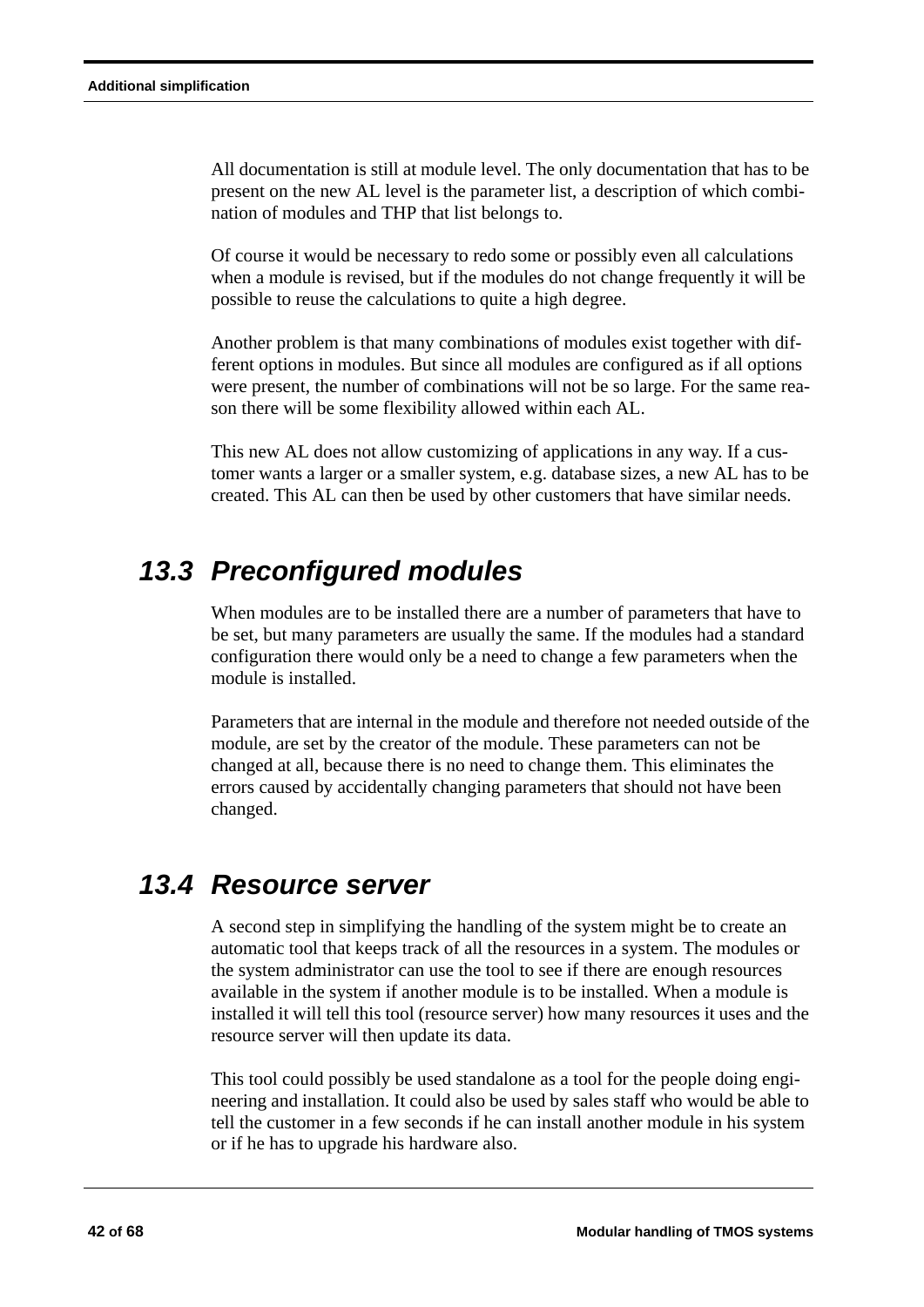# *14 Demands and restrictions when using modules*

To be able to use the modules efficiently and successfully, there are some demands that must always be met and some that should be met if possible.

It is important that everyone follows these demands and that the modules are created so that they adhere to the standard. This is to make the modules work as efficiently as possible. To make it possible to follow the demands, well defined design rules are needed. The demands that the modular concept places on the design of modules are presented here.

It is also important that the engineering does not have to be done for each new system. It is therefore important to create the parameter lists and then derive the systems from those lists.

## *14.1 Modules*

- It must be possible to reconfigure the resources in a module. This requires that a parameter is only defined in only one place. If this rule is not followed, it will inevitably occur that a parameter is changed in one place but not another, which will lead to strange errors that are hard to find.

- A module should not be dependent on other modules except the platform. Modules should especially not be mutually dependent on each other. Handling will be greatly simplified if modules are dependent on the platform only.

- It must be possible to locate bottlenecks. This is necessary to determine which resources must be described completely and which resources only need a simplified description. This reduces the amount of documentation.

- Resources must not be overdimensioned, i.e. no safety margin must be added to the demands on the resources. Adding safety margins can be done when a system is created.

- All parameters must have default values, which reduces the number of parameters that need to be changed when the module is installed.

- One module may read data from or add data to another module's database. This should preferably be done with the server-processes that administrate the data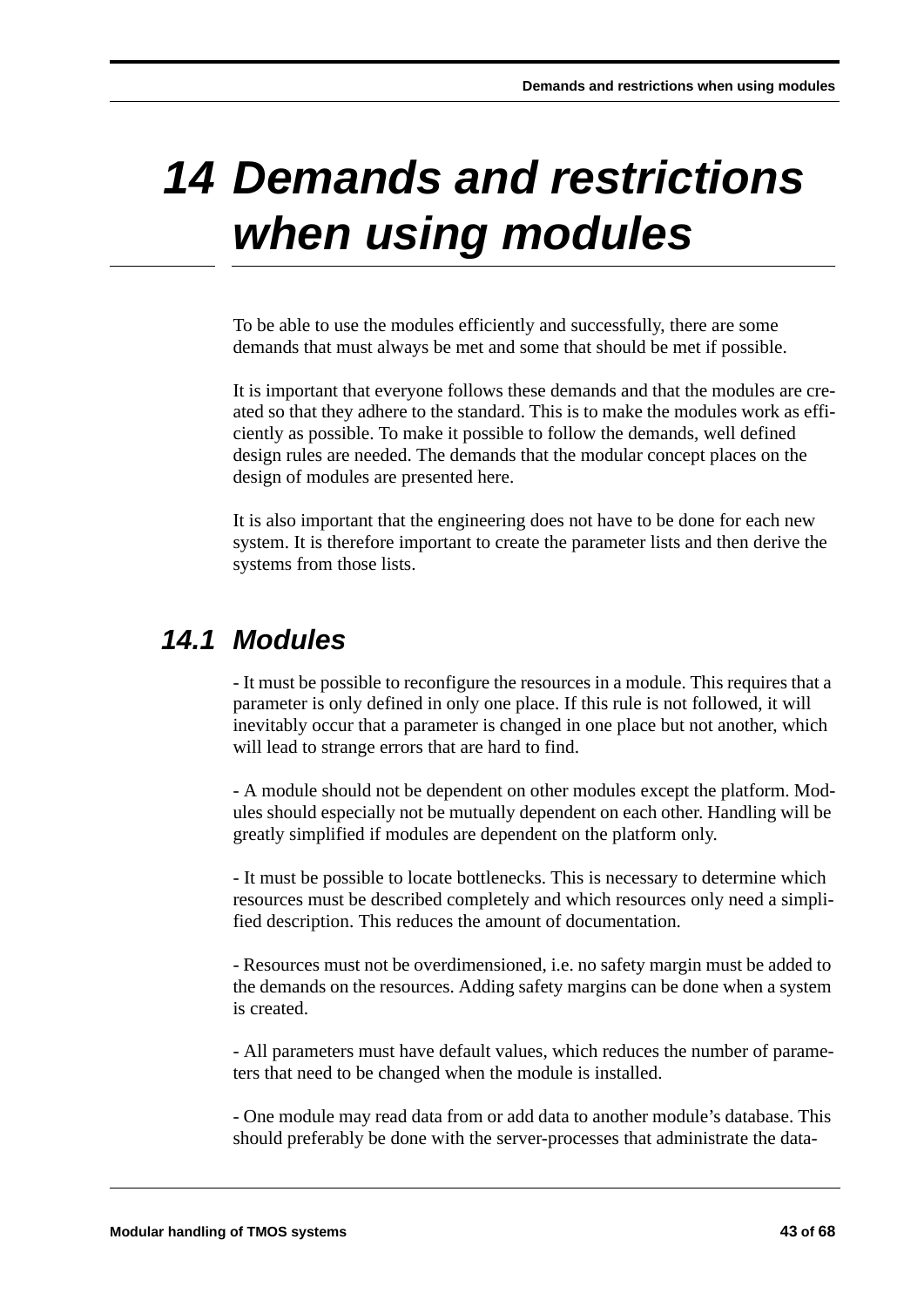bases. But modules may not alter or delete data, or add or delete tables or relations. If a module has to alter or delete data in another modules database, this must be done by using an interface in the module that owns the database, not through direct manipulation of the database.

- One module may read files in another module, but it may not alter them in any way.

- Back propagated parameters should be avoided, enabling the amount of work that has to be done when a system is engineered to be considerable reduced.

- One CXC may not appear in more than one module.

- Installation dependencies must be avoided, i.e. one module has to be installed before another. Installation dependencies make it harder to administer installation and makes error recovery of the installation more complex, i.e. if the installation of a module fails, errors can also occur in other modules.

- There should be one person responsible for each module. This person can have complete control over a module, making it easy to see if each module is generating profit.

## *14.2 Options*

- If an option in a module is dependent on hardware, it must still be possible to install that module even if the hardware is not present. An example would be a communication module that requires special I/O hardware to work. It must be possible to install that module even if the hardware is not present. This way the customer is not forced to buy hardware that he does not use. In many cases it is better to place the hardware and software in a separate module.

- If an option is dependent on hardware it must be possible to reconfigure the module to accommodate the new hardware when the option is unlocked.

- An option in a module must not depend on another module, this way the customer is not forced to buy modules that he does not need. If an option in a module depends on another module, that option should be moved to the module it depends on. If modules are created from logically connected functions this problem should not occur.

- Licensing procedures must exist. If not, it will not be possible to handle options in a module efficiently and the whole module concept will collapse.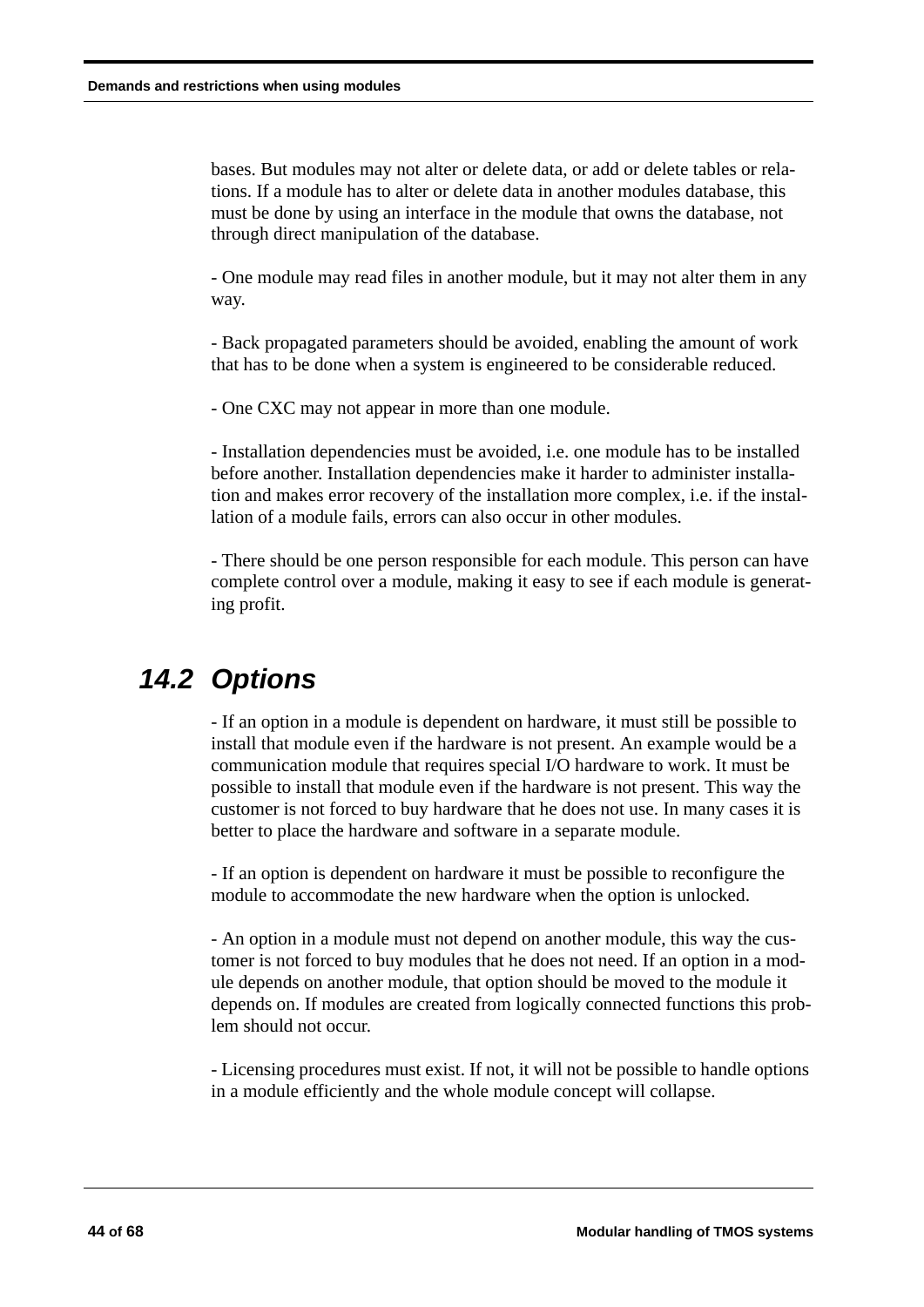- Third party products should not be optional. If a third party product is optional and the customer leaves that option out, the software still has to be purchased by Ericsson and installed, even if it is locked.

## *14.3 Platform*

- The platform should not have options. This reduces handling and the amount of documentation in a system. In certain cases options may be necessary though.

- The platform should be preconfigured so that it fits different combinations of modules without changes. Installation of new modules will then be simplified, since it will not be necessary to alter the resources in the platform every time a new module is to be installed.

- The platform should be able to handle all TMOS applications. All applications should be built on the same platform. Using only one platform will reduce problems when two TMOS applications are to be installed in the same system.

- There must exist a way of determining how much capacity there is left in a resource.

### *14.4 Installation*

- It must be possible to define all parameters before the installation of a module. When the module is to be installed all parameters are entered and then the whole module will be installed without user interaction.

- No workarounds are allowed in the installation procedure. This will reduce the time it takes to do the installation by reducing the amount of user action and will also reduce errors due to typing errors from the operator.

- Modules must be completely installed by their own installation script. All authority and configuration of user categories, e.g. .login files should be handled by the module.

- It must be possible for a person to install a module without detailed knowledge of the whole system.

## *14.5 Documentation*

- A list of all obvious resources must exist. It is basically a list of all the resources in the platform.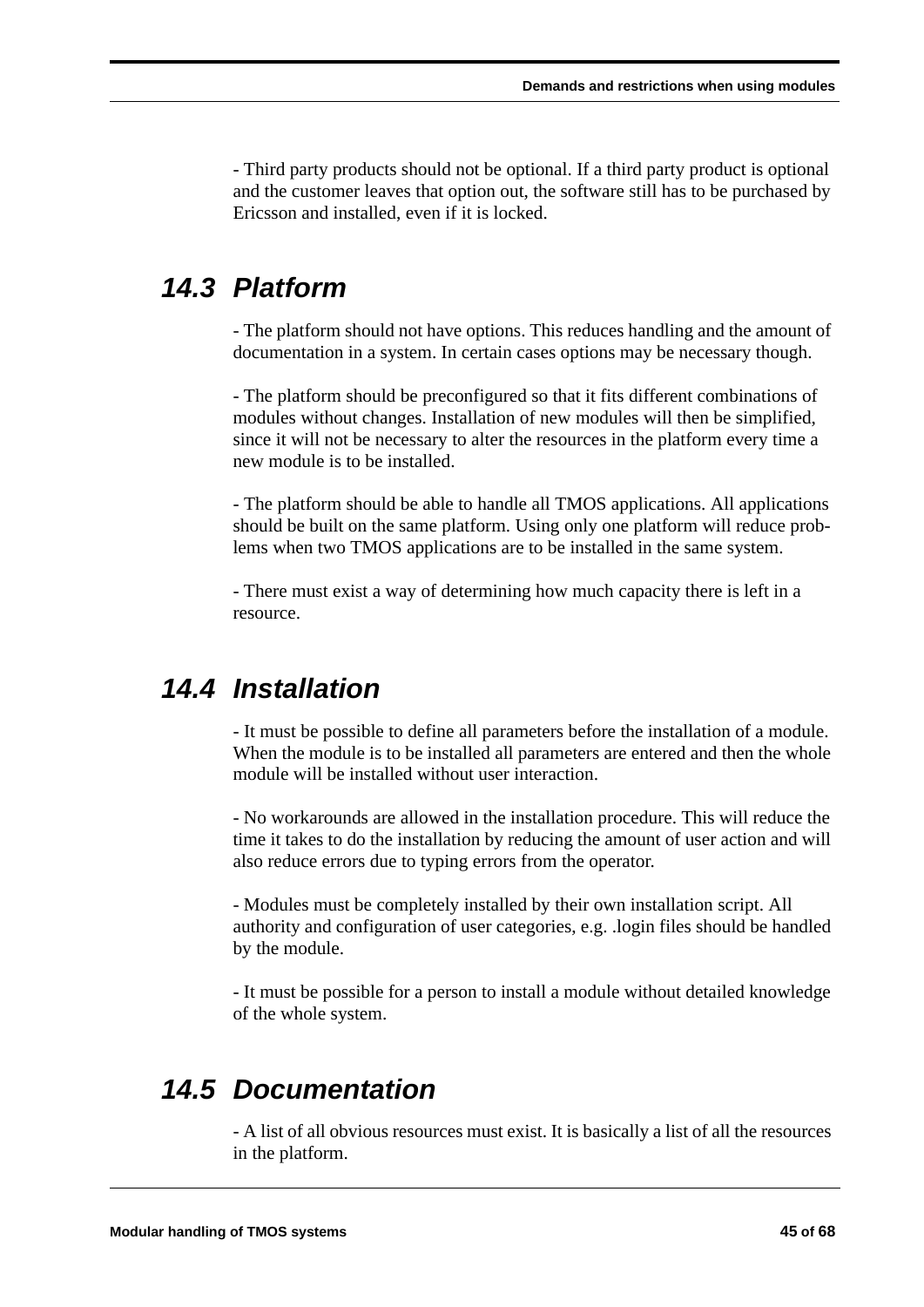- The documents describing the module must follow the standard closely so that it is easy to find the required information quickly.

- Documentation of how to rescale and modify a system has to be written in order to be able to add functionality. This could be how to expand form one THP to a larger one, or adding harddisks or describing complex resource reconfigurations. These documents are referred to in the module description document.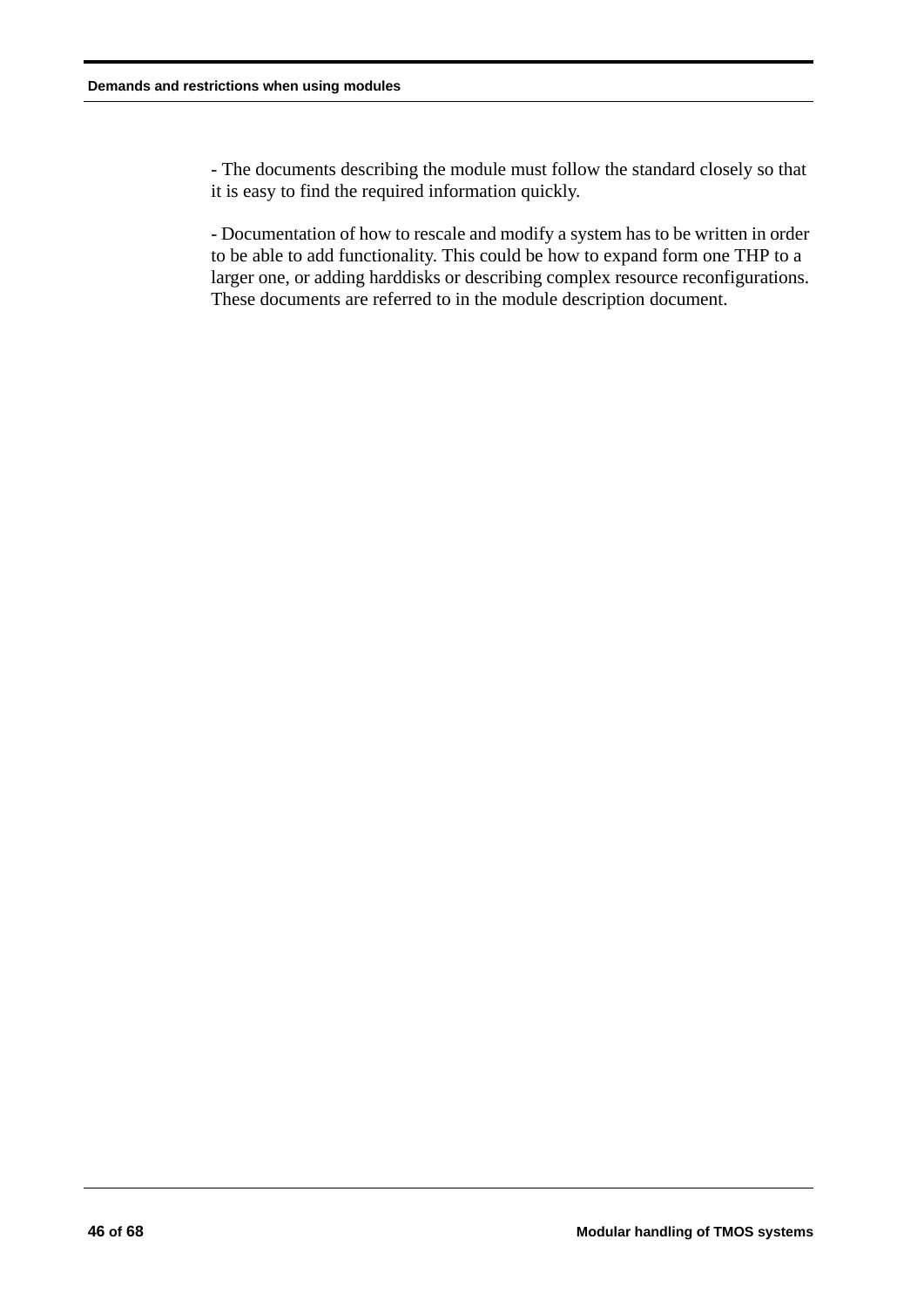# *15 Comparison of modules and AL*

There are many aspects that need to be considered when comparing modules and AL. In some aspects the two are similar while in others they differ.

## *15.1 Adding functionality to an existing system*

Adding functionality to an AL-based system is easy if that functionality is part of the AL, i.e. options. But adding functionality that is not part of the AL can be very difficult in most cases. This is due to the fact that there is no way of knowing which resources are needed and how the new functionality will affect the system.

Adding functionality to a system based on modules is easier. If an option is to be added to a module all that has to be done is to unlock that option. Adding another module to the system is a little more complicated, but it can still be done reliably with a limited amount of work.

# *15.2 Scaling of systems*

Scaling of systems is difficult in both cases if scaling requires the addition of hardware. This is because it is difficult to follow the THPs that exist especially if the existing THP is a few years old. Consider a system that was new two years ago and consisted of two SUN SS10. It is not possible today to buy two new SS10 in order to upgrade to the next THP.

The advantage of modules is that there are scaling procedures included in the module description document.

# *15.3 Configurability*

It is possible to configure an AL so that it fits more different needs within the AL than with modules. Module based systems can not be adapted to such a great variety of customers within an AS, but it is easier to create a new module-based system than it is to create a new AL. The reason for this is that the modular concept is intended to simplify handling and therefore the modules are more standardized and some configurability is omitted.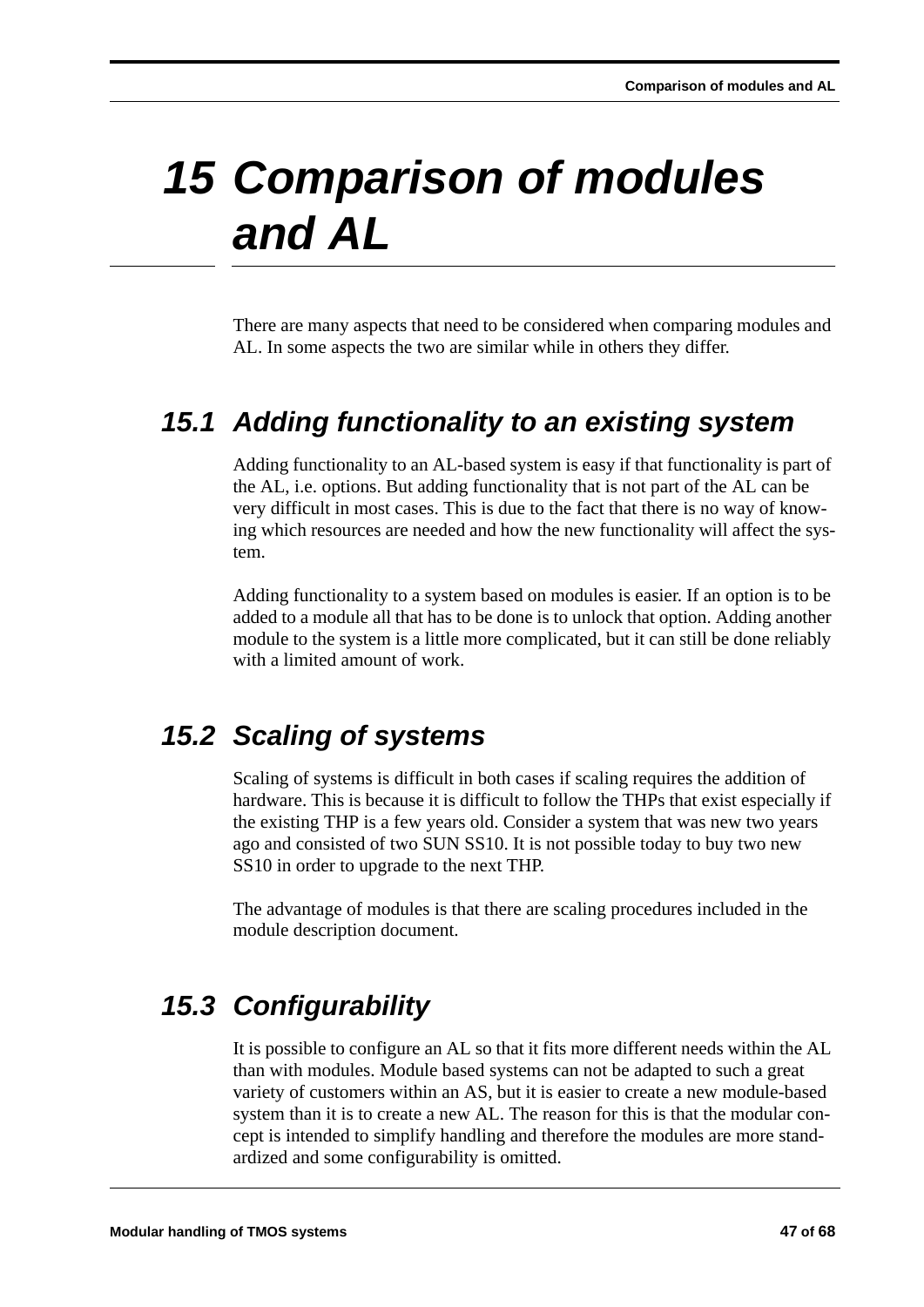# *15.4 Installation*

Installation time does not vary much between modules and AL. The factor that influences installation time the most is how the installation procedure is designed. To reduce the installation time as much as possible all parameters should be entered beforehand in some kind of database and then the rest of the installation should be automatic with no operator interaction.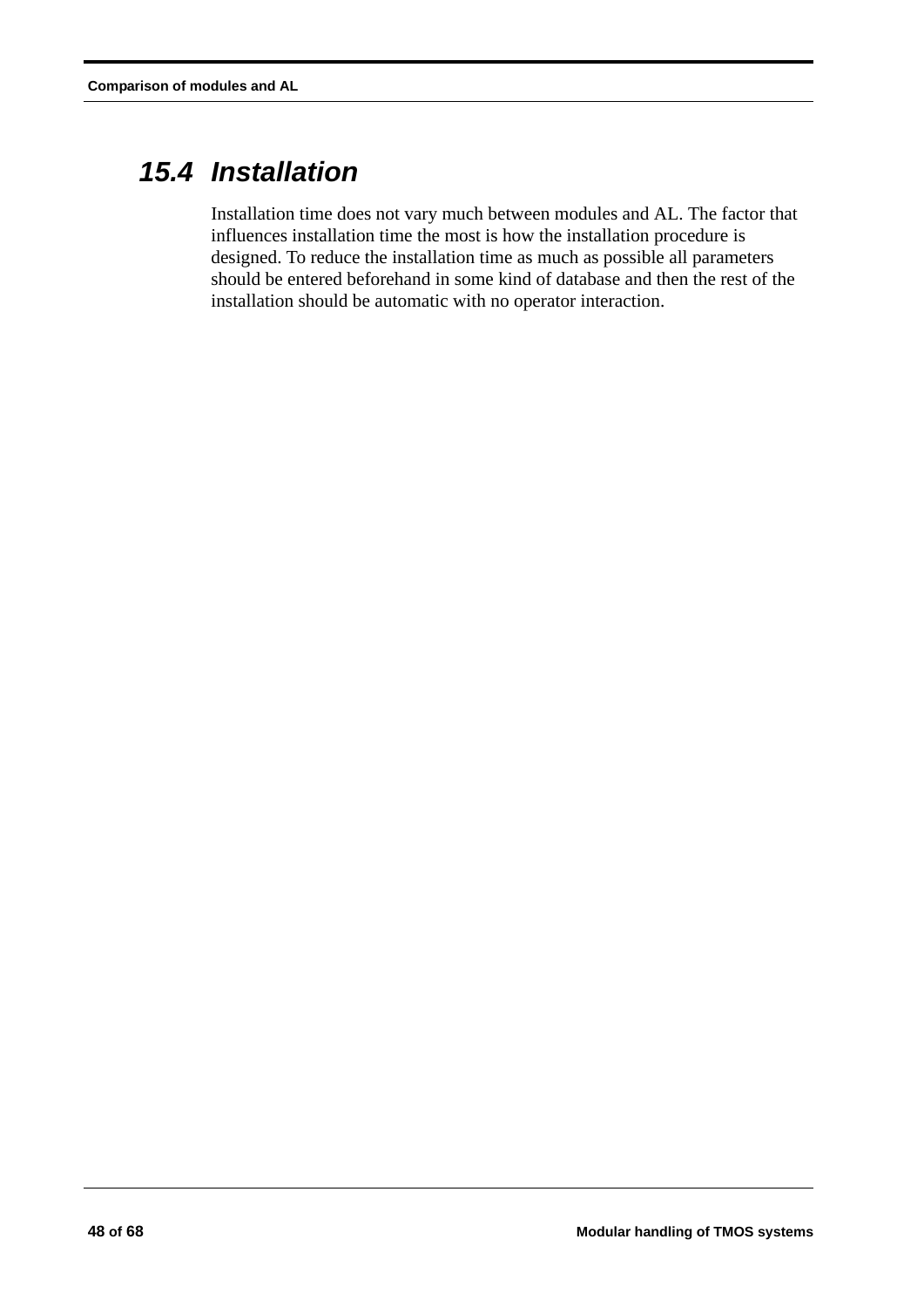# *16 A module description document*

The purpose of a module description document is to make modular handling possible. The document can be looked upon as an extended engineering data document. The information that differs from the engineering data document is descriptions of dependencies to other modules and what these dependencies consist of, a description of the available resources that the module offers to other modules, and a description of how to reconfigure the system if a module has requirements a resource that can not be met by the present configuration. It is important to state that all the information in this document should be on a needto-know basis, i.e. no unnecessary information should be included. If a special configuration problem occurs it has to be dealt with at CXC description level or, if that is not possible either, by asking the designer. The descriptions at CXC level do not have to describe dependencies since the amount of work needed to create that many dependency descriptions at this level is very great. The module description document does not include details at CXC level in order to simplify the ordinary handling of modules.

The important headings in the document are:

- Short description
- Table of dependencies
- Dependencies
- Engineering data
- Available critical resources

## *16.1 How to use the document*

The document can be used in several different situations e.g. a maiden installation or when adding a module to an existing system, but they all end up in almost the same usage procedure. Some different usage procedures will be illustrated here.

#### *16.1.1 Creating a system specific parameter list*

A system specific parameter list is a pre-engineered list of all parameters in a system. A system is a combination of different modules. The reason for keeping a parameter list for each specific system is that the configuration of a system takes time. If the configuration of a site can be done by using an old system configuration a lot of time can be saved. The probability that a similar system has been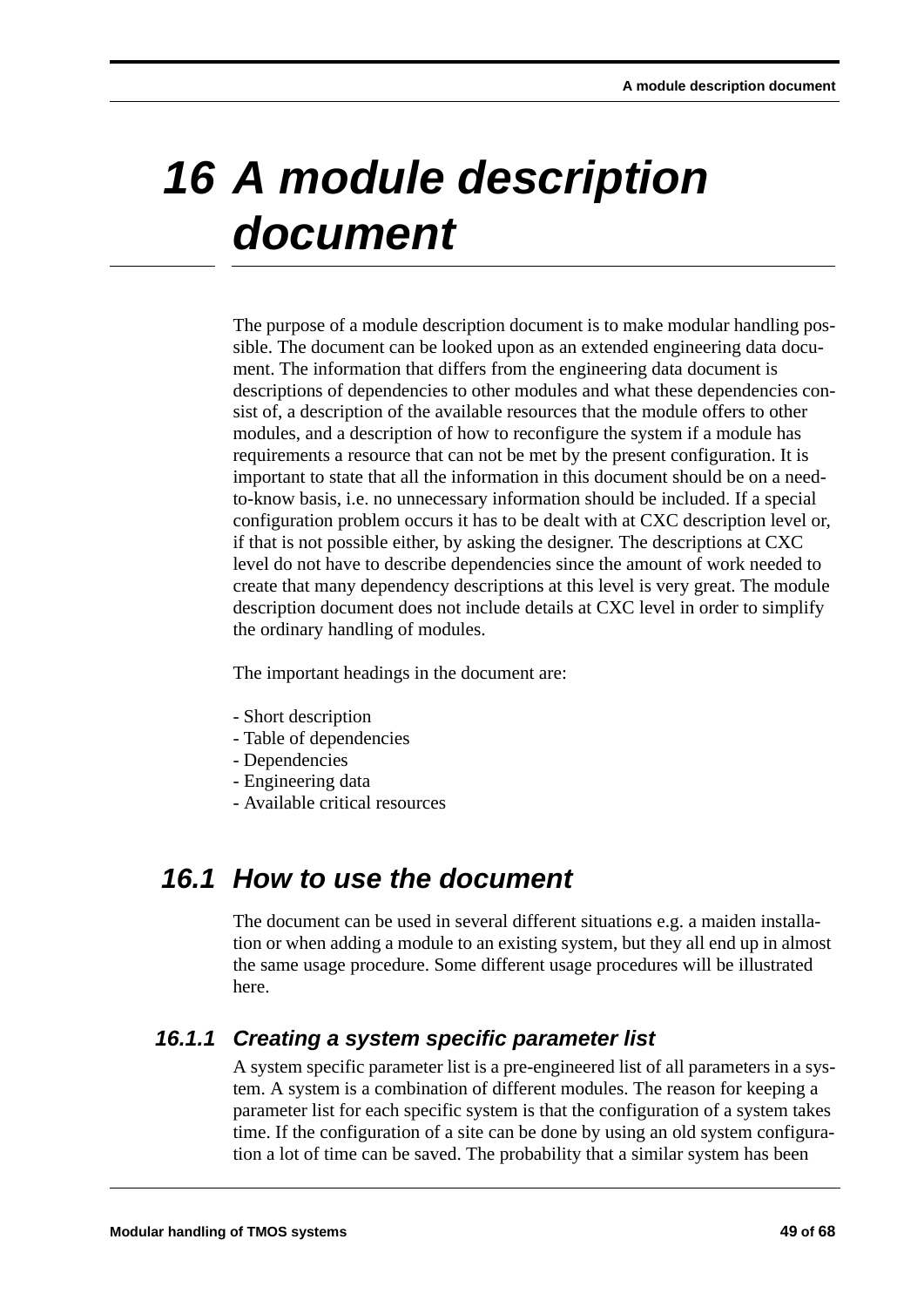configured before is quite good, since only the modules need to be the same and not the options within them.

The documents needed for the configuration of a new system are the module description documents and parameter lists for all the modules that are to be configured. A system specific parameter list is created as follows:

- 1. Check if all dependencies can be handled by the modules that are to be installed or if other modules or options have to be added as well. This is done by using the 'table of dependencies'. This table also tells which modules must be installed before others.
- 2. Find out if there are any conflicts in dependencies between the modules. This is done by looking in all module description documents to see if they are dependent on the same resources or if they have other dependencies that could cause problems, e.g. different communication protocols. All these dependencies are described in the section 'Dependencies'. Then check if conflicts may occur; the parameters that are to be set due to requirements of dependencies must be written down in a new system specific parameter list document that is needed at installation time. If modules use the same resources the parameters must be summed and calculated according to instructions in the section 'Available critical resources' in the document for the module which contains the resource (in most cases the platform-module). In some rare cases parameters can be sent back from the calculation to the dependent module. These parameters must also be included in the parameter list.
- 3. Now all dependent parameters are set so that no conflicts are caused and all requirements of the modules are met. This work has be done in a parallel manner, i.e. all documents must be considered at the same time in order to sum all the modules' requirements. The rest of the configuration can be done sequentially, one module at the time.
- 4. The parameters in the parameter list for the modules are transferred to the system specific parameter list. Note that only system specific parameters have so far been set and site specific parameters, e.g. hostnames and ip-addresses are not yet set.

### *16.1.2 Configuring and installing a system*

In this section it is assumed that a system specific parameter list is available for the kind of system that is to be installed. If there is no such parameter list, one should be made according to the section above. All maiden installation documents, for the modules, should also be available. The module description documents are needed for naming hosts and servers for instance, according to given standards. Configuration and installation are done as follows.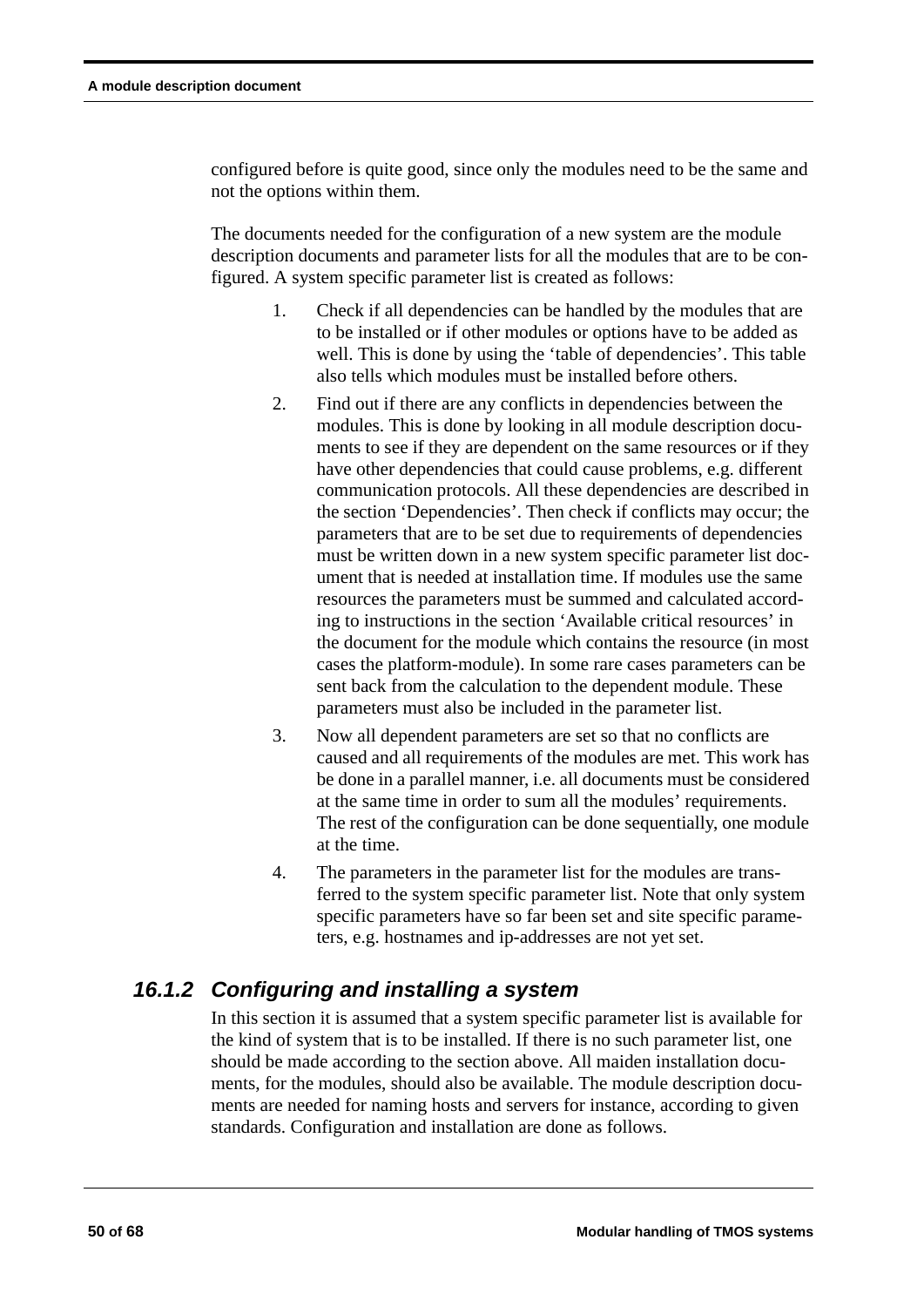- 1. The system specific parameter list should now be altered so that it fits the specific site where the installation is to be done. This is done by exchanging all variable names with site specific names and figures. The new parameter list can not be used by any other sites but the one it is created for.
- 2. The site specific parameter list can now be used together with the maiden installation documents for each module. The installation has to be done in the order that was concluded in 14.1.1.

#### *16.1.3 Adding a new module to an existing system*

When adding a new module to a system it is vital to be able to reconfigure the system according to the new module's requirements on the system and knowing that the module does not influence the functionality of the existing system. The documents needed to perform the installation are the module description document, the maiden installation document and the parameter list document for the module that is to be installed. Furthermore, all module description documents for the installed modules are needed. The procedure for adding a new module is not very complicated.

- 1. Check if the module needs any other modules than those already installed in the system. If that is the case these must be installed as well. If the module is dependent on an option in an existing module and this option is not licensed, this option has to be 'unlocked'. These dependencies are described in the section 'Table of dependencies' in the module description document.
- 2. Some of the dependency in the section 'Dependencies' involves redimensioning different resources. In order to do so one needs to look up which of the other modules is dependent on the resource, sum the requirements and calculate the dimensioning parameters. The demands on the resources are described in the 'Dependencies' section and the resources and formulas are described in the 'Available resources' section together with a description of how to find out how much of the resource t is currently used. If the resource that is to be redimensioned can not match the requirements there is a description or a reference to another document in the 'Available resources' section on how to increase the performance of the resource. This procedure is done for every dependency that the module has.
- 3. The system is now reconfigured so that it can match the requirements of the new module. The maiden installation is done as stated by the maiden installation document and the parameter list.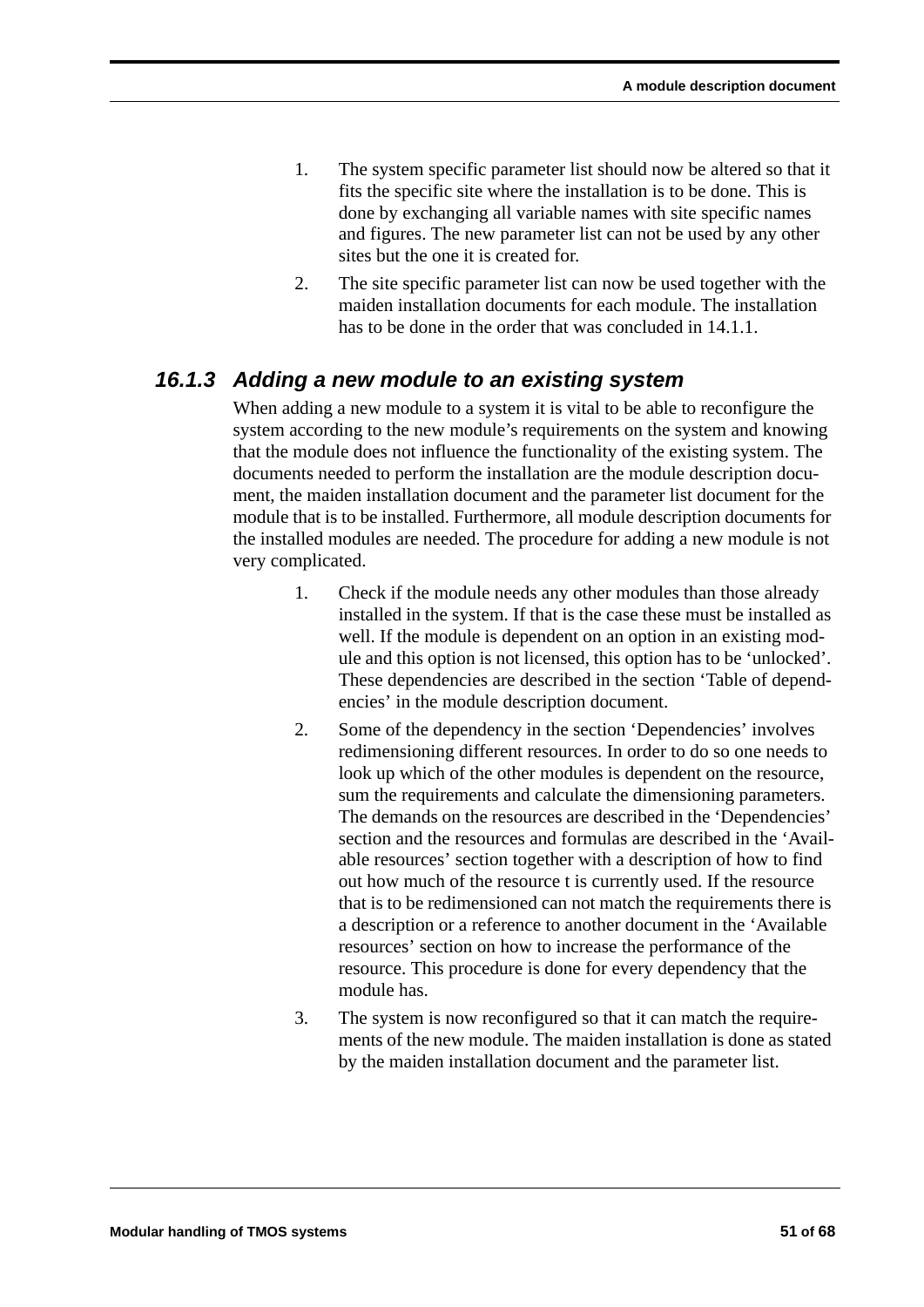#### *16.1.4 How to use the document when testing a module*

In order to test if a module is correctly installed it is necessary to be able to determine which functions are important to test and which functions in the system are not affected by the new module. This is done by looking in the 'Dependencies' section of the module description document where all the dependencies of the modules are described. Since a dependency can affect a resource that is used by another module it is necessary to look in all the module description documents to see which other modules are dependent on the resource. The functions in the module that uses the resource must be tested. The descriptions of the dependencies can indicate if there is a need to test the relation. When all dependencies are traced and tested, a minimal yet adequate test has been done.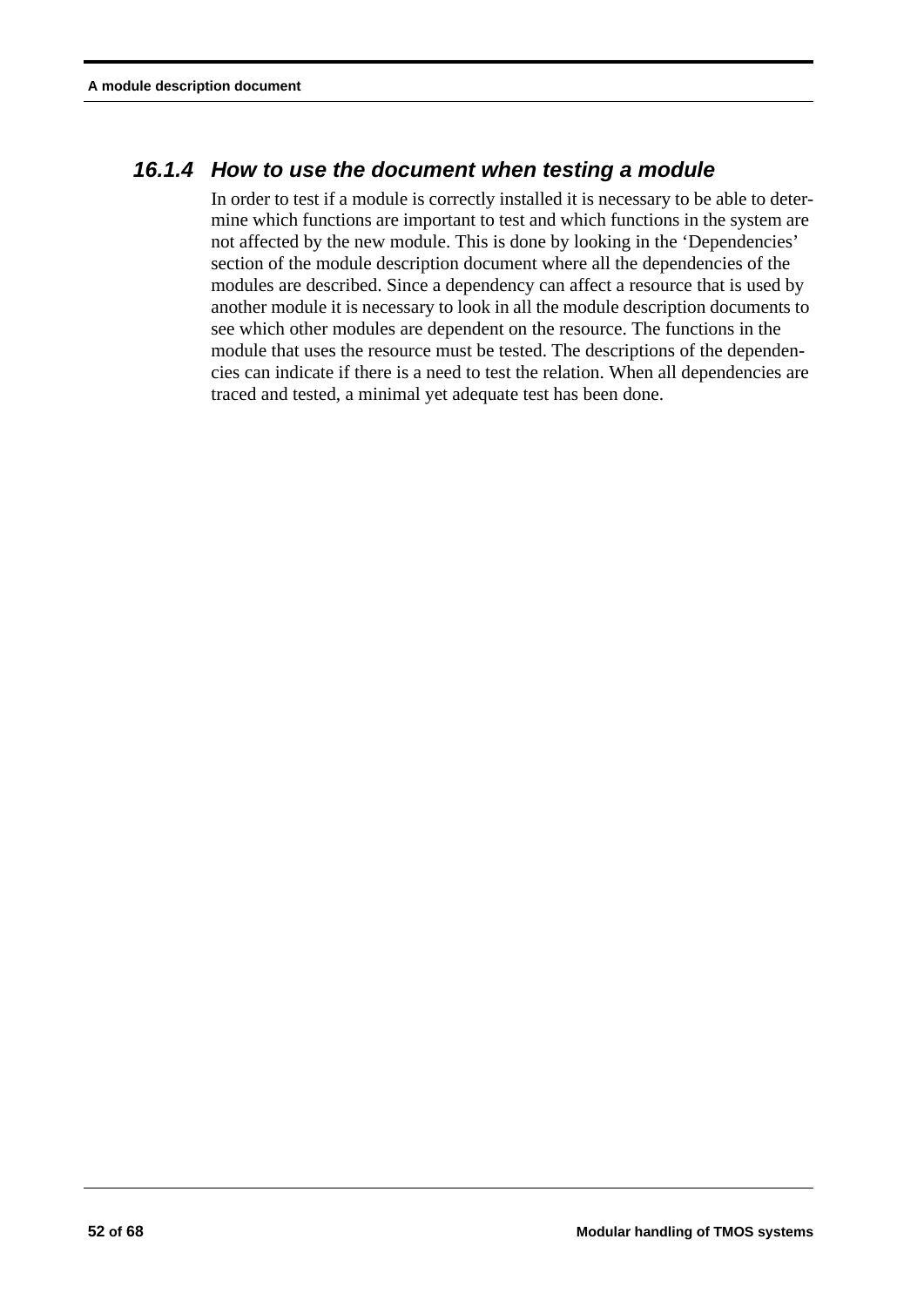# *17 How to write a module description document*

In order to ease creation and standardization of the document a number of headings are provided that must be filled with information. In a separate document a fictitious module description document is presented to give a more concrete understanding of what a document will look like.

# *17.1 Short description*

A short description of the functionality of the module, what it does and which services it provides. This description must be kept very short and concise. All mandatory FABs can be described in one section but the optional FABs should be described one by one.

A table of which FABs the module contains and if they are optional or mandatory is placed in this section. References to vital documentation for the FABs could be included in the table.

This short description will also give beginners an introduction, thus enhancing understanding of the system.

# *17.2 Table of dependencies*

This is a description of which other modules must be present in the system in order for the module to function correctly. These dependencies should also be available in PRIM but it will not be possible to identify which FABs in a module need to be active. In order to be sure that a module will work correctly, not only the modules to which it has dependencies must exist, but the FABs in the modules must be chosen if it is an optional FAB. A dependency table can be made with a short description of the dependencies.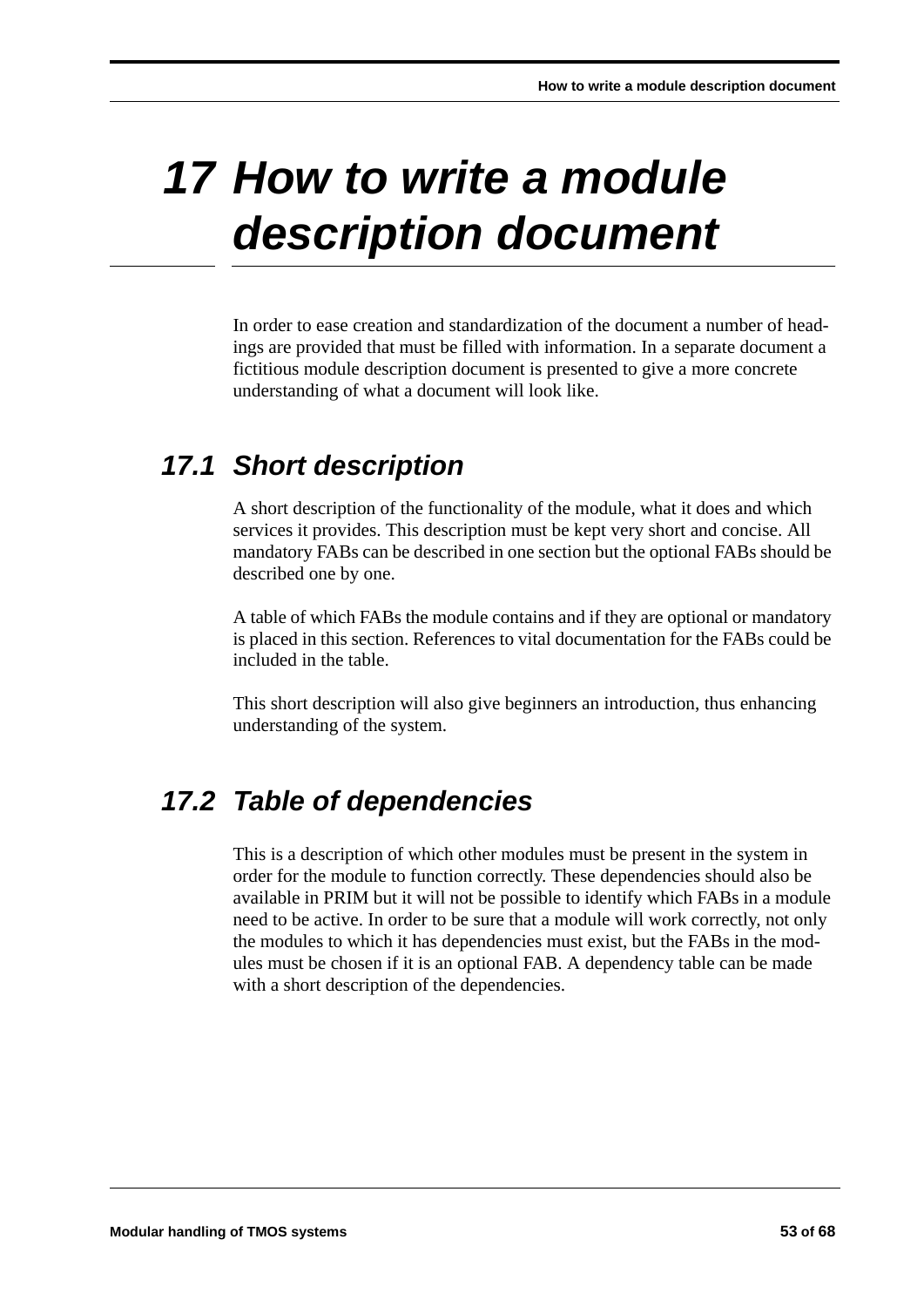| <b>FAB</b>  | Dependant of                                           | In module                                   | Dep.      | Description                               |
|-------------|--------------------------------------------------------|---------------------------------------------|-----------|-------------------------------------------|
| FAB_760_000 | FAB 760 001                                            | modul 1                                     | I, R      | uses same database                        |
| FAB_760_002 | FAB_760_003<br>or<br>FAB_760_004<br>and<br>FAB_760_005 | modul 2<br>or<br>modul 3<br>and<br>module 4 | I, R<br>R | uses their data to cal-<br>culate results |
| FAB_760_003 | FAB_760_006                                            | module 5                                    | I, R      | sends messages                            |

*Figure 15. Sample table of dependencies*

The dependencies, (Dep.) in figure 15, indicate if there is an installation dependency an that module (I= Installation dependency, R=Runtime dependency), i.e. if the module has to be installed prior to the installation of the module. If there is an I in the Dep. column there exists an installation dependency, exists.

Note that dependencies between modules are very rare. Most modules depend only on the platform. The table of dependencies will therefore be almost empty for most modules.

## *17.3 Dependencies*

In this section in the document dependencies are to be described. It is important to point out that dependencies between modules are very rare, but dependencies exist to other modules indirectly, since modules share resources in the platform. This fact does not affect the way dependencies are described (see chapter 12)

There are two different kinds of dependencies. First there is the dependency that does not require any (almost) performance from the resource. This is by far the most common kind of dependency. And second there is the dependency that requires, for instance, database size, CPU power or communication links. The difference is merely that in the second case one has to describe how the resource is used in term of load, usage and other requirements while in the first case it is only relevant to know that the dependency exists, so that the module can be included in the system without causing undocumented side effects. In order to avoid the problem with dependencies to optional FABs in modules it is necessary to specify in which FAB the requested resource is contained.

It is important to be able to find specific dependencies in an easy way, especially when looking for which modules are dependant of a certain resource. This is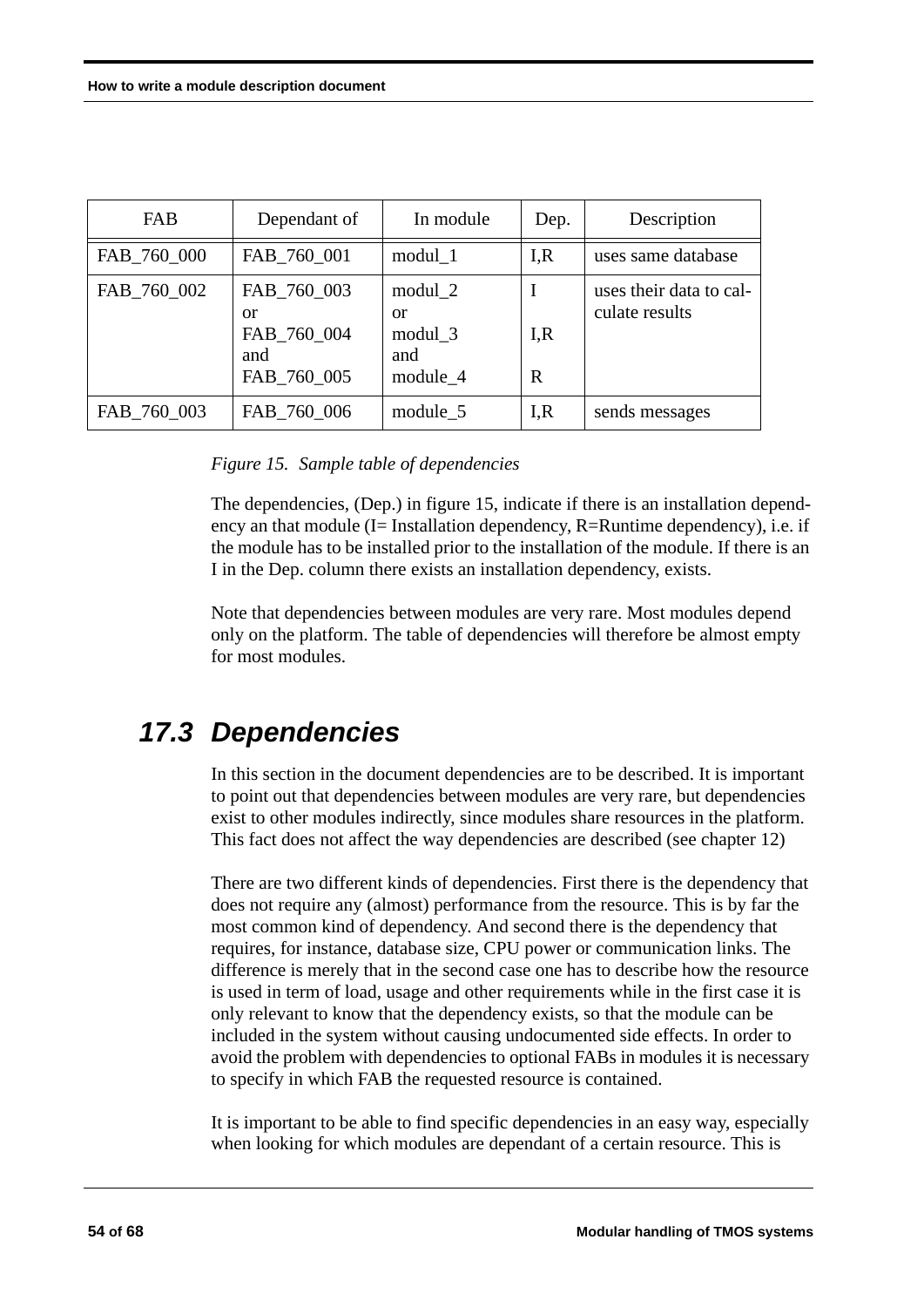done when reconfiguring a resource or when a new module is to be tested. To simplify the search procedure the dependencies are divided into different categories e.g. Databases, Services and External communication. In each category the dependencies should be clearly separated with a short heading with the name of the resource.

#### *17.3.1 Databases*

In this section a description of all the databases that the module uses is made. A description of what the module does to the database is needed for determining whether combination of modules is ok, or if the modules affect the database in a conflicting way. This could for example be if a module changes tables or relations in the database or if it simply reads or writes data. If the module adds data to the database it may have to be resized, and formulas for this kind of reconfiguration must be described. The formulas will have some in-parameters such as number of alarms per hour, number of operators or how many NE are installed. The out-parameter should be in terms of how many additional Mbytes the database needs. The out-parameters are then used by the formulas in the resource description to the other module. If the module puts a high load on the database this should be presented in figures, such as requests per hour in different situations and average time for each request. If the static and dynamic requirements on storage for the databases differs this must also be described.

A description of when and why the module uses the individual databases. This information is included in order to ease the task of spreading the various databases among various servers.

#### *17.3.2 Services*

In this section all services that the module uses are described. Services could for example be fma, imh or communication interfaces. A service could be a request to another application in order to get information. It could also be a way of giving other applications a status of some kind. If a request puts a heavy load on the service server, information on the request rate and time for each request should be presented. This information could then be used to determine if a service server has to be reconfigured. Instructions of when and how reconfigurations are made are described in the section 'available critical resources' in the other module's module description document. Dependencies are not to be described at process level. The description should be made at a higher abstract level (see section 12.2).

#### *17.3.3 External communications*

If the module communicates with the outside world a description of which protocols and what type of hardware is used is necessary. The configuration of external communication is often complicated, so a special description of these is needed. A description on the influence the module may have on other modules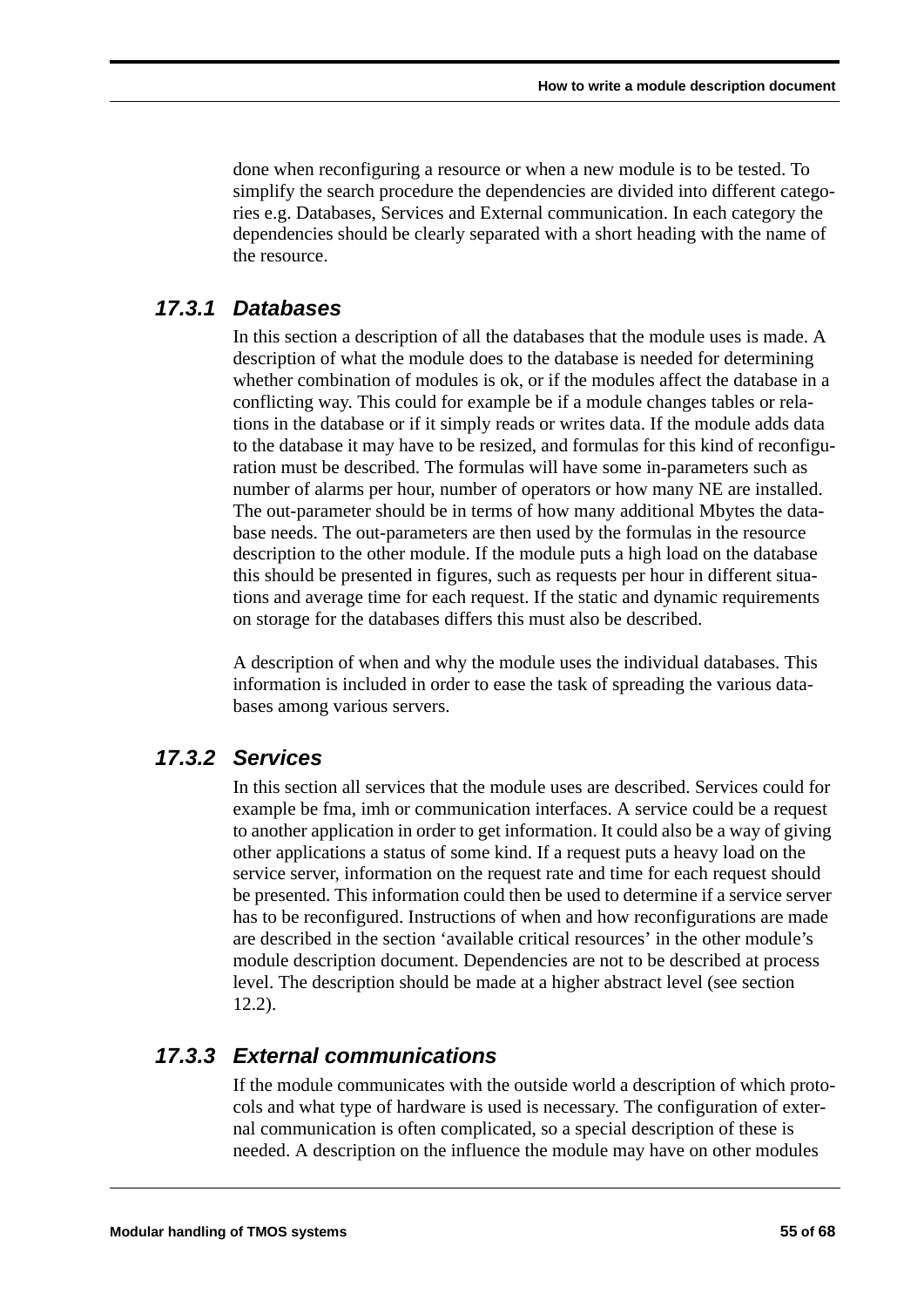and their external communication is also needed. This is important information since some communication protocols can not be installed on the same machine. Special configuration may be necessary if two different protocols are used in the same system.

#### *17.3.4 Storage requirements*

In order to dimension primary and secondary memory an estimate of how much of each type of memory is used is necessary. The estimates should be made at module level and typical usage of the module should be considered. If only parts of a module can be run simultaneously it can not use as much memory as if all parts are run. Many instances of programs in a module can be run at the same time and therefore require a lot of memory. Some parts are run rarely and others are run often. An estimation of storage requirements is clearly not easy to make, but some kind of guidelines are needed.

#### *17.3.5 Other performance requirements*

If possible the load on other resources such as CPU, network and so on must be described. Since performance is difficult to estimate and depends on many factors, examples from a few typical usages of the module can be included to give a rough description of the performance load.

If more detailed performance models are available parameters for them and references to the models must of course be included.

#### *17.3.6 Other dependencies*

It is possible that one module reads or writes in a file of another module. This should be described here at an high abstraction level i.e. not why. An example of this would be that modules add entries in the loginfiles of the various user profiles and these entries can conflict with other entries.

# *17.4 Engineering data*

In this section a description on all the parameters that a module needs in order to be installed is included. This does not include the parameters that are predefined by Design (in the parameter list). With this information it is possible to define all parameters beforehand and then let the installation script take care of the complete installation of the module (see section 16). After starting installation no more parameters should be set and no files must be edited. This is probably not possible in reality, but it is a goal to aim for. The contents of this section is actually the same as in today's engineering data document. The 'engineering data' section should roughly contain the following sections: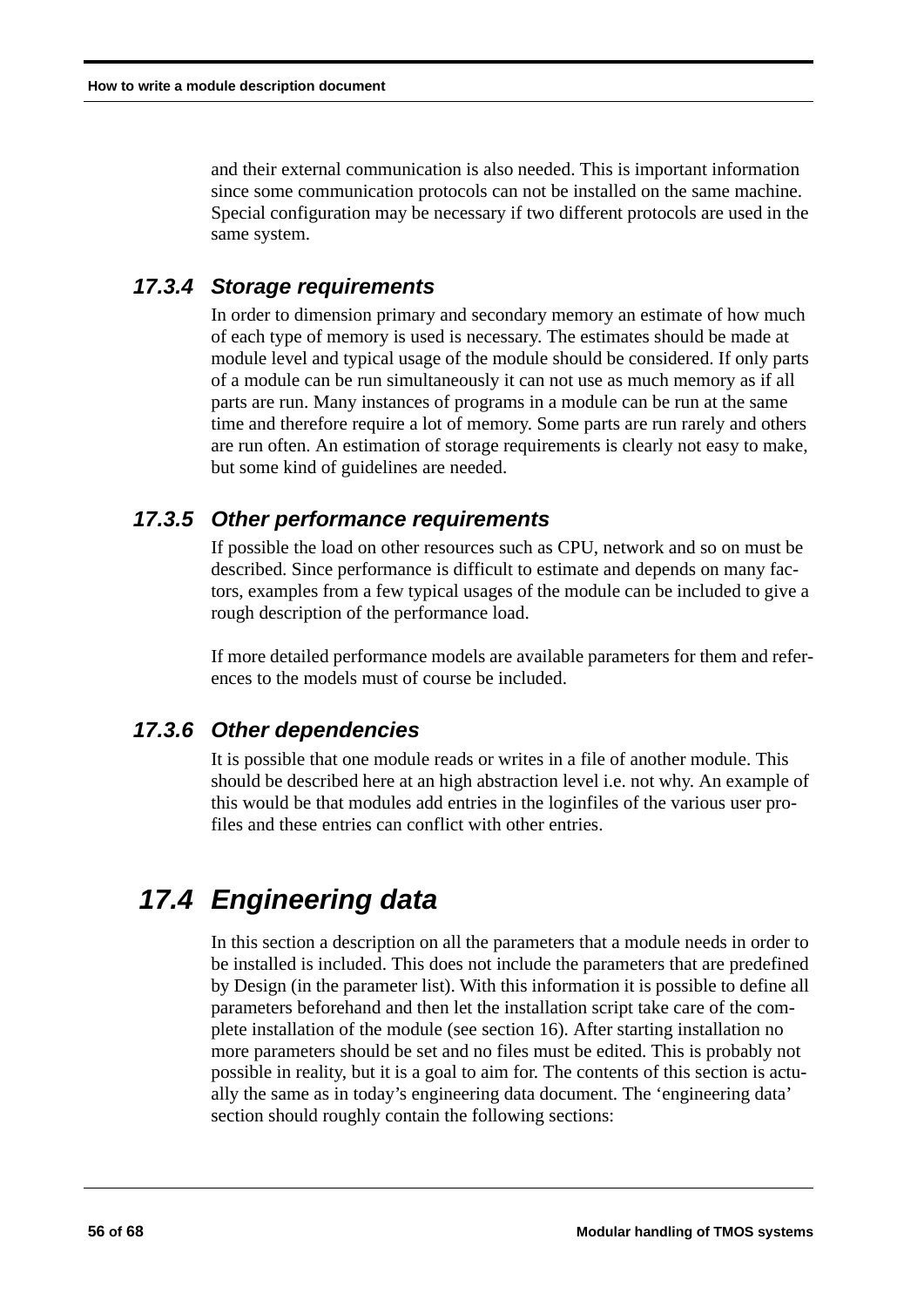- Hardware configuration

A description of how the hardware that belongs to the module is to be configured.

- Unix configuration

If the module requires special Unix configuration, this should be described here.

- Patches

Reference to a patch list.

- Module software

A description of which FABs are included in the module, how to configure them and other information about them.

- Process summary

A list of all the processes that are added to the system by the module.

### *17.5 Available critical resources*

In this section a description of common critical resources that are available for other modules to use, is given. If a module wants to use a server-process in a module and this resource is critical, i.e. if the load on it severely affects its performance, the resource should be described here. Information on the capacity of the resource, and if it is possible to create more instances or reconfigure the resource should also be included. The description has to be limited to a minimum and only indicate a rough estimation of how the resource is affected by other modules. If it is possible to reconfigure the system to improve performance of the resource, a description of how to do this should be included here. If the reconfiguration is very complex, e.g. a hard-disk has to be added or if one has to upgrade the system to a two-server configuration, references to further reading are necessary. It is vital that only the resources that are bottlenecks, important or commonly used in the system are described, otherwise the list of possible resources will be endless (and only a few are actually used). A critical resource may be server-processes, databases or hardware.

#### *17.5.1 Databases*

Formulas for dimensioning databases according to the parameters given by the dependent module are described here. The database size parameters given by the dependant modules should only be summarized and increased by a safety-factor. A procedure for determining how much space that is available in a database should be described or a document describing such procedure should be given as a reference. If the available space is not enough there is a description of how to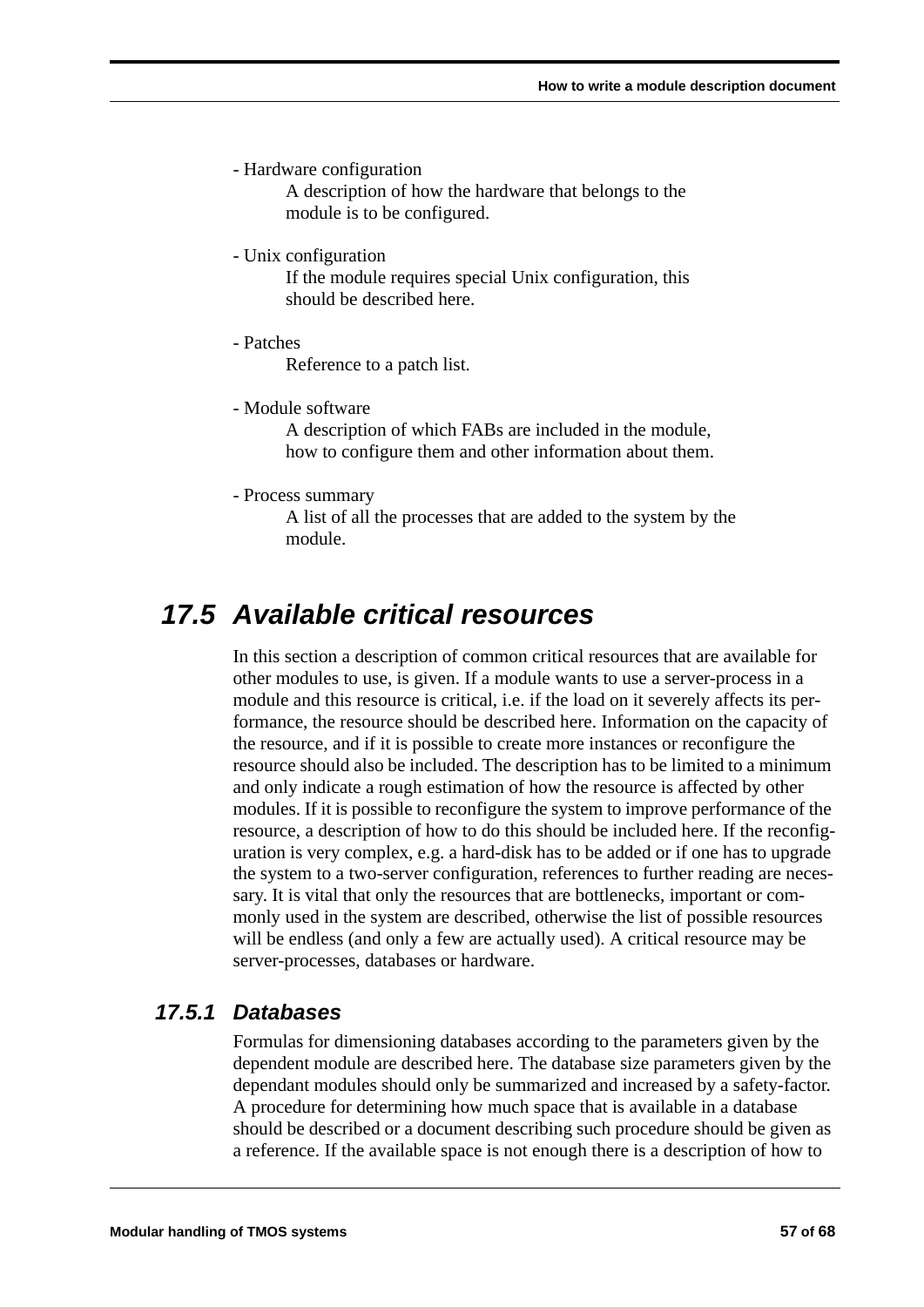resize a database, or references to other documents describing it should be included.

If the parameters given by the dependent module indicates that the load on the database is too high there is a description of how the databases can be divided to increase performance. How the distribution can be done must also be described, i.e. splitting the database onto different servers or different disks. Since it is hard to estimate when the load is too high only guidelines can be given, perhaps by means of examples.

A description of special demands that a database may have, for instance if a database requires truncating of log at installation or if other special configurations in the database server are needed.

#### *17.5.2 Services*

When describing an available service-resource this should be done at a high abstract level and not at process level. In some cases the module that uses the service describes the load with some parameters. Formulas for estimating the total load on the service should be included here. These formulas are probably quite hard to design and get relevant results from, but they can give an indication of the load. In some cases it is sufficient to give a maximum value of how the module can be loaded, e.g. the service can only support X number of connections.

If the server-processes that give the service can be reconfigured to manage the requirements from other modules this should be described. This information should include which parameters that has to be changed and where to change them. If the processes can be distributed in order to increase performance this should also be described.

A procedure for determining how much capacity there is left in a service should be described. If the description is lengthy, a reference to a document describing the procedure should be given.

#### *17.5.3 External communication*

External communication is often very complex and can cause conflicts when different types of standards are used in the same system. A description of how the communication is defined should therefore be included in this section.

A procedure to determine how much capacity that is left in communication channels be given, either by direct description or by indicating to a document describing the procedure.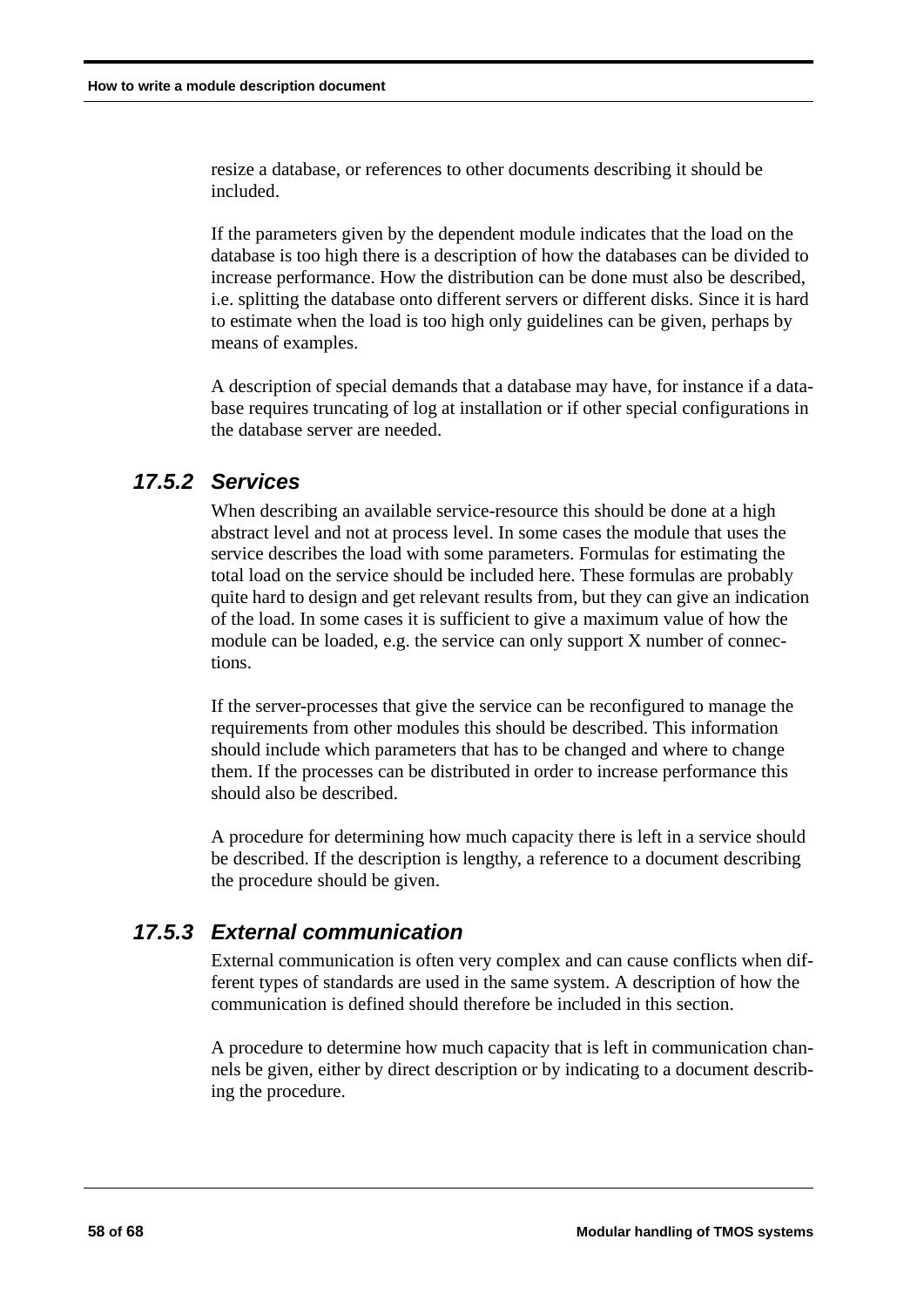# *18 Installation*

In order to make the installation procedure more efficient the installation should be made on modular level instead of as today on CXC level. This chapter is not an attempt to describe the installation procedure completely. It should instead be seen as a starting point for discussions.

To make the installation as efficient as possible the number of errors made during the installation has to be as small as possible. It is thus important to make the installation as automatic as possible and there must be as little operator interaction as possible.

All parameters should be defined in a file or a database that is common to all installed modules. All parameters should also be defined only once and they should have unique names. That way the errors that result from misspelling a parameter, e.g. severname in one file but not in another will be eliminated. There will also be no need to edit numerous files. The fact that all parameters are gathered in one file has the advantage that there is only one place to search for possible errors. It is also easy to see how the whole system is configured just by looking in the configuration file.

The actual implementation of how to handle the parameters may vary. Either a plain file could be used or Sybase could be utilised. Sybase is powerful but using it might be a little bit of an overkill. The central parameter database should be used as much as possible. The configuration parameters could be put there, entries in login files and so on. The parameter database should be equipped with a utility that detects conflicts between the parameters of the various modules.

With all the parameters defined centrally in a database it is easier to design the installation procedure so that all parameters are entered beforehand and then the installation is completely automatic, i.e. no parameters should be entered during the installation phase. This makes installation easier since all parameters can be set at home and the file can then be brought to the site.

It should not be possible to change parameters that are predefined. In fact those parameters should not even be seen when installing. This will keep the operator from inadvertedly changing something that should not be changed.

There should not be any workarounds in the installation procedure of a module. Workarounds reduce efficiency, are time consuming and cause errors.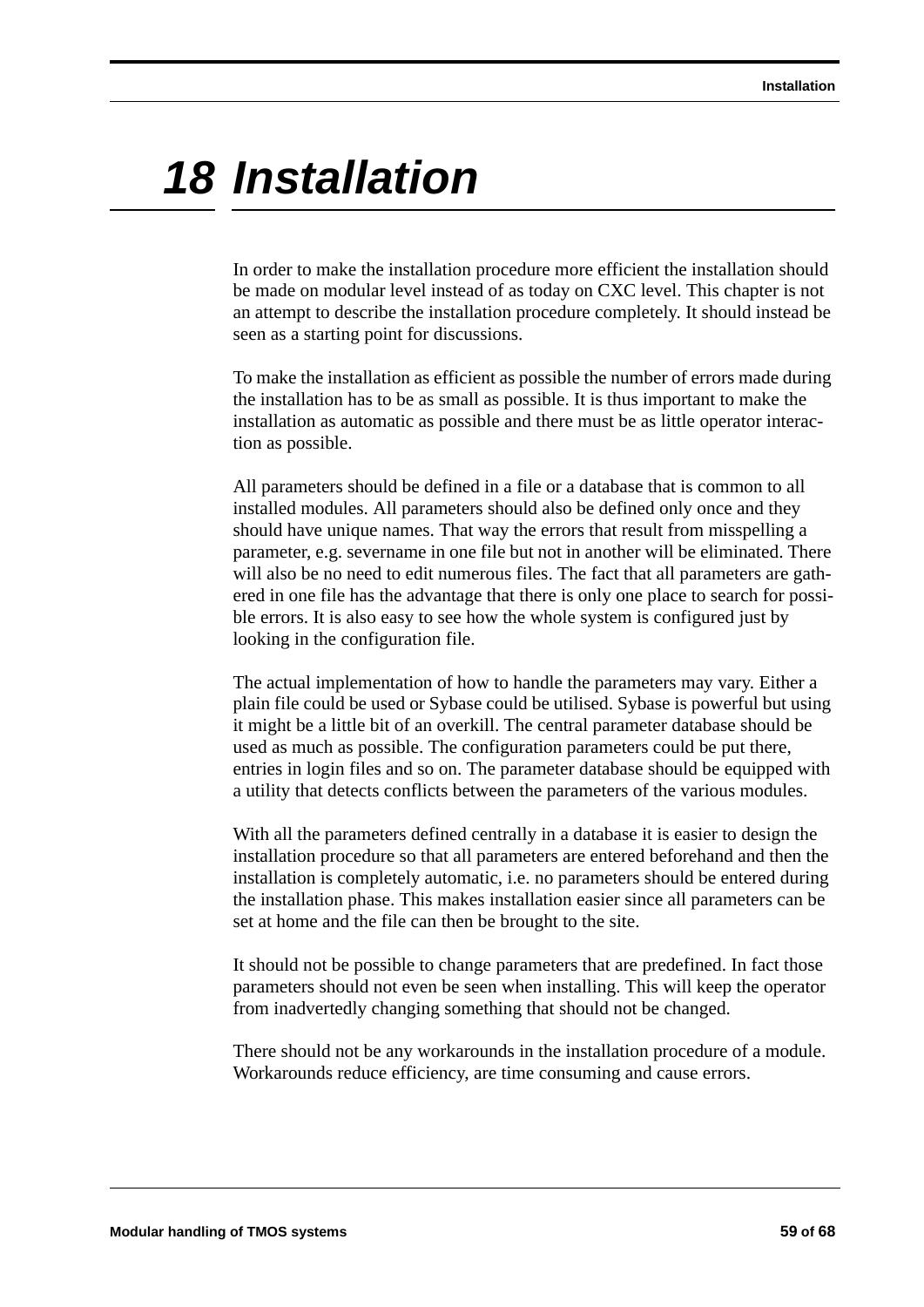All modules should be given a default configuration that can be used in most cases. That way most parameters can be left as is only a few need to be changed. Installation becomes more efficient and less errors are introduced.

It is important that one person can install a module without detailed knowledge of the whole system. That way the whole system can be larger since a few people can be experts on different parts of the system.

It is important that the installation of modules is defined in comprehensive design rules, to allow error reports to be sent to design, so that they can correct their errors.

There are some drawbacks to using an automatic installation, for instance if an error occurs the whole installation prior to the error must be re-run, or if the error is only reported in a error log the error can cause even more errors later on. This could be handled by a more sophisticated installation script, but this is costly and is highly dependent on the software that is to be installed.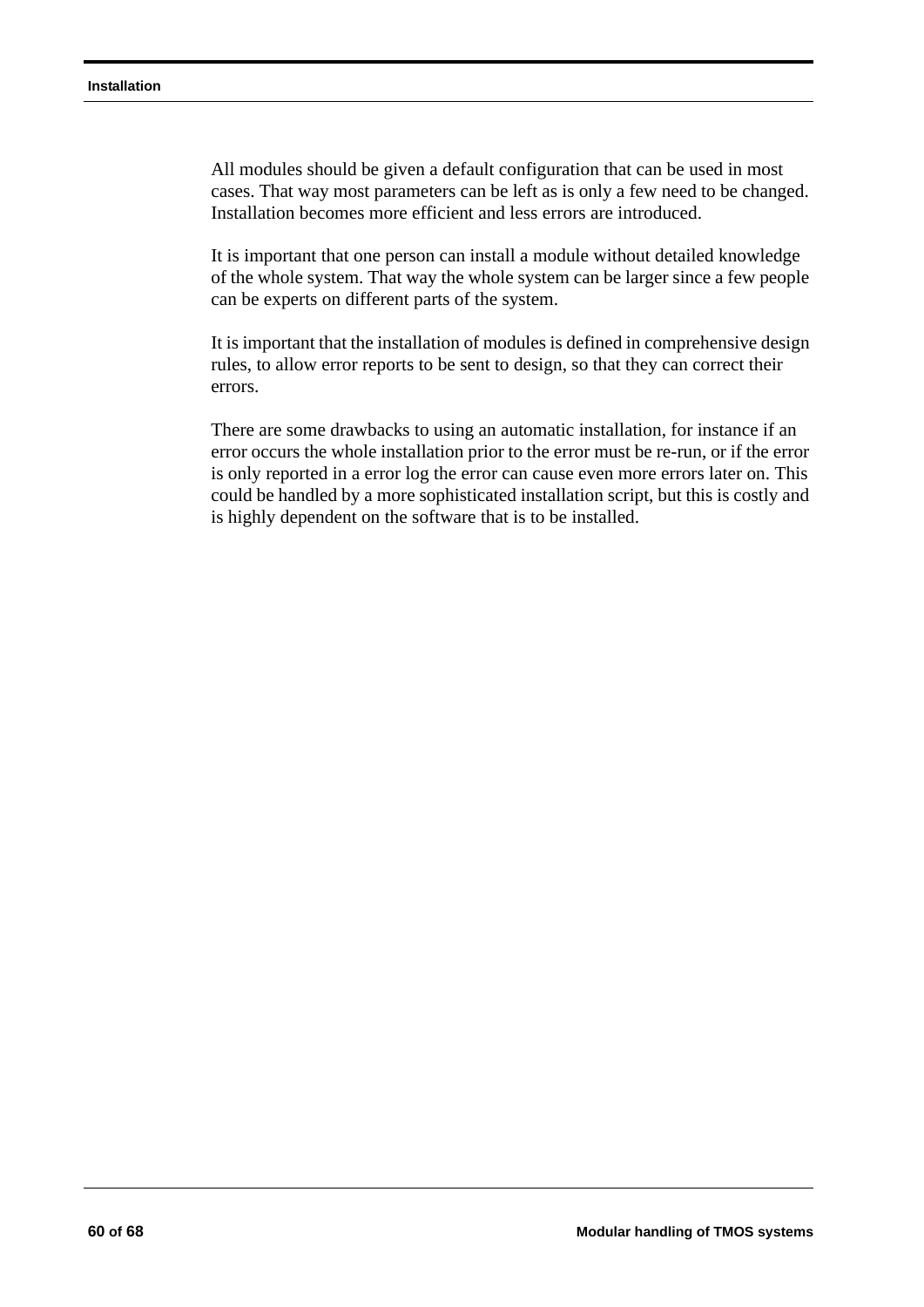# *19 How will modules affect documentation?*

Here is a survey of the documents that SD may come in contact with. If the document is affected by the new modular handling of TMOS a short explanation of how and why the document is affected must be included. Most documents at Application Line level will drop down one level to module level. The CXC level documents will be less important for the SD department as Design will have to take more responsibility for creating good documentation at higher levels. In order to be able to reconfigure the system in various ways it is necessary to write a large number of reconfiguration documents that describe how to change the parameters that resize the resource. In some cases a more complex description is needed, e.g. when adding a new server. If the description of parameter changes can be kept short, it should be included in the module description document and not in a separate document.

## *19.1 Appl. line composition*

109 21-n/AOM Product Rev Info

Will be written both for modules and parameter lists. There will be a need to document revisions of both modules and parameter lists.

9/1095-n/AOM "Correction Survey"

2243-n/AOM Question List

131 62-n/AOM Ordering Information

see section 19.4

1531-n/AOM Installation Instr.

This document will only be written at module level.

1532-n/AOM Test Instruction (Installation)

This document will only be written at module level.

1057-n/AOM Engineering Data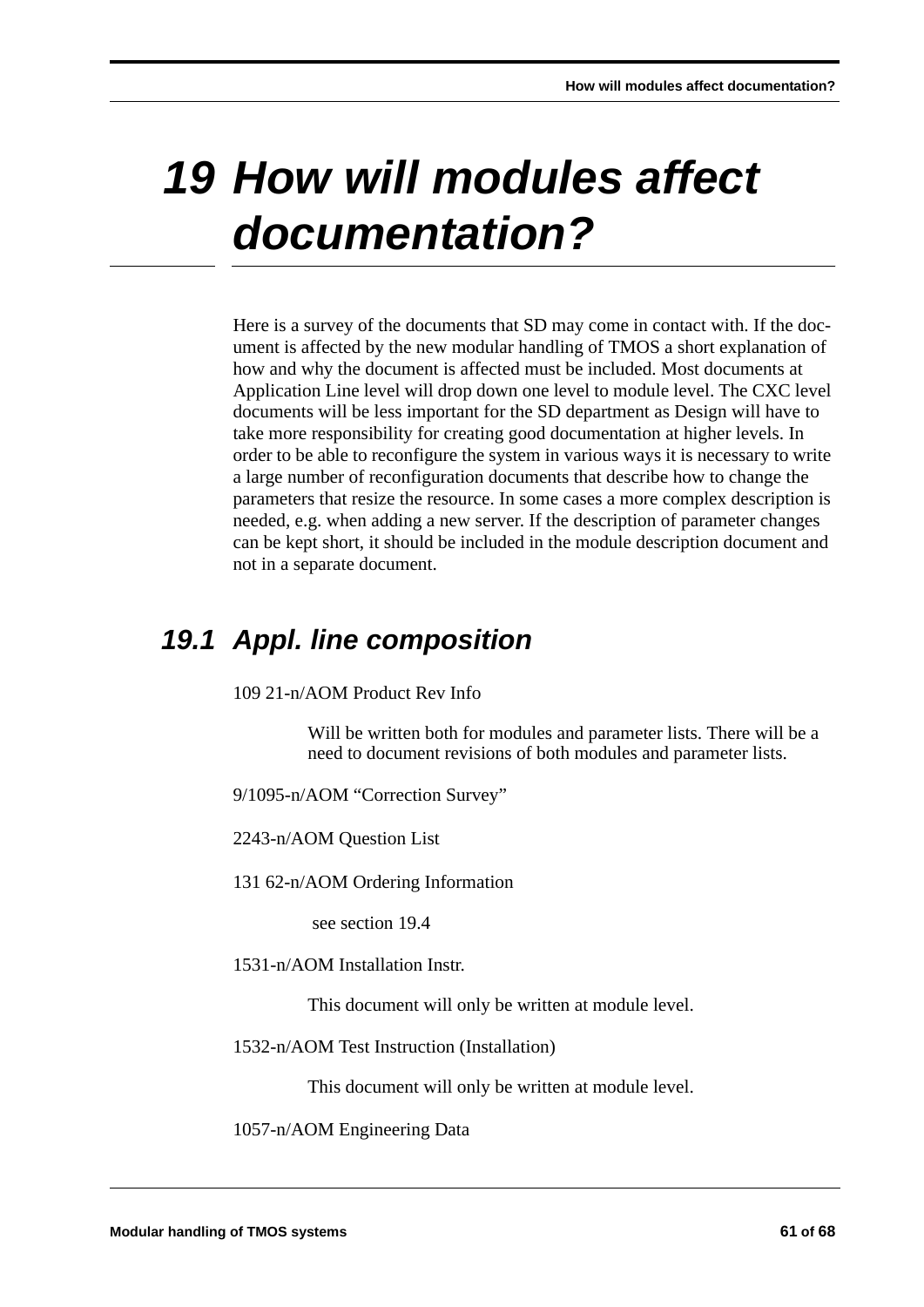This document will only be written at module level. In the report this document is called 'Module Description Document' and is an extension of the previous Engineering Data Document. The difference is that dependencies and resources are also described.

n/190 59 n/AOM Parameter List

The parameter list will actually get a more important function in the world of modules. It will be written for standard configuration systems and there serve as a new AL concept where a combination of modules have a standard configuration. It will also be written for each site, but then just as an update of the system parameter list. In some cases a special configuration of a system is needed and a unique site specific parameter list is engineered and written. The parameter list should be divided into two parts, one with parameters that often has to be changed and one with parameters that rarely has to be changed. Every module has its own parameter list that is written by design to fit most applications. It is from these that the major part of system parameter list is produced, the rest is engineered by the SD department (parameters that are dependent on dependencies).

## *19.2 Appl. unit composition*

131 62-FAB Ordering Information

see section 19.4

1/131 62-FAB Ordering Data

see section 19.4

109 41-LZV Document List

### *19.3 Exec. unit composition*

1510-CXC, CXA Manufacturing Instr

190 06-CXC, CXA Generation Info. "Makefile"

109 89-CXC, CXA Container File

109 21-CXC, CXA Product Rev Info

1531-CXC, CXA Installation Instruction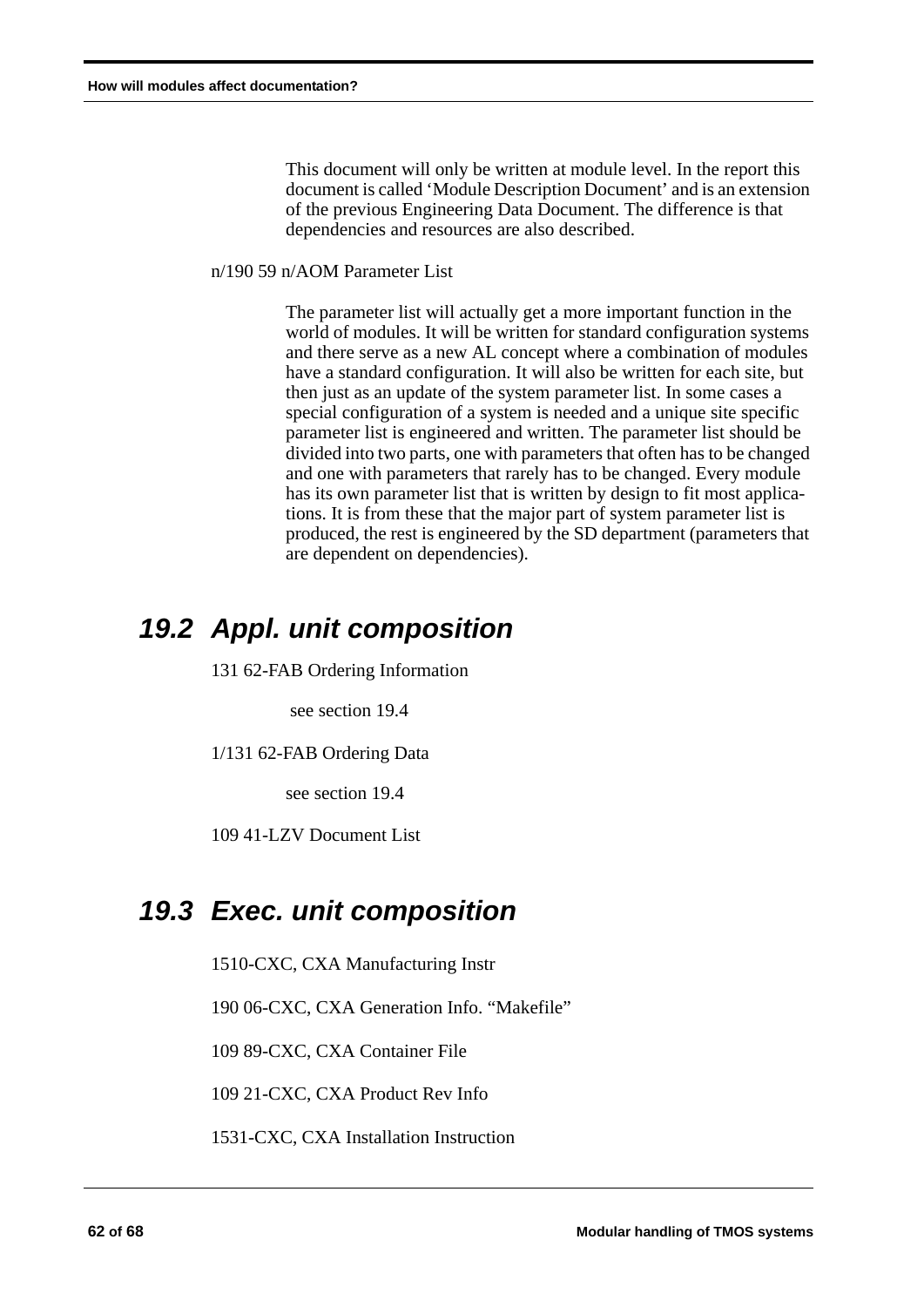This document does not serve any purpose for the SD department since installation instructions for modules will be engineered by Design.

#### 155 18-CXC Application Info

This document is not affected by contents but by usage since this document will not be used by the SD department when creating Engineering Data documents. It will probably still be appropriate when doing special configurations of systems and when tracing errors in the installation.

#### 1545-CXC Fault Tracing Info

This document will be used when looking for faults in a CXC. A fault tracing document on the module level is also useful.

## *19.4 Ordering information*

The documents that describe which parts of a system can be ordered separately and which parts must be ordered together will only be needed on one level, the module level.

The information in the module description document is sufficient to determine what combination of modules and options within them are allowed. Since few dependencies between modules exist there will not be a great need for this information.

There might, however, be a need for a condensed table of all the dependencies between modules.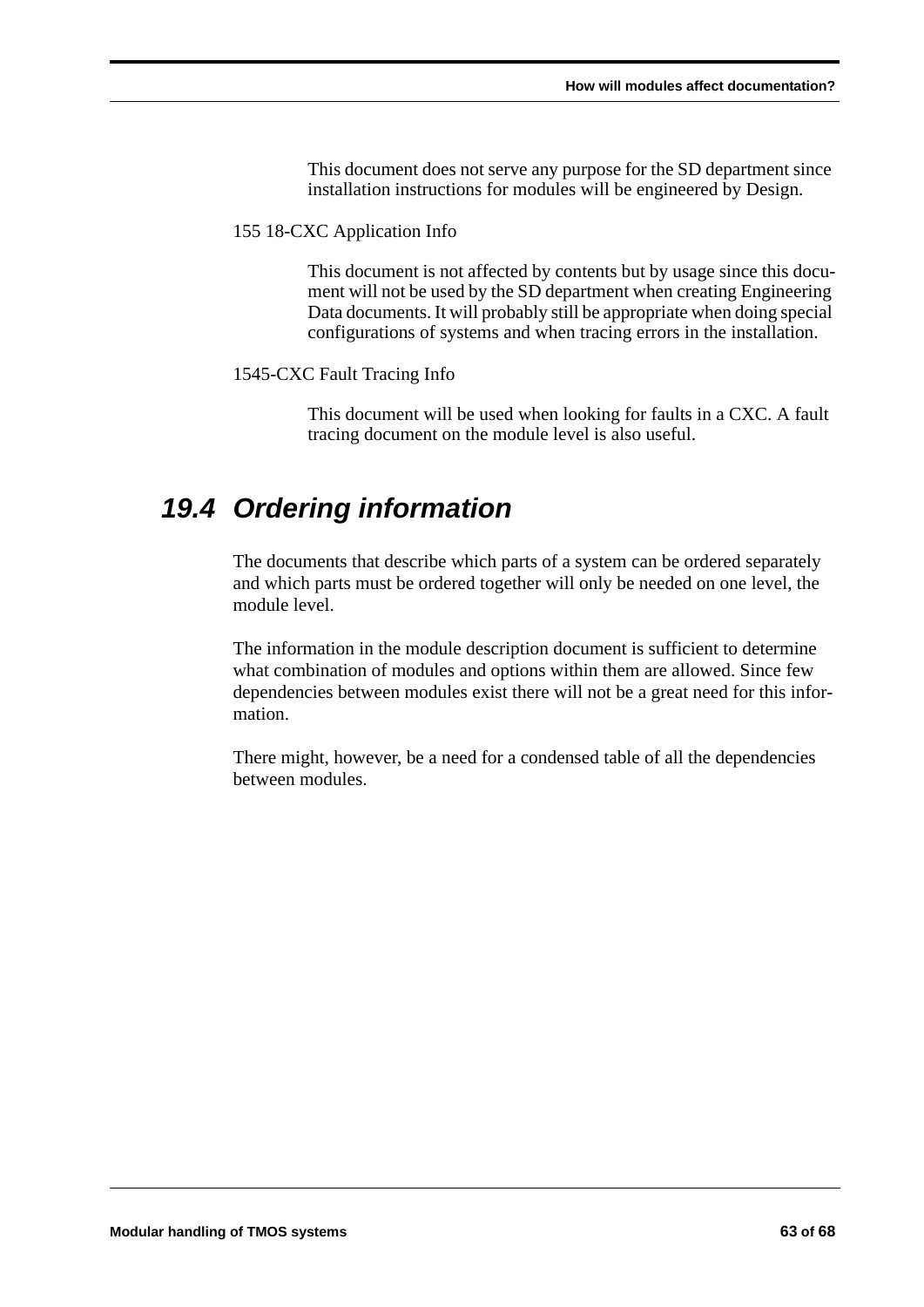# *20 A completely different solution*

This report gives one solution to the problem presented initially, namely that the cost of handling TMOS is too high. The solution presented is believed to be the best but other ways of solving the problem do exist. This chapter gives an introduction to how the problem might be solved in another way.

In this report the solution of the problem with handling TMOS is based on avoiding the problem, i.e. that by foreseeing all possible problems that might occur in a system problems can be detected and solved by allocating enough resources for all tasks that must be done. Even if this might be an approach that is fairly simple to implement, this solution has a number of drawbacks.

One problem is estimating the load on different parts of the system. There are simply so many factors that need to be taken into account that precise models are virtually impossible to create. Since the system is so complex, it is also very hard to predict the behaviour of the system. Another factor that makes is hard to predict system behaviour is that TMOS is based on UNIX which is inherently difficult to predict.

There are other solutions that are based on a completely different concept. Instead of predicting and solving all problems beforehand, problems are detected when they arise and resolved then. Since this might be the way to go in the future, this solution will be discussed a little more closely.

All resources keep track of their own load; when the load increases above a certain value the resource automatically expands itself. For example, if a database is becoming full or if the load on one processor in a multiserver/multiprocessor installation becomes too high compared to the rest of processors processes are automatically migrated to processors with spare capacity. If a resource such as a communication link is missing, this is reported to the operator so that the resource can be installed.

When another module is needed in the system that module is simply thrown in and the rest of the system adapts so that the new module will work. If the module needs more resources it will tell the operator so. It will probably still be necessary to have some kind of documentation that describes which modules can be installed separately and which modules need other modules in order to avoid embarrassing situations when one comes to a site to install a module, only to find that the new module depends on another module that one of course did not pack. It is also possible to set warnings so that the system warns that a resource is close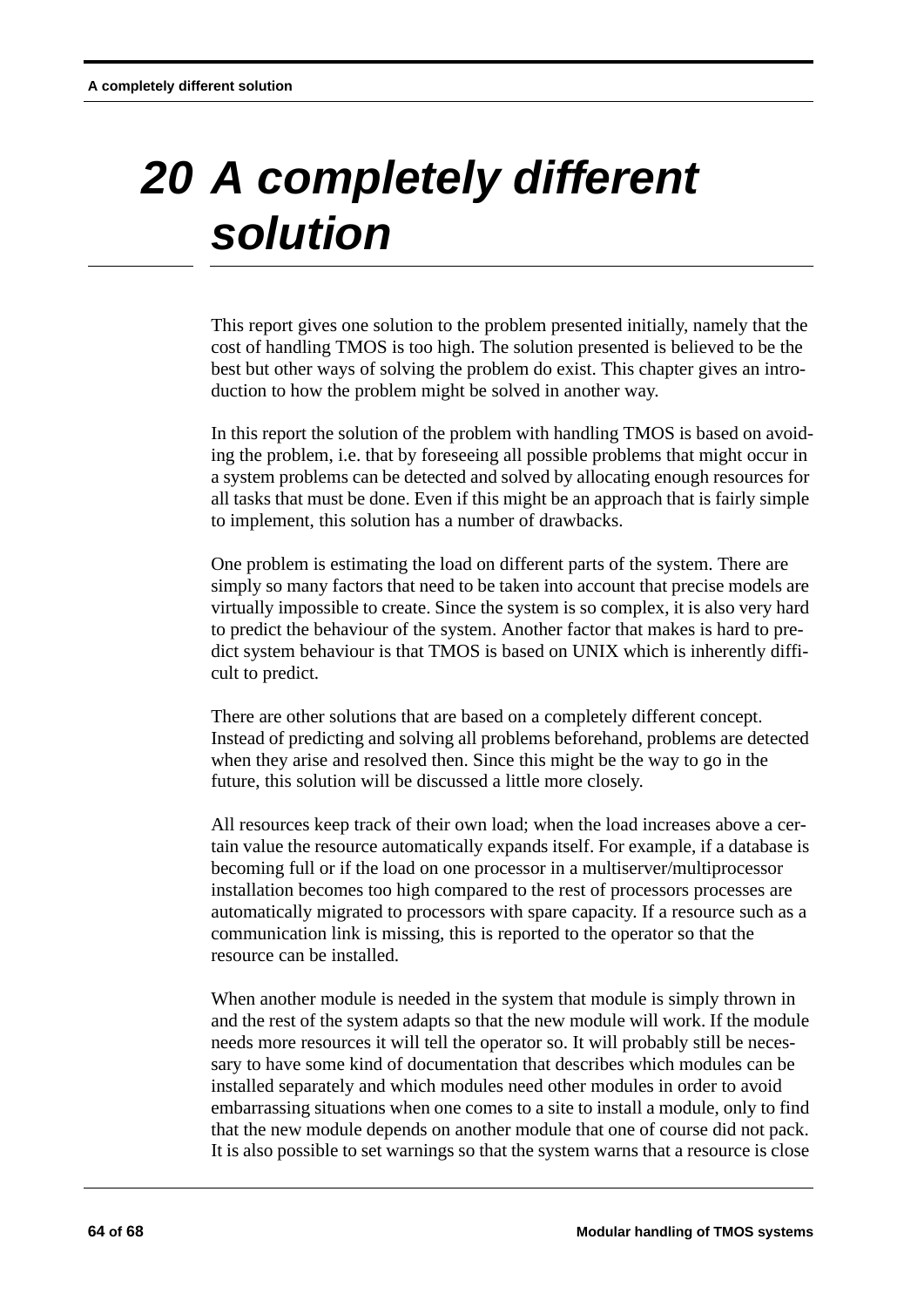to running out and it may be time to get more of that resource, for example disk or CPU power. The main point is that there will be no need to predict how the system is going to put load on the resources and therefore no need to dimension the resources. And thus there will be no need for documentation describing this.

There will, however be a need for mechanisms for automatically moving resources around in the system. These mechanisms can also be utilized to create high availability solutions. Consider a system with four servers with all resources doubled. If one server fails this will be detected and those resources that resided on that server will be duplicated from their still working copies and spread around in the system. The system will still function but on only three servers. When the faulty server is replaced or if one wants to add another server to a three server configuration, that server is simply hooked up, the system detects it and processes and databases are automatically migrated to the new server. The conclusion is that since there is a need for a mechanism for moving resources around, that mechanism can be used to add resources while the system is running.

The main drawback is that this is hard to implement. To move processes around transparently, support for this is probably needed in the operating system. The database server must also have support to move databases around while the system is running. The database system used today does not support this. There are also many parts of TMOS that need to be redesigned.

There is also some overhead created when monitoring the various resources. This might not be a serious problem since hardware is relatively cheap and all that has to be done is to add extra hardware to give enough power to handle the overhead.

Another problem is that the system becomes even more indeterministic than it is today. It is not easy to handle the system today, but at least the processes and databases stay on the same machine. If they are allowed to move around it will be more difficult to determine how machines are going to perform and conducting tests will also be more difficult.

In conclusion this is a solution that can result in greatly simplified handling but it requires a considerable amount of redesign at high cost.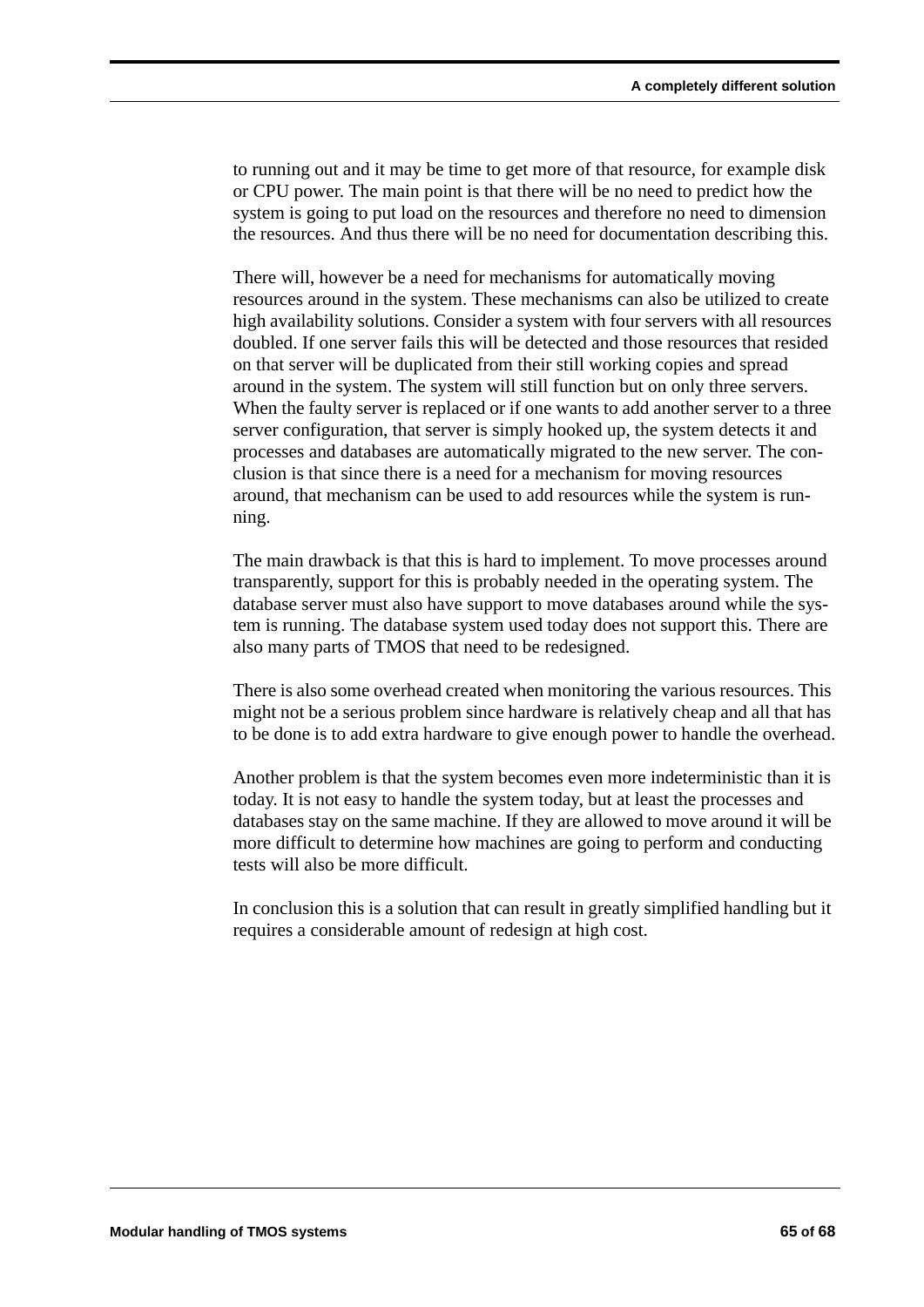# *21 Conclusions*

The problem when handling TMOS today is the time the various activities take. One time-consuming task is the generation of a new AL from the FABs. Another task that takes considerable time is the creation of a customer-specific system that can not be derived from an AL. Testing the system is also time-consuming, since there are no methods to determine which parts of the system affect each other.

To solve the problem with handling, modules are created. Modules should be about the size of three to seven FABs. This results in a reasonable compromise between flexibility in a system and the number of modules that have to be handled. The functions in a module should be related to each other, enabling practically all dependencies between modules to be avoided. As modules grow there might be a logical gap between the functions in the module. The module should then be split in two.

All dependencies between modules are described using resources. This makes it possible to describe two types of dependencies. One type occurs when two modules depend on the same resource. The other type occurs when one module is dependent on a resource in another module. If all resources are described, all problems can be detected, but this necessitates a great amount of documentation. By describing only bottlenecks, not describing obvious resources and by adjusting the size of the various resources, the amount of documentation can be reduced while almost all problems can still be detected.

Options are allowed in modules, but the interface of the module is kept constant. This means that even if an option is not selected, resources for it are allocated. Options are distributed and installed together with the module, but to be able to use it a key has to be given. This way pricing will be simplified since handling and price are less related than today. It will also be easier to sell upgrades. The way options are handled imposes certain restrictions on options. An option may not depend on another module and it should be possible to install a module even if an option depends on hardware that is not present.

In order to handle the modules efficiently a module description document is created. This document is described in detail. The document is divided into five sections.

- Short description: A short description of the module.
- Table of dependencies: A short description of what the module is dependent on.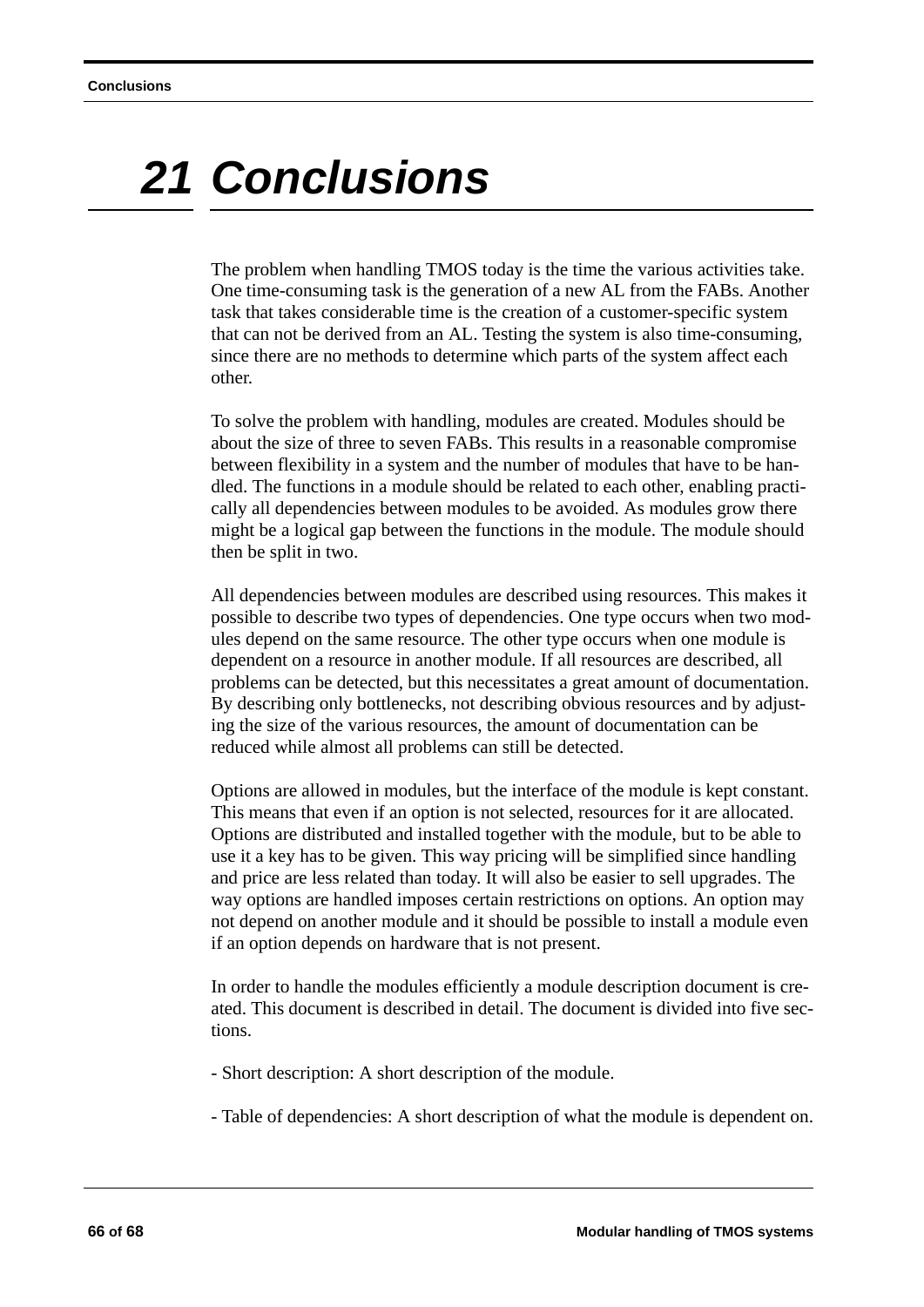- Dependencies: Describes which resources the module is dependent on.

- Engineering data: Describes parameters that can be used to configure the module.

- Available critical resources: Describes the resources that the module provides.

This module description document then replaces today's engineering data document.

The module description document can also be used to reconfigure resources (e.g. databases or server processes) when the load on them is increased. If the reconfiguration of a resource is very complicated a separate document has to be written to describe the procedures.

To simplify handling even more the platform is preconfigured. The platform may not then need to be changed when a module is added to a system, since all the resources that are required may already be correctly configured.

The result of the engineering process is a parameter list. The engineering work is done when a system that consists of a specific combination of modules is created for the first time. When another system that consists of the same combination of modules is created again there is no need to do all the engineering again since the parameter list can be used. It does not matter, however, if the options in the modules are present or not, which gives the parameter list some flexibility. This parameter list replaces the AL of today. Most systems can then be derived from these parameter lists. It is only in special cases that the engineering will need to be done again.

Modules are preconfigured by the Design departments. Installation can the be simplified in most cases because it is not necessary to change parameters. The installation of a module should be complete, i.e. no additional configuration of the whole system has to be done once the module is installed.

Modular handling puts restrictions and demands on modules, options, the platform, the installation procedure and documentation. Some restrictions must be met in order to make the model function correctly, while others result in simpler handling if they are met.

The advantages modules are that engineering, handling, installation and testing is simplified. Engineering will be simplified because there is no need to search through many documents to find the relevant information and there is no need to go through the whole system to add a module. Because the system consists of a few modules the number of documents will be kept low. Handling will be simplified because there is no need to generate a complete AL. Installation is simplified because all parameters are defined beforehand and only once. Testing is simpli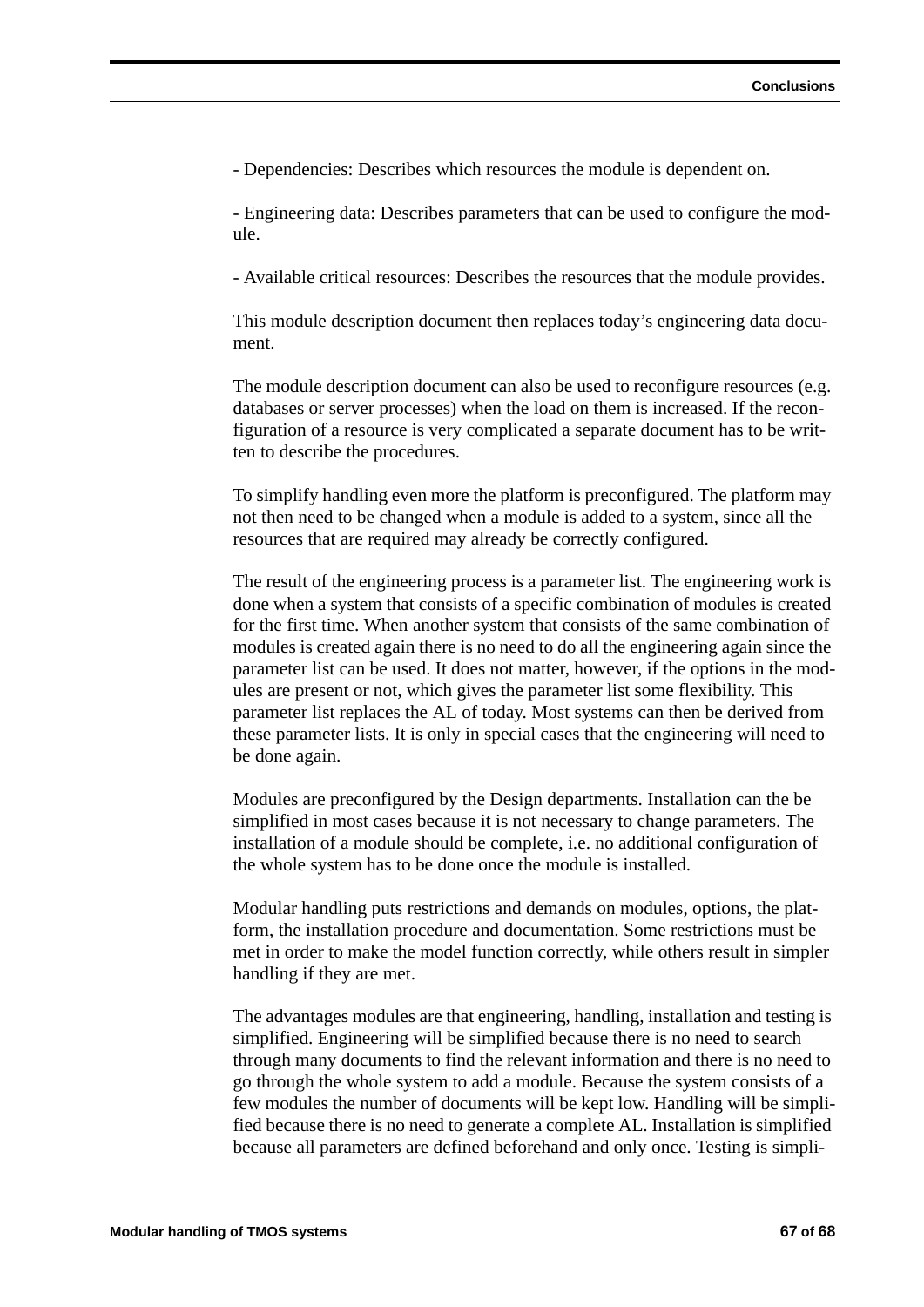fied because it is possible to predict what parts of a system need to be tested when a new module is added. It is also easier to create new revisions to add functionality or correct errors because it is not the whole AL that has to be changed, but only one module.

The drawback with modular handling are that since more flexibility is created certain tasks, such as configuration of a new system, may be more complicated than they are today. These problems can, however, be handled with standard configurations of a system. Another problem that may arise is that the document describing the module may be hard to create because it is written by people not have an overview of the system and because formulas for dimensioning resources may be hard to create.

The complexity of the TMOS system and its many configuration possibilities makes it hard to the system to modular handling. A great effort has to be made to simplify the structure of TMOS, perhaps by reducing the number of parameters that can be set and making FABs and modules even more atomic.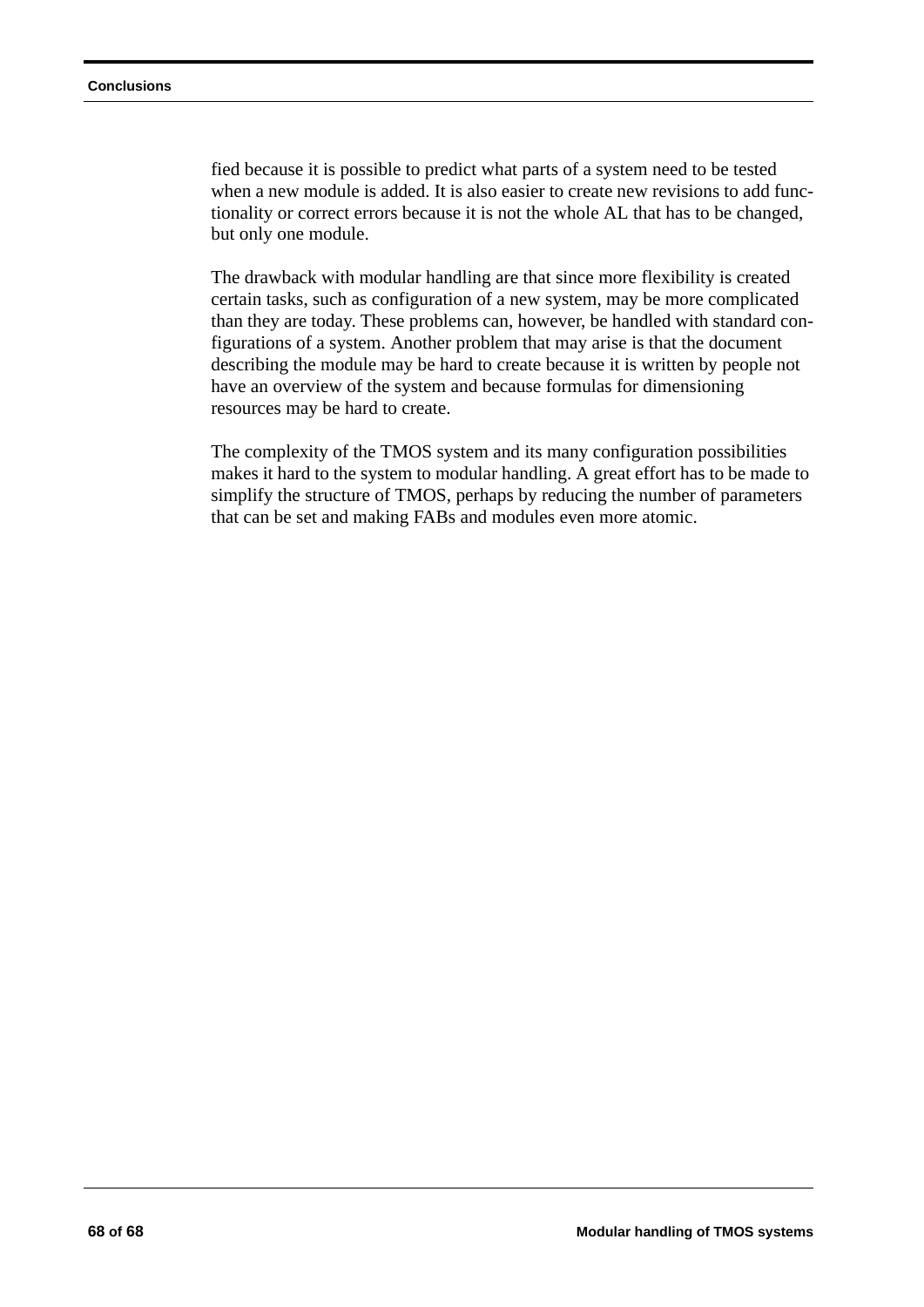# **Diary from the thesis project**

This is a description of the different activities that we have done during the project. It is in roughly chronological order.

### **1.0 The introduction**

After some introductory phone calls we were finally able to begin the project. We started out with some introductory meetings with different people that had interests in the project. Everyone gave their opinion about what had to be done and everybody we talked to said that 'this is really interesting, but it is difficult'. And everyone gave us the impression that there were really big problems that had to be solved.

The first thing we had to do when we first encountered TMOS was to learn more about the system. In order to do this we read all kinds of documents, mostly the ones describing the whole system. Reading documents would then follow us during the whole project. There are not many documents describing the whole system, but since those documents averaged around one hundred pages each we had more than enough to do.

Since fiddling with documents were going to be one of our main tasks we also had our firs contact with PRIM. PRIM is the system for handling documents in the Ericsson world. It is probably a very powerful tool, but it is not userfriendly. Our first impression was not improved by the fact that PRIM is only a tool for finding documents and that another tool is required to retrieve the documents.

In order to get some hands on experience we spent one afternoon at the support group playing around with one of their TMOS systems. It was an XM system, and those does not have that many different menus, nice little icons and buttons to push. In fact a normal word processor can do many more things, at least that was what it felt like. We went home with a feeling of that this was going to be easy. We also felt a confused, what was the problem really?

### **2.0 Digging into the problem**

Another task that is part of the standard introduction to TMOS is installing a system. We were assigned a couple of old computers that nobody used. These two old (at least a year) computers were ours to use for our project and we begun the installation. In the beginning we had trouble with the console terminal and the little nifty editor vi. We also had problems with our hard disks and though we reformated them they would not work. Not until a service technichan from Sun came we were able to solve the problem.

When we were halfway through the installation somebody came by and asked why we were using that old document revision. It turned out that the revision of the installation description that we were using was rather old and we changed the revision of the installation description. In fact one of the big problems that we had during the whole installation was to get the right revisions of documents, software and hardware. Our troubles with revisions might have caused some of the errors we encountered later.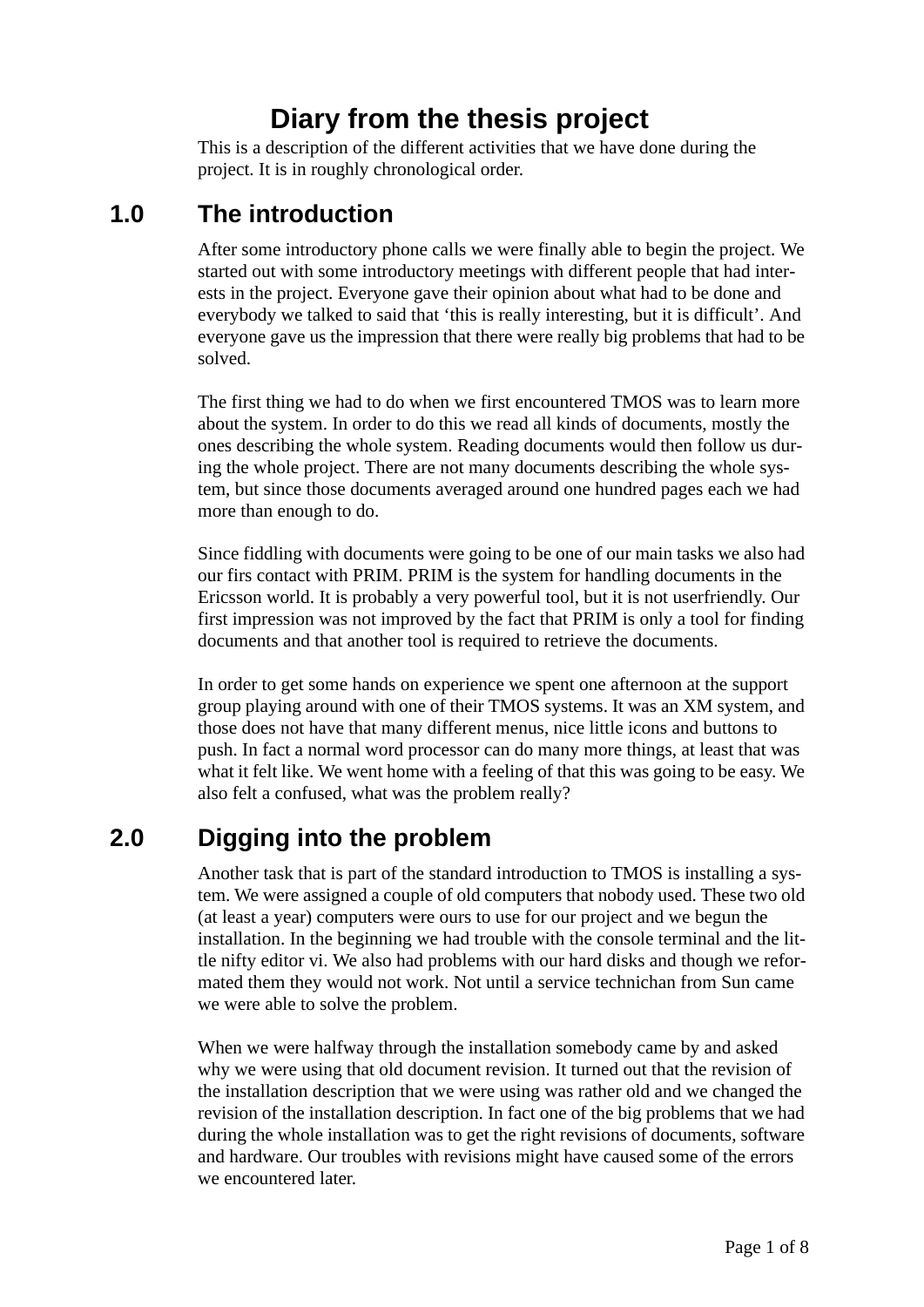We were able to complete the installation thanks to all the helpful people around us. But when we had done it turned out that not much of the system were up and running. A rough estimate is that about half of the system worked. In the beginning we blamed the external communication. Since our computers were not connected to the outside world we thought that if some parts of the system could not communicate that would create some kind of snowball effect that would cause other processes to fail. Thus it would be perfectly normal to have only about half the system start. We spent one happy day in that dream. Then somebody told us that we should be able to get the whole system up even if we did not have any connection with the outside world. Then we spent two days trying to locate the bugs. But after two days we gave up and found another worthwhile task to do.

Since we thought that we were going to study the dependencies within TMOS that was where we started. We did this by studying the individual installation documents for each CXC. A CXC is a small building block that consists of one or many processes. Anyway in the installation document there is a chapter where information on which CXCs that has to be installed and running in order for this CXC to be installed and run correctly. We managed to find a list of all the CXCs that is included in a XM system and by using the installation manuals at the department in combination with PRIM we managed to get information about how all the different CXCs were dependent upon each other. We decided to draw a map of those dependencies and ended up with a huge map that sure looked complex. We were happy since this really seemed like a complex matter. We had found our problem.

But when we grouped the different CXCs into FABs and grouped all the CXCs in the platform together there were not many dependencies left. When we discarded all the CXCs that belonged to CMAS there were only four different dependencies left. But that seemed like a good result, there were not as many dependencies as expected so grouping of the different FABs could be done without too much effort. We left a note on our instructors white-board telling him that our job was done and left for the weekend. We didn't know at the time that we were on the wrong track. We wouldn't find that out until weeks later.

The next week we talked to our instructor and discussed what we were going to do next. Together we decided that we were going to study the dependencies between the CXCs better. What did they consist of really, what was the cause of the dependency. We went hunting for information through the building. We found interworking descriptions, but the information they gave was too detailed and not really suited for our needs. Other documents we studied gave too much and too detailed information while other gave little or none information that we could use. We also talked to a couple of people and that led us to Mr. Jonas Udén. He had done something similar to what we had done about two years ago and he seemed to be the ideal person to talk to.

We met Mr. Udén one morning and he told us a few thing that we already knew, namely that there is no written information anywhere that describes the dependen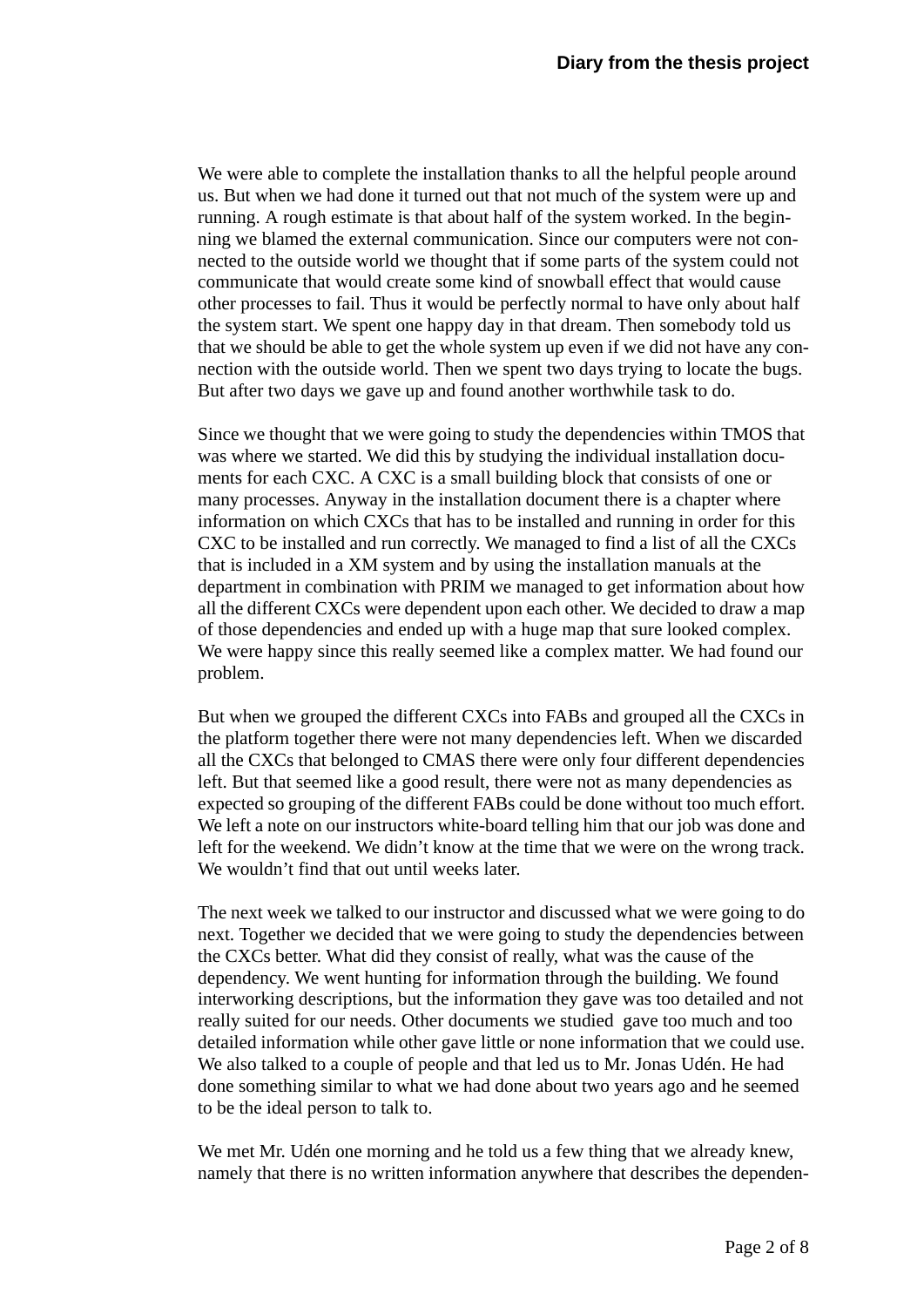cies among the various CXCs. Mr. Udén had mapped the processes and the dependencies among them. When he had done research he had had to talk to the various programmers and talk to them about how the processes were connected. When we left he gave us a copy of his documents and we thought that we had found a gem. We went back and started putting together all his maps into one big map describing the complete system. When we grouped the CXCs together into FABs we found almost, but only almost the same dependencies that we had found when using installation documents. There were many different factors that could account for these differences. The map was old and the dependencies described in the installation documents might be of another type or the person who wrote the document might have included a couple of extra CXCs, better safe than sorry. It is also possible that we made a few mistakes along the way.

We knew we were on the right track and so we decided to try to put together a template for describing the various dependencies in the system. What level were we going to put the description on. After long discussions we decided to put the description on CXC level. That was done because we wanted to be able to trace the dependencies back to CXCs and with the process map one should be able to trace the individual dependencies back to individual processes. We put together a template and distributed it to a few persons to get some feedback. To get the answers back we had to wait for a while. The people at Ericsson are busy.

### **3.0 Adding other tasks to the project**

It was during this period of temporary hold in the project that we found out that we needed something else to do so we were given another assignment that we could fiddle around with in our spare time. When the handling of a TMOS system becomes easier it will be easier to expand a system. Then methods will be needed and our task was to develop such methods and tools if there was a need for them. We were even allowed to write our own specification. Our instructor was really busy at the time and spent most of his time meeting with other people, so he did not have time to think about his diploma workers.

In order to be able to develop methods for expanding TMOS systems we needed a working system to experiment on so we went back to our system and tried to get it to work. It was really a basic system and it was supposed to be easy to handle, at least compared to the other TMOS systems that were around. But we were out of luck. When we had spent two days trying to find the error we gave up and decided to try again from the beginning. Fortunately we had a tape that contained the platform, so we would not have to go back to the very beginning. We made the installation and after trying to shake the bugs out of that installation we concluded that it was probably some errors in our first installation of the platform too.

After some discussion we did the whole installation again from the beginning and managed to get the system up and running. Of course we had some problems this time too. One of the things that played us a little trick was the installation of the authority database. After waiting for a couple of hours we decided that something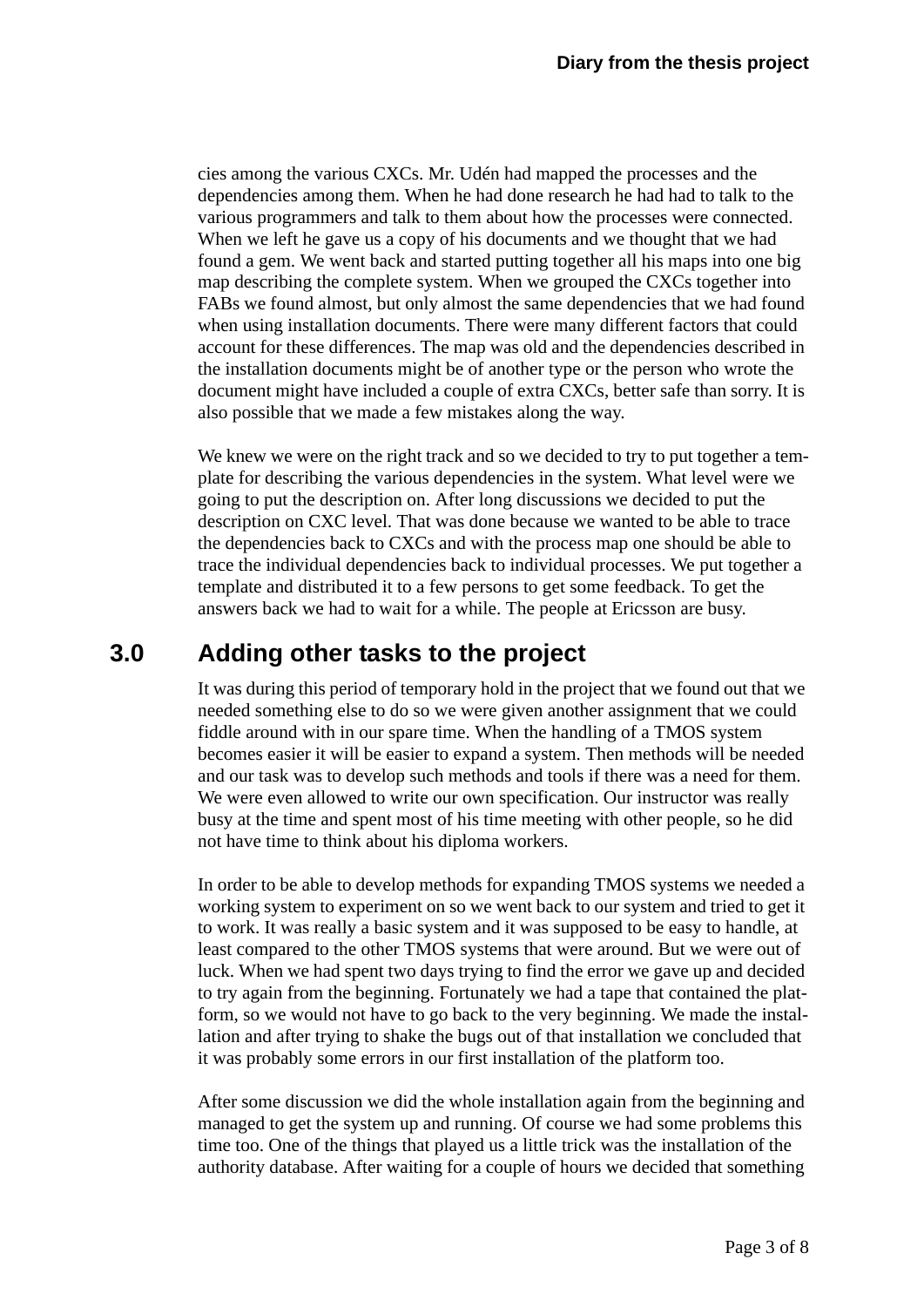must have gone wrong, so we stopped and asked what we had done wrong. It turned out that nothing was wrong. Installing the authority database takes about eight hours on our slow machines. But finally were ready take care of the migration of databases.

Reactions on our suggestion about interface description started to come in and we soon saw that we had chosen the wrong level. A description on FAB level was obviously what people wanted. But we got a lot of constructive feedback so we were able to do some serious revising of our document template. We also saw the need for documentation on FAB level. Partly because there are not many descriptions on FAB level and with the size of the document that we had proposed it would be unrealistic to write on for each FAB. We were happy, we had finally found our problem, we were making progress and satisfied with life we gave the document to our instructor and went home for the weekend.

We had a meeting with our instructor the next Monday. He was not entirely satisfied with what we had done. He did not want a description of the dependencies in a TMOS system. No ! He wanted something that would ease handling for their department. We were lost, we had lost our problem. Or rather we had solved the wrong one. We had been on the wrong track for more than a month and now the track ended.

#### **4.0 Starting again with a different approach**

We went back to our office. Yes one of our colleagues had left for vacation and he lent us his office. We sat and discussed back and forth and forth and back. After a couple of days we could se that there might be a point in that there is a need for larger handling unit than FAB. We ran into a lot of problems but finally we found a solution that might be viable. Then we rewrote our document and added sections about modules and the handling of those.

We gave our instructor the new revised copy and asked him to read it and then we dug into our second task of migrating databases. One thing that had to be done was to add a disk to an existing system and then migrate the databases onto that disk. It wasn't really a problem, we had the disk and everything we had to do was to hook it up to our system and then we would be on our way. Anyhow anybody that has worked with computers knows that nothing that seems simple, really is simple. We needed expert assistance, or at least someone who could point us in the right direction. So we went roaming through the house. We were lucky since if was Friday afternoon at about 4 pm and the guy we needed to talk to would leave for vacation the next week. He was not as happy as we were, but he gave us a hand and finally we got our disk to work.

We spent time on going through the various ways to move a database server and made progress. Although we made a mistake now and then and then we had to restore our server from backup tapes. That is easy to do, but the problem is that it takes a couple of hours to do and mistakes are often made early in the day. So we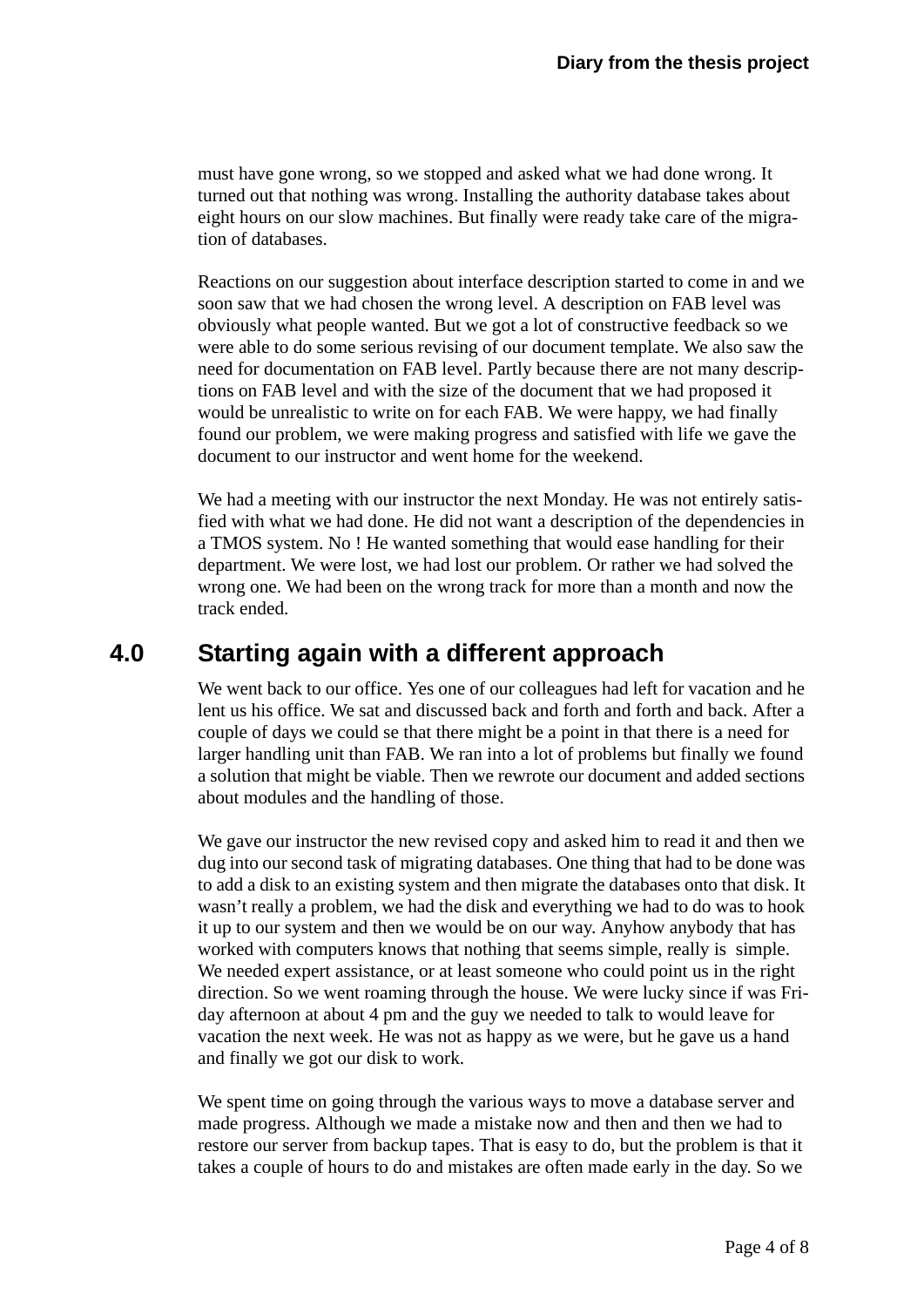spent some hours drinking coffee and discussing the inns and outs of the world in general. But despite these problems we were able to finish the four different methods and write an instruction for how to migrate databases onto another disk. The next task would be to add one server to a oneserver system. We started to install a second machine and install a databasesever on that machine.

But things happened that we had no control over. Olav caught a cold Tuesday before midsummer and didn't return until the next week. While he spent his time in bed with tea and honey Henrik continued with the second databaseserver and he also had a meeting with our instructor. Our instructor told him that we were on the right track but we still needed to connect what we were doing with the rest of the Ericsson world. We should also describe the dependencies more closely. Henrik left to celebrate midsummer in Gotland. While he was there he fell off a rauk and sprained his ankle.

Limping and coughing they returned to work on monday morning and we started digging in to the problem on how to describe dependencies. We spent Monday and Tuesday thinking. Thinking meant sitting in our room and discussing and drawing on the white-boards. At times there would be hectic writing on the board and loud discussions and at time we would just sit there and think. Unfortunately it was only on those occasions that people would walk by and look in. They must have thought that these two guys does nothing productive, what are they doing here. Anyhow the rest of the week we spent writing more documents and revise the earlier documentation. Our bump test of the our documents started to give good results too. A bump test is simple to conduct. One just drops the document on a table and if it makes a pang it is good. The louder the pang the better the documentation.

One of our problems was how we were goung to fit our work into the rest of the TMOS system, were we going to create a new ABC class or could we use an existing one. Or would it be so terrible that one ABC class had to discarded. To understand the problem one has to know about ABC classes. ABC classes is what keeps the Ericsson bureaucracy going. It is a way to classify everything that Ericsson does. Two things are produced: documents and products. Both of them has their own way to number things, and those two things are related in some magical way. The numbers are mystical themselves with lots of slashes numbers and letters. There is a theory that this way of numbering things is created just to keep company secrets and guarantee that only the best may be employed. Those who cannot understand the numbering system are not fit to working at Ericsson.There is a simple spell to find out how things are related: PRIM. Unfortunately the results of this spell is a little bit unpredictable. Anyhow ABC classes has kept Ericsson going for more than half a century and they will probably remain until the final day. If we were going to create a new ABC class that would cause disturbances around the world and the decision would probably take years to make. So without even considering other alternatives we decided to let our document replace the engineering data document.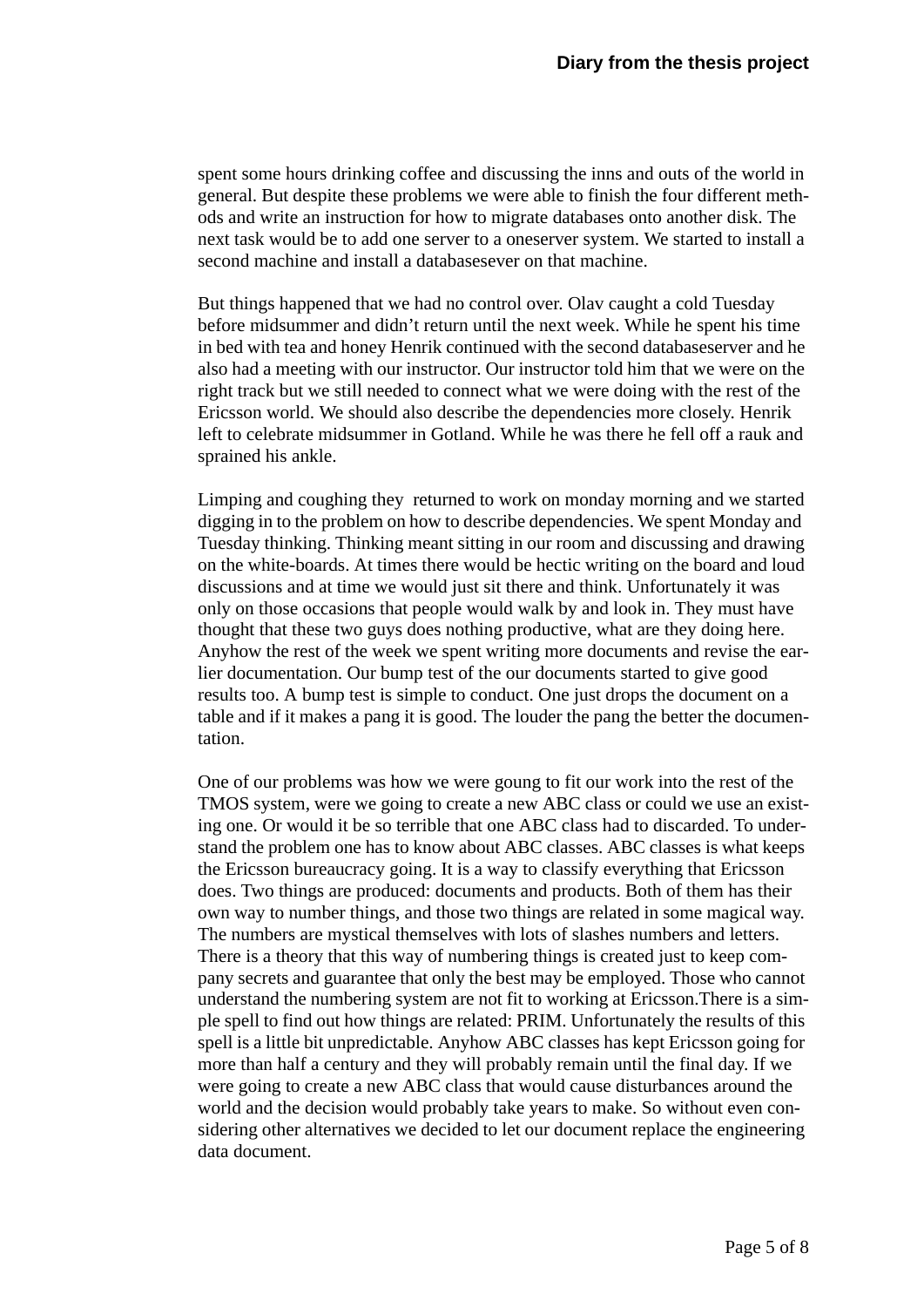The rest of the week was spent writing down the results of our discussions. During the writing process we discussed those issues that obviously were not clear enough to put in writing. Writing down ones thought is a good way to really find out what one is thinking. Especially if ones thoughts are unclear. We wrote different sections each and then checked and edited each others sections. One thing that we found out was that there were other entirely different solutions to the problem. Not the problem that we were told to solve, but the problem that Ericsson had. The problem really was how to bring the cost of handling TMOS down, but we were told to find a way of dividing the system into modules. But we found out that there were other ways of keeping the cost of handling TMOS down. Unfortunately that would require redesign of the whole system. Anyhow by Friday afternoon we thought that our document was fairly complete and the bump test gave good results too, so we gave our instructor the document and wished him a happy weekend.

# **5.0 Job for experts done by novices?**

Monday morning we went back to our project with expanding an already existing system. The task of adding another server seemed fairly simple. Just connect the server physically, install UNIX and the database server, move the databases and change a few parameters in the system. The next morning we were completely out of ideas and our whole thesis work came to a temporary halt. Installing UNIX and the database server was straightforward and did not cause any serious problems. Migrating the database was also simple, at least we knew how to do it. Then changing parameters in the system was the big problem. After searching through the whole filesystem for the string "SEOMC1". We changed all occurrences to SEOMC2 and hoped that it would work. It wouldn't and after looking through the whole filesystem a couple of times we decided that it is not only the SEOMC1 that has to be changed but also the hostname probably had to be changed in a few places. After a couple of fruitless tries we gave up and turned our attention towards more interesting (?) tasks. Obviously moving databases is a job for those who has worked with TMOS a long time and who knows all the inner and outer working of every little tiny file.

# **6.0 Are we getting close to the end?**

That week we had two meetings with our instructor. On Monday he hadn't had time to read the whole thing so he didn't say much, and that fooled us. We thought that this was it. We were almost done. But on Thursday he had had time to read our report and our dreams of a happy vacation until the end of August just sailed away. He told us that we were heading in the right direction, but we still had to do some more thinking. He believed in our theories, but they were still too abstract. What were Ericsson going to use them for, how could they be used and which effects would that have. We tried to point out that in chapter so and so there was a short description on how to use the document, but that was not enough obviously. Our instructor was going to leave for vacation the next week so we had to come up with something to do the next couple of weeks. Our instructor told us that it would be a good idea to have the report completed the eight of august, because then there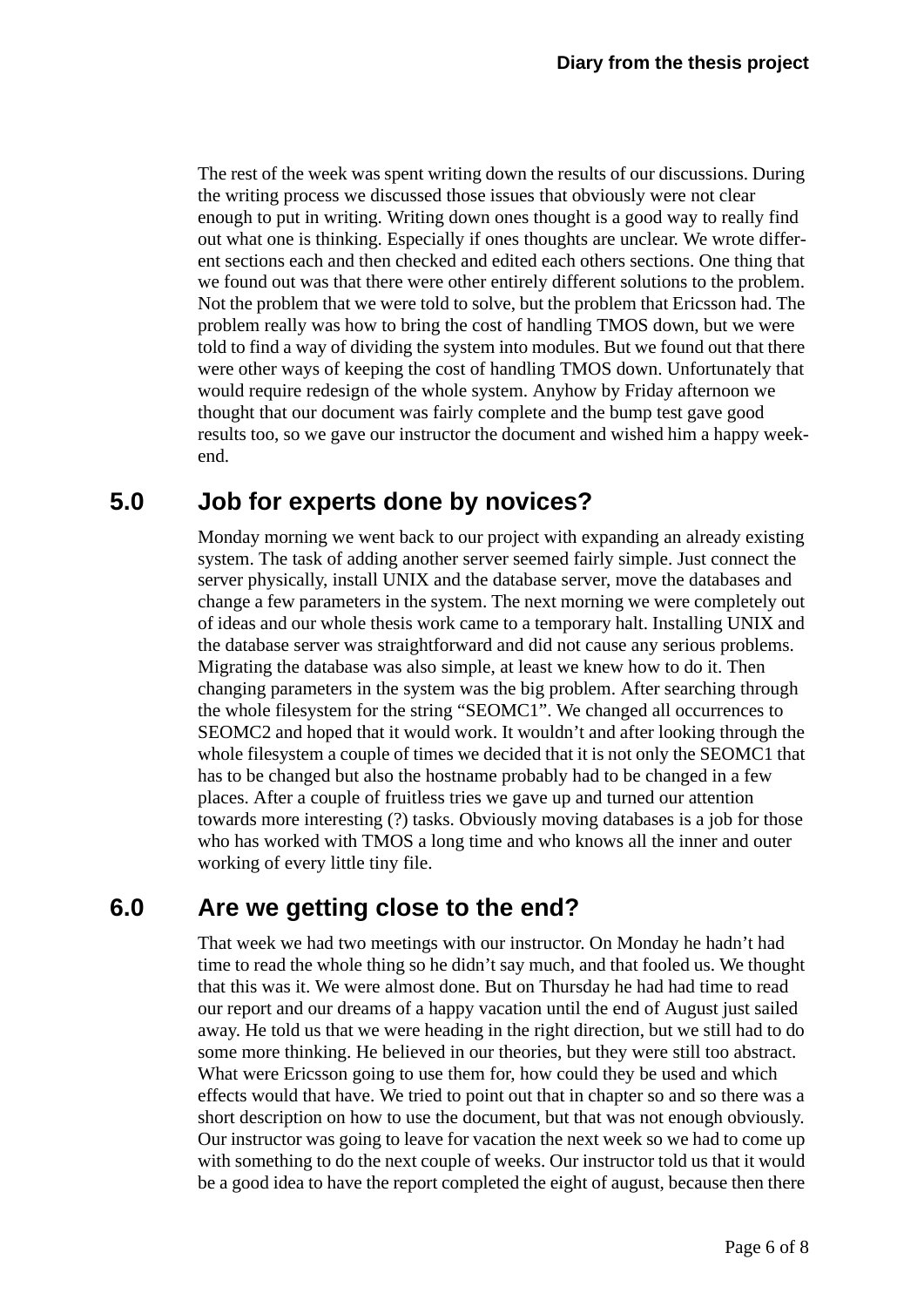would be some kind of meeting in project seagull and they really would need our ideas. At least that is what he told us.

We spent the rest of the week fixing our report and late Friday afternoon we gave the report to Kjell Andersson from the PY department so that he could give us his opinion too. An then we left for vacation too. We only had one week and one day, but we really needed that rest.

## **7.0 Working but tired**

We got back on tuesday. Vacation had been good, but we didn't have too much sleep so we were a little bit tired when we returned. Our first task was to find Kjell Andersson and discuss our report with him. He had read our report. Unfortunately the introduction reveals that we are novices in the TMOS world, so Kjell probably read the beginning and then browsed through the rest thinking something about ignorant students. He didn't say much about what he thought, either he had no opinion or he kept quiet. But he pointed out that we had to place the whole thing into it's context. We had heard that before, and he gave us the name of another guy that had worked on the problem before. We left after a while and got back to our office.

We continued fixing our report up by adding an introduction and a conclusion. We also tried to expand the chapter on how to write the module description document.

We talked to the next guy in the chain, Rune Tedin. He was a friendly and spokesome guy that talked a lot about structuring of TMOS and different approaches that has be thought of. He gave us a couple of good ideas and what was more important was that he thought that our ideas was good and that they might be usable. He also told us that there had been work done concerning the same thing in the AXE world. And like everybody else he gave us another person to contact.

It started to dawn at us that this project had no end. It is possible to dig in and dig deeper and deeper and deeper for many years, and there will still be another approach to consider and always another person to talk to who has done something similar. The never ending project...

We were not very effective that week. But we spent the rest of the week doing what we always had done. Thinking and writing. And we started to feel the panic, things had to be done in time, and we started to get really fed up with the whole thing. But fortunately it was time for another week of rest and recuperation. The weather was probably going to be fine so we left Ericsson happy as clams.

# **8.0 End of the report and the beginning of the presentation**

When Henrik returned from vacation on Monday the eight of August he continued writing the general parts of TMOS, intended for Chalmers and those who do not